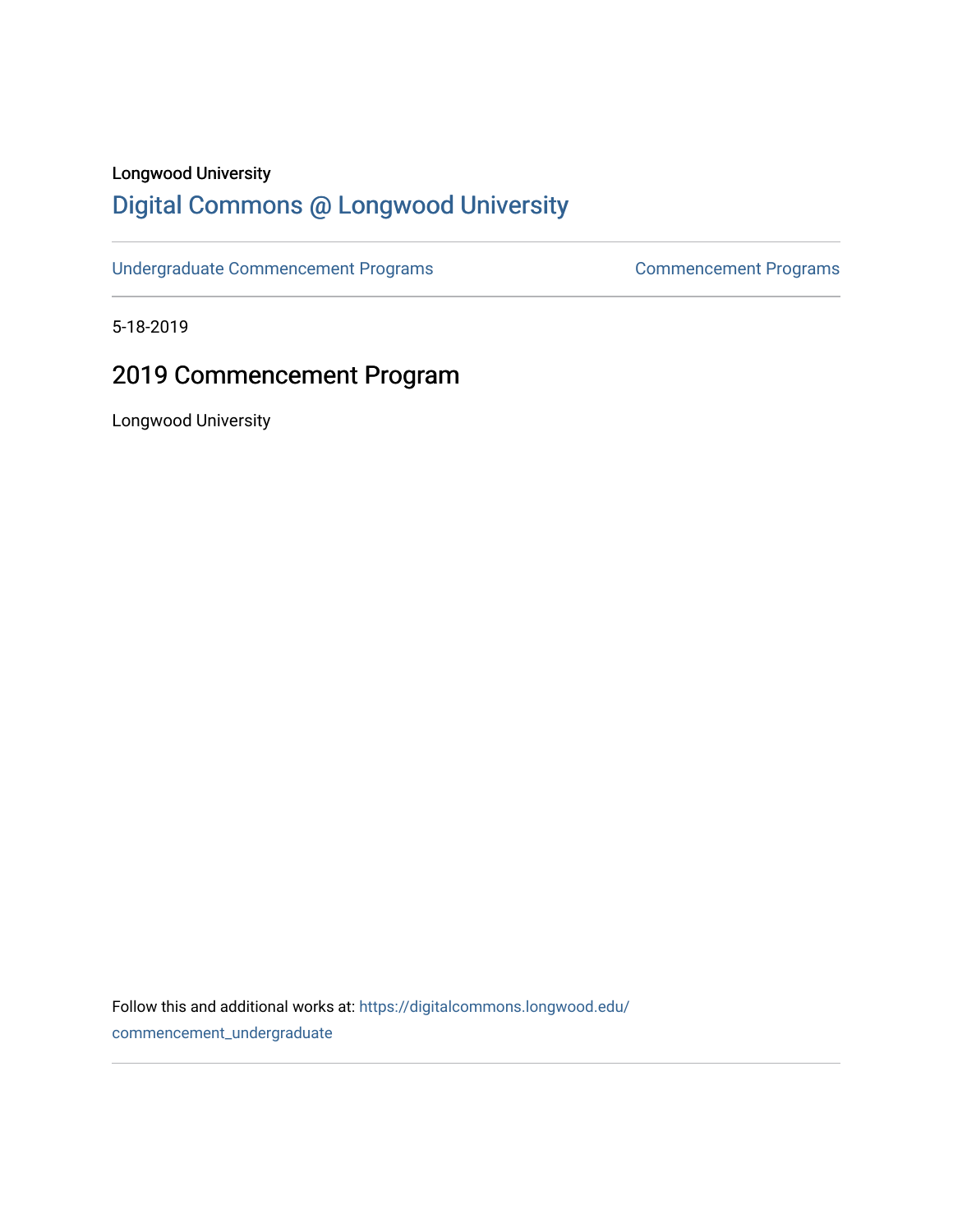

# THE BOARD OF VISITORS, THE PRESIDENT and the Class of 2019 welcome you to COMMENCEMENT

for undergraduate degree candidates in the one hundred eightieth year of Longwood University

at half past nine on the morning of SATURDAY, THE EIGHTEENTH DAY OF MAY, in the year Two Thousand Nineteen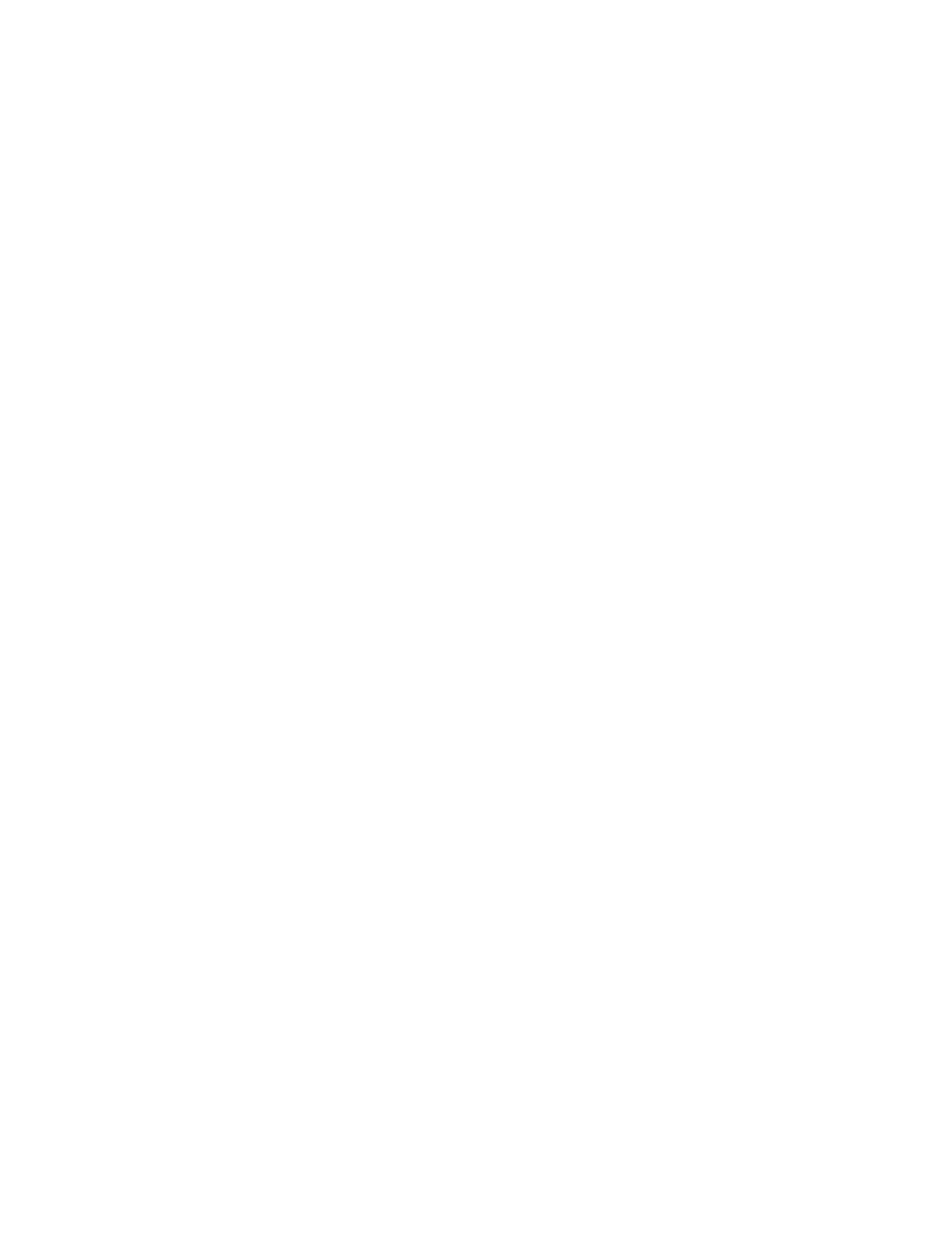## COMMENCEMENT

## at half past nine, on the morning of SATURDAY, THE EIGHTEENTH DAY OF MAY, in the year Two Thousand Nineteen WHEELER MALL

|                                                                                              | Folk Songs from Somerset by Ralph Vaughan Williams<br>Hymn and March from Joan of Arc by Peter Tchaikovsky<br>Pathfinder of Panama by John Philip Sousa<br>Longwood Wind Symphony         |
|----------------------------------------------------------------------------------------------|-------------------------------------------------------------------------------------------------------------------------------------------------------------------------------------------|
|                                                                                              | Longwood Wind Symphony                                                                                                                                                                    |
|                                                                                              |                                                                                                                                                                                           |
|                                                                                              |                                                                                                                                                                                           |
|                                                                                              |                                                                                                                                                                                           |
| Greetings from the Board of Visitors  Marianne Moffat Radcliff, Class of 1992, Rector        |                                                                                                                                                                                           |
|                                                                                              |                                                                                                                                                                                           |
|                                                                                              |                                                                                                                                                                                           |
|                                                                                              | Distinguished Civic Leader                                                                                                                                                                |
|                                                                                              | Longwood Commencement Choir                                                                                                                                                               |
|                                                                                              |                                                                                                                                                                                           |
|                                                                                              | Larissa S. Fergeson, Provost and Vice President for Academic Affairs<br>Dan Daniel Senior Award for Scholarship and Citizenship<br>Sally Barksdale Hargrett Prize for Academic Excellence |
|                                                                                              |                                                                                                                                                                                           |
|                                                                                              |                                                                                                                                                                                           |
| Greetings from the Student Government Association  Joshua D. Darst, Class of 2019, President |                                                                                                                                                                                           |
|                                                                                              |                                                                                                                                                                                           |
|                                                                                              |                                                                                                                                                                                           |
| Presentation of Candidates                                                                   |                                                                                                                                                                                           |
|                                                                                              |                                                                                                                                                                                           |
| Please remain standing during the processional and recessional.                              | Longwood Wind Symphony                                                                                                                                                                    |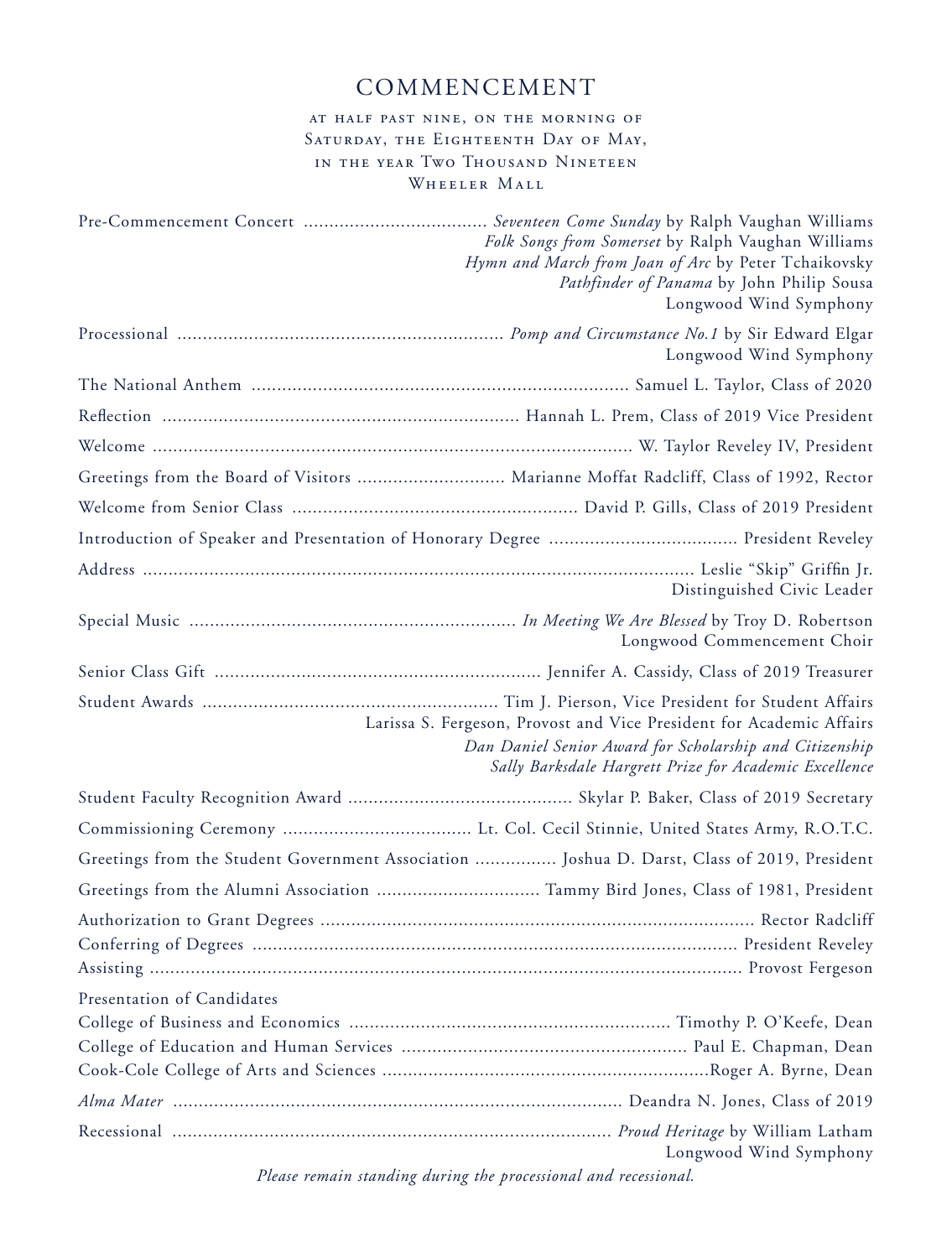### ALMA MATER

Faithful and devoted be Thy Sons and Daughters forever, Hail to Thee dear Alma Mater, Hail to Thee. All Hail. Onward ever Longwood, Proud and true eternally, Thy love will always guide and protect and keep them faithful to Thee, Thy love will always guide and protect and keep them faithful to Thee.

by Louard Egbert and Quentin Vest

## LONGWOOD UNIVERSITY MACE

SYMBOLIC OF AUTHORITY, a mace is an object carried by officials on ceremonial occasions. The honor of carrying Longwood's mace is bestowed upon a senior faculty member chosen as chief faculty marshal by the university president. The chief faculty marshal leads the procession of faculty during convocation, commencement and other special occasions.

The university's mace acknowledges Longwood's 2002 designation as a university. The architectural elements employed in the design represent Longwood physically and metaphorically. Specifically, the design recalls the historic heart of Longwood's campus, Ruffner Hall and the Rotunda.

The mace's fluted shaft recalls Ruffner's columns and symbolizes the pillars of knowledge. The cube adorned with the Longwood University Seal, the Seal of the Commonwealth of Virginia and Joan of Arc's coat of arms represents the university's mission to inspire leadership in service of the common good. Encased within the cube are objects from the university's past, including a minié ball that struck Ruffner Hall during the Civil War as well as a piece of wood that remained when Ruffner burned to the ground in 2001. The top of the mace depicts Ruffner Hall's Rotunda (rebuilt and rededicated in 2005), which is emblematic of Longwood's spirit of perseverance. By tradition, a mace is surmounted with an orb, symbolizing the cosmos. Here, the Rotunda dome serves this purpose and also symbolizes Longwood's role as a sanctuary for learning.

#### BANNER CARRIERS

Cook-Cole College of Arts and Sciences: Zachary C. Morgan, Class of 2019 College of Business and Economics: Kate M. Spradlin, Class of 2019 College of Education and Human Services: Lexi K. Stenback, Class of 2019

#### ACADEMIC REGALIA

The distinctive colors found in both the hoods and the tassels of the caps of faculty and candidates accord with the following degrees:

Bachelor of Arts — White Bachelor of Fine Arts — Brown Bachelor of Music — Pink Bachelor of Science — Goldenrod Bachelor of Science in Business Administration — Drab Bachelor of Science in Nursing — Apricot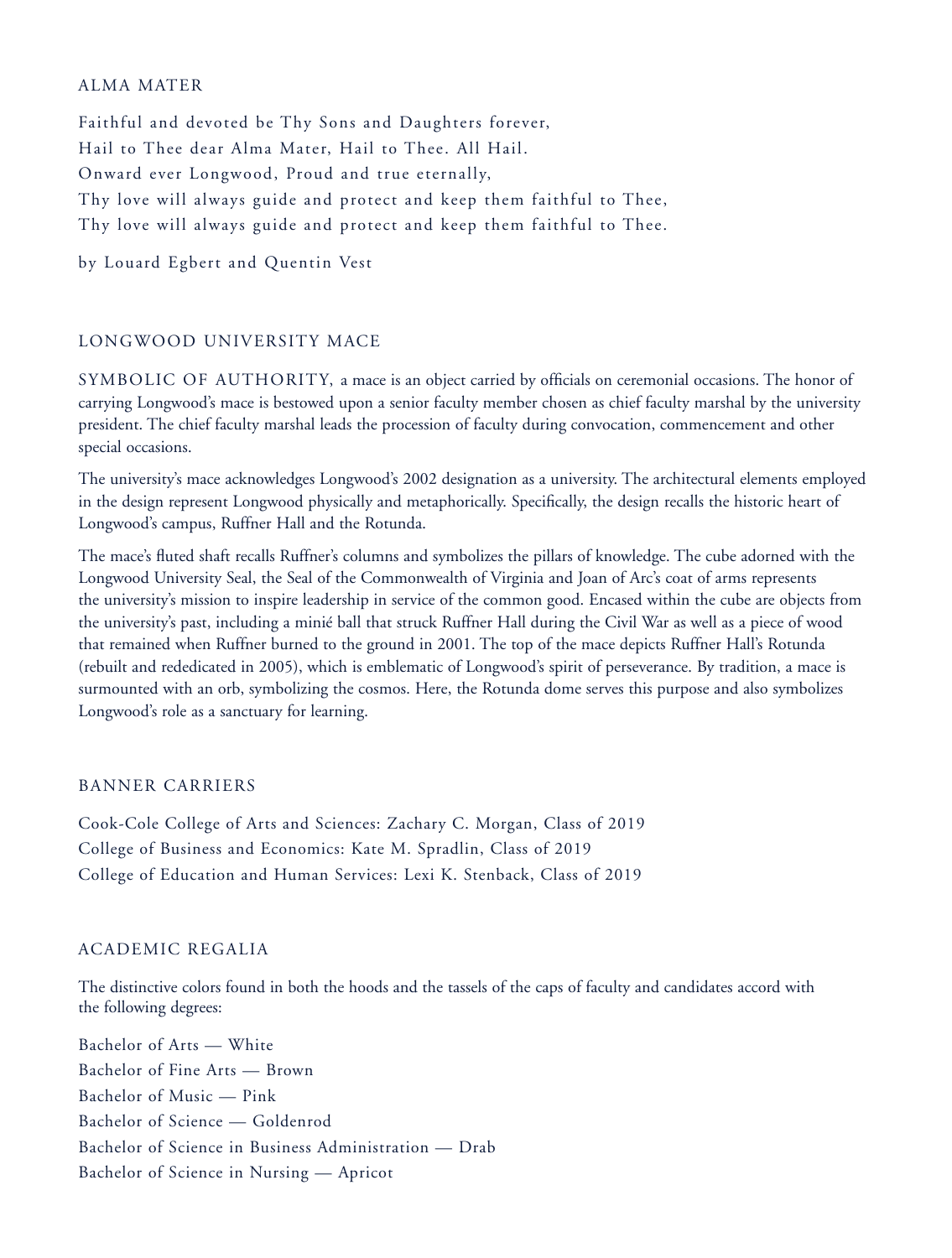### LONGWOOD UNIVERSITY HONORS

Longwood University recognizes superior scholarship through the Dean's List, the President's List and the announcement of honors graduates at Commencement. In order to qualify for graduation with honors, a student must have completed at least 57 credits at Longwood; the average used for determination of honors is the cumulative grade-point average earned on work undertaken at Longwood. Those students whose cumulative averages are 3.35 or above graduate with the following honors:

*Summa Cum Laude* 3.75 – 4.00 *Magna Cum Laude* 3.55– 3.74 *Cum Laude* 3.35– 3.54

## CORMIER HONORS COLLEGE FOR CITIZEN SCHOLARS

Longwood offers honors courses in 23 disciplines. These courses encourage independent thinking and require substantial reading and writing to help students gain a broader understanding of a particular discipline and how it relates to other fields of knowledge. Students who complete at least eight honors courses and maintain a 3.25 grade-point average or higher are graduated with Longwood Honors.

| Victoria N. Allen     | Molly M. Craig      | Anna L. Knapp       | Jessica A. Schaub     |
|-----------------------|---------------------|---------------------|-----------------------|
| Kelly A. Almeida      | Madison M. Cutten   | Kathryn M. Kosiorek | Hanna A. Schenkelberg |
| Mary E. Anderson      | Cecilie N. Elliott  | Benjamin S. Lambert | Zachary A. Sergi      |
| Hannah R. Auerbach    | Breana N. Figueroa  | Kourtney D. Landis  | Jessica L. Smith      |
| Casey A. Bainbridge   | Mary Z. Galen       | Kayla E. Lehman     | Lindsey S. Sparrock   |
| Katherine T. Banty    | Emilia P. Gamble    | Emily C. Lettau     | Kellen E. Spradlin    |
| Miranda L. Barringer  | Sierra R. Garland   | Madison R. Lewis    | Amanda W. Topping     |
| Alani M. Battle       | Megan N. Garrett    | Margaret A. Lowman  | Tanna N. Turner       |
| Tevin W. Brown        | Murriel L. Grimes   | Nicole W. Marzolf   | Courtney M. White     |
| Dylan W. Campbell     | Ciara M. Houlihan   | Zachary C. Morgan   | Chloe E. Woodward     |
| Jacob S. Carney       | Kaelyn G. Jefferson | Montana M. Nelson   | Sarah E. Wright       |
| Alexandra C. Cequeria | Hannah V. Johnson   | Hannah L. Prem      |                       |
| Summer N. Chenault    | Madeline E. Kinkoph | Cole P. Roberts     |                       |

## CORMIER CITIZEN SCHOLARS

The Cormier Scholars are members of the Cormier Honors College who hold its most prestigious research-based scholarship. Cormier Scholars undertake a major research project culminating in conference presentations during their junior and senior years.

Hannah R. Auerbach Kayla E. Lehman Zachary C. Morgan

## HULL EDUCATION SCHOLARS

The Hull Scholars are members of the Cormier Honors College who hold its most prestigious scholarship for students seeking teaching certification.

| Casey A. Bainbridge  | Anna L. Knapp   | Madison R. Lewis |
|----------------------|-----------------|------------------|
| Miranda L. Barringer | Emily C. Lettau |                  |

## LONGWOOD UNIVERSITY SCHOLARS

The Longwood Scholars are members of the Cormier Honors College who receive an annual scholarship based on academic merit and potential provided that they maintain an academic average of 3.25 or higher.

Cole P. Roberts Kellen E. Spradlin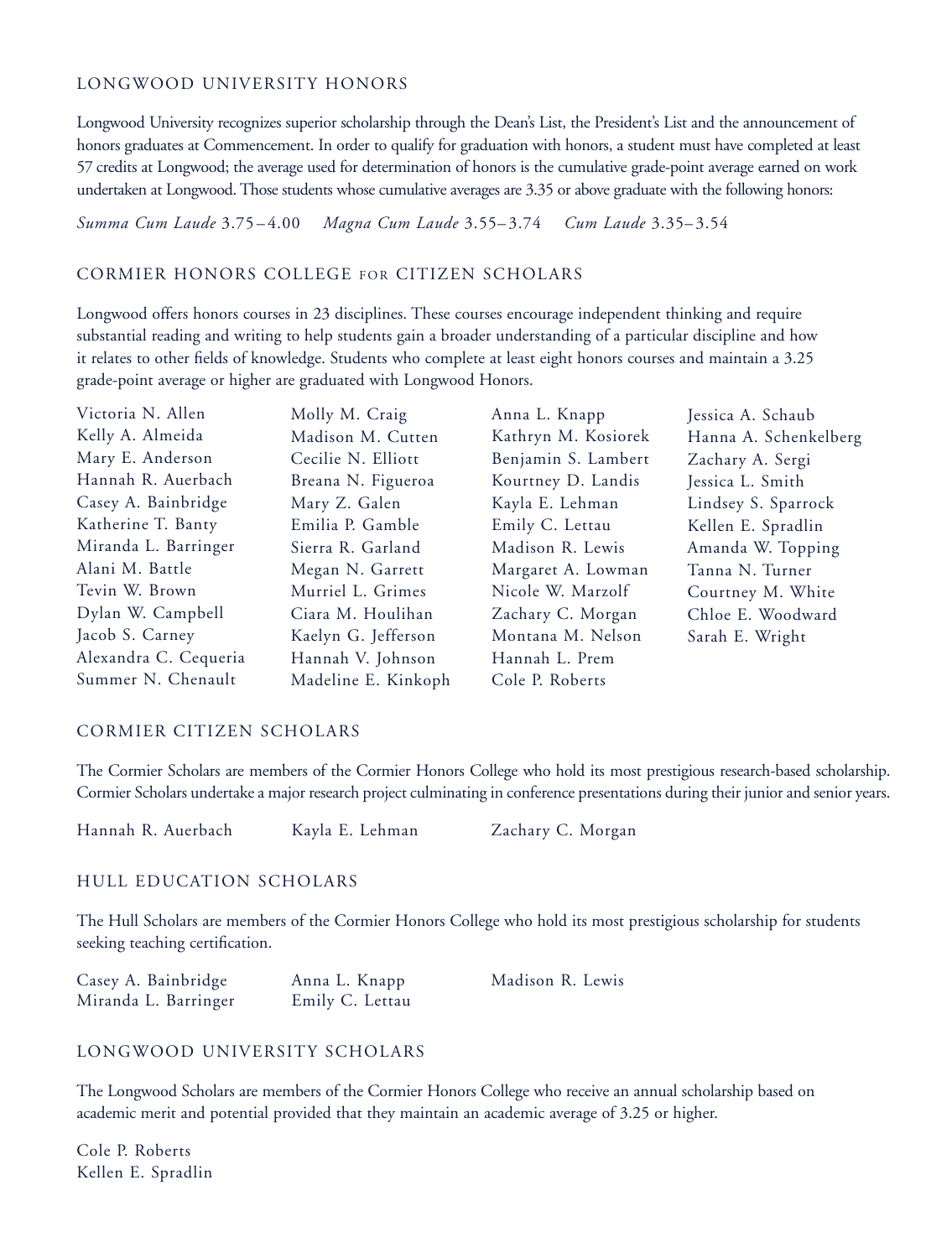#### SENIOR HONORS RESEARCH PROGRAM

The Senior Honors Research Program enables capable students to study intensively a subject of their choice, thereby becoming acquainted with methods of research, organization of materials and the presentation of results in a scholarly manner. Such study stimulates initiative, resourcefulness and original thought.

With Honors in History, Mary Zell Galen *Response to the Great Vermont Flood of 1927*

David Coles, Director

With Honors in English, Katherine Kline *Joyless Adaptations: Gulliver's Travels and the Limits of Editions for Children*

Derek Taylor, Director

With Honors in Chemistry, Zachary Morgan *Investigating Paraben 3,5-Substitution Effects on Estrogen* Andrew Yeagley, Director

With Honors in Kinesiology, Jessica Smith *Position and Time: Examination of LESS Scores for Division 1 Basketball Players*

Timothy Coffey, Director

With Honors in Finance, Kate Spradlin *Forward and Reverse Stock Splits: A Test of Market Efficiency*

Frank Bacon, Director

With Honors in Physics, Nicole Marzolf *Spherical Geometric Probability in Mathematical Physics* Michelle Parry, Director

With Honors in Chemistry, Kaelyn Jefferson *Investigating the Synergy between Paraben Derivatives and Ampicillin and Erythromycin* Andrew Yeagley, Director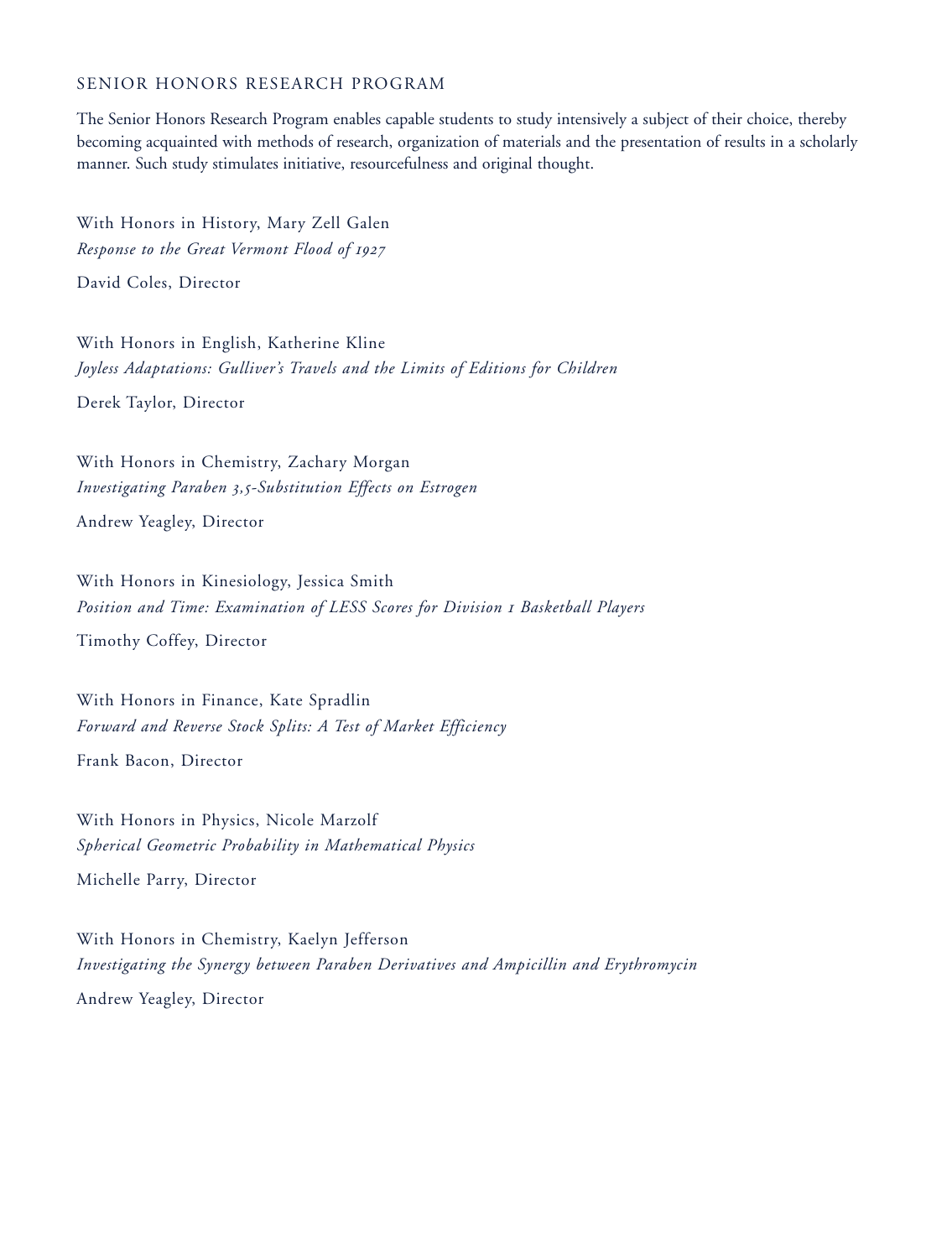## THE GEIST CHAPTER OF MORTAR BOARD

Mortar Board is a national honor organization that recognizes students who have compiled outstanding records in scholarship, leadership and service. The Geist chapter received its charter on April 19, 1993. It is the 206th Mortar Board chapter nationwide.

| Lauren M. Atkins    | Megan N. Garrett    | Mason L. Moorefield   | Scott M. Simmons    |
|---------------------|---------------------|-----------------------|---------------------|
| Keely A. Baker      | David P. Gills      | Zachary C. Morgan     | Brady C. Smith      |
| Kelli C. Burford    | Juliana R. Gordon   | Scott G. Morrill      | Lexi K. Stenback    |
| Emily L. Cappuccio  | Mercedes L. Hodges  | Erin E. Parker        | Marin J. Tettelbach |
| Jennifer A. Cassidy | Madeline E. Kinkoph | Lyndsey N. Payne      | Lucy G. Wallace     |
| Madison M. Cutten   | Anna L. Knapp       | Hannah L. Prem        | Courtney M. White   |
| Joshua D. Darst     | Victoria R. LeFevre | Garrett D. Reese      | Kristin E. Wilcox   |
| Katelynn B. Deal    | Madison R. Lewis    | Hanna A. Schenkelberg | Sarah E. Wright     |
| Jillian E. Dudley   | Kira S. Long        | Chloe E. Senft        | Zachary S. York     |
| Mary Zell Galen     | Kathryn E. Miller   | Brittany A. Shumaker  | Arin B. Young       |
| Sierra R. Garland   | Brandon P. Mills    |                       |                     |

## THE HONOR SOCIETY of PHI KAPPA PHI

Phi Kappa Phi is a national honor society dedicated to the recognition and promotion of academic excellence in all fields of higher education. To qualify for membership, graduates must be in the top 10 pecent of their class.

| Victoria N. Allen     | Evan L. Harvey        | Lauren B. Parsons       | Courtney M. White  |
|-----------------------|-----------------------|-------------------------|--------------------|
| Mary E. Anderson      | Steven K. Herring     | Emily E. Payne          | Sydney N. Winfield |
| Katherine T. Banty    | Lindsay N. Hively     | Lyndsey N. Payne        | Sarah E. H. Wright |
| Mallory R. Browning   | Mercedes L. Hodges    | Dallas M. Phelps        | Arin B. Young      |
| Dylan W. Campbell     | Hunter P. Hogan       | Hannah L. Prem          | Yefan Zhang        |
| Jacob S. Carney       | Tristan G. Holmes     | Abbie L. Preston        |                    |
| Sarah A. Cicero       | Jennifer M. Jacobs    | Danielle B. Rauchwarg   |                    |
| Richard A. Curry Jr.  | Taylor M. Jacobson    | Caitlin M. Rife         |                    |
| Mary V. Czeizinger    | Kaelyn G. Jefferson   | Joseph Z. Robertson     |                    |
| Kira L. Davis         | Abby S. Jones         | Harrison G. Runion      |                    |
| Katelynn B. Deal      | Morgan A. Karnes      | Margaret C. Santry      |                    |
| Natalie C. Dean       | Tiffany E. Knepshield | Amy L. Sivils           |                    |
| Samuel G. Dellinger   | Benjamin S. Lambert   | Brady C. Smith          |                    |
| Bridget T. Dunn       | Kourtney D. Landis    | Esteban Sosa Garduno    |                    |
| Charla E. Faulkner    | Kayla E. Lehman       | Lindsey S. Sparrock     |                    |
| Lauren T. Gaines      | Emily C. Lettau       | Ryan M. Spivey          |                    |
| Mary Z. Galen         | Madison R. Lewis      | Sheyenne M. Stretz      |                    |
| Emilia P. Gamble      | Alison R. Lones       | Adriana R. Strum        |                    |
| Megan N. Garrett      | Nicole W. Marzolf     | Amanda W. Topping       |                    |
| David P. Gills        | Kathryn E. Miller     | John W. Trossi          |                    |
| Juliana R. Gordon     | Dara Moin-Amin        | Katharine E. Villalobos |                    |
| Kyndal N. Grammer     | Connor P. Munn        | Claire E. Walker        |                    |
| Maitlyn M. L. Guthrie | Montana M. E. Nelson  | Lucy G. Wallace         |                    |
|                       |                       |                         |                    |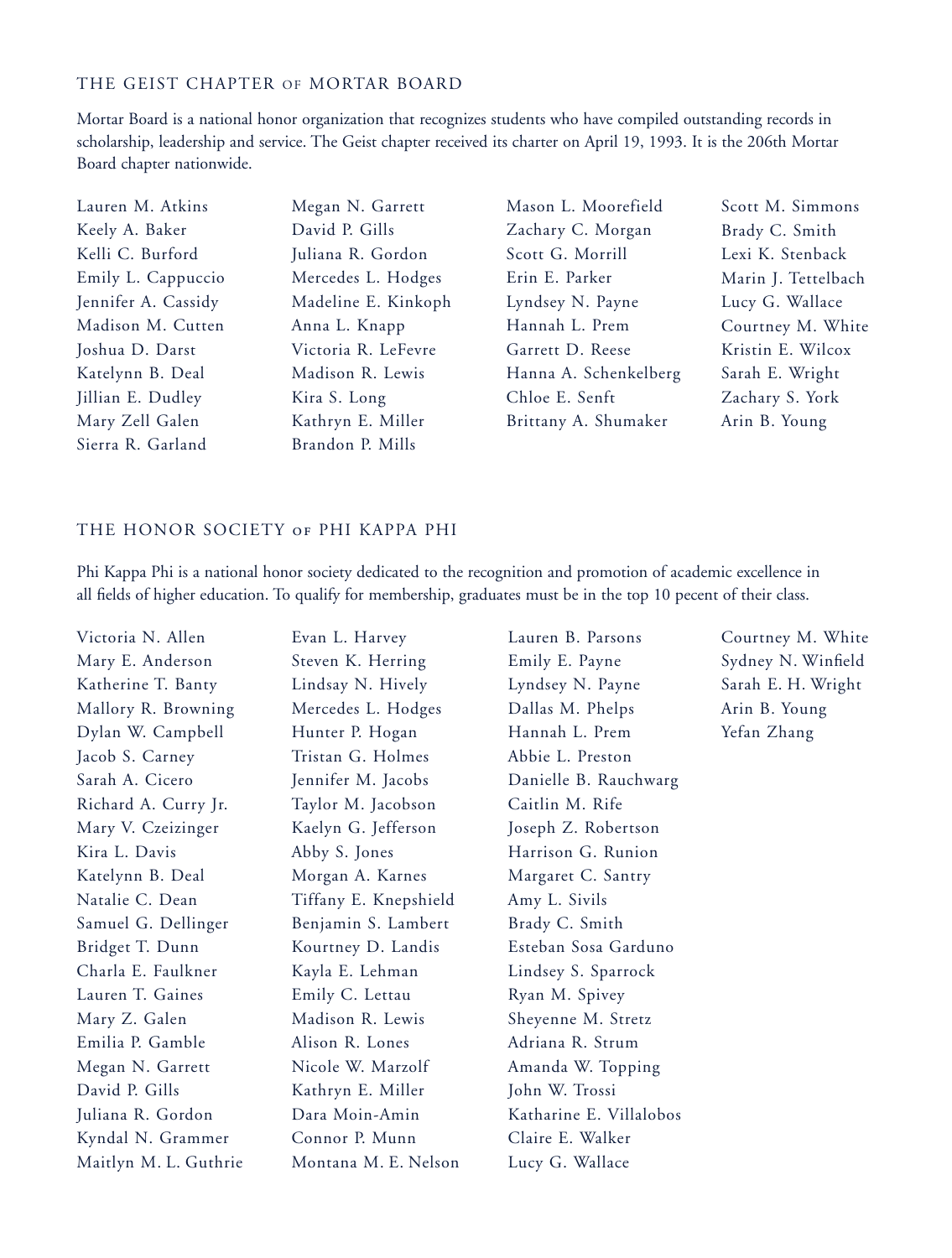## LONGWOOD UNIVERSITY CLASS OFFICERS

David P. Gills, President Hannah L. Prem, Vice President Skylar P. Baker, Secretary Jennifer A. Cassidy, Treasurer Alexandra N. Jones, Director of Public Relations Sierra R. Davey, Historian Kiersten A. Freedman, Chief of Staff Garrett D. Reese, Chief Marketing Officer

## LONGWOOD UNIVERSITY BOARD of VISITORS

Marianne Moffat Radcliff '92, Rector Eric Hansen, Vice Rector Lucia Anna "Pia" Trigiani, Secretary Michael A. Evans, Member-at-Large

Eileen Mathes Anderson '83 Katharine McKeown Bond '98 Steven P. Gould David H. Hallock Jr. Colleen McCrink Margiloff '97 Nadine Marsh-Carter Larry I. Palmer Polly Hathaway Raible '91 Ricshawn Adkins Roane

#### LONGWOOD UNIVERSITY ADMINISTRATIVE OFFICERS

W. Taylor Reveley IV, President Larissa S. Fergeson, Provost and Vice President for Academic Affairs

M. Courtney Hodges, Vice President for Institutional Advancement Victoria Kindon, Vice President for Strategic Operations and Chief Information Officer Michelle E. Meadows, Interim Director of Athletics Tim J. Pierson, Vice President for Student Affairs Justin N. Pope, Vice President and Chief of Staff M. Louise Waller, Vice President for Administration and Finance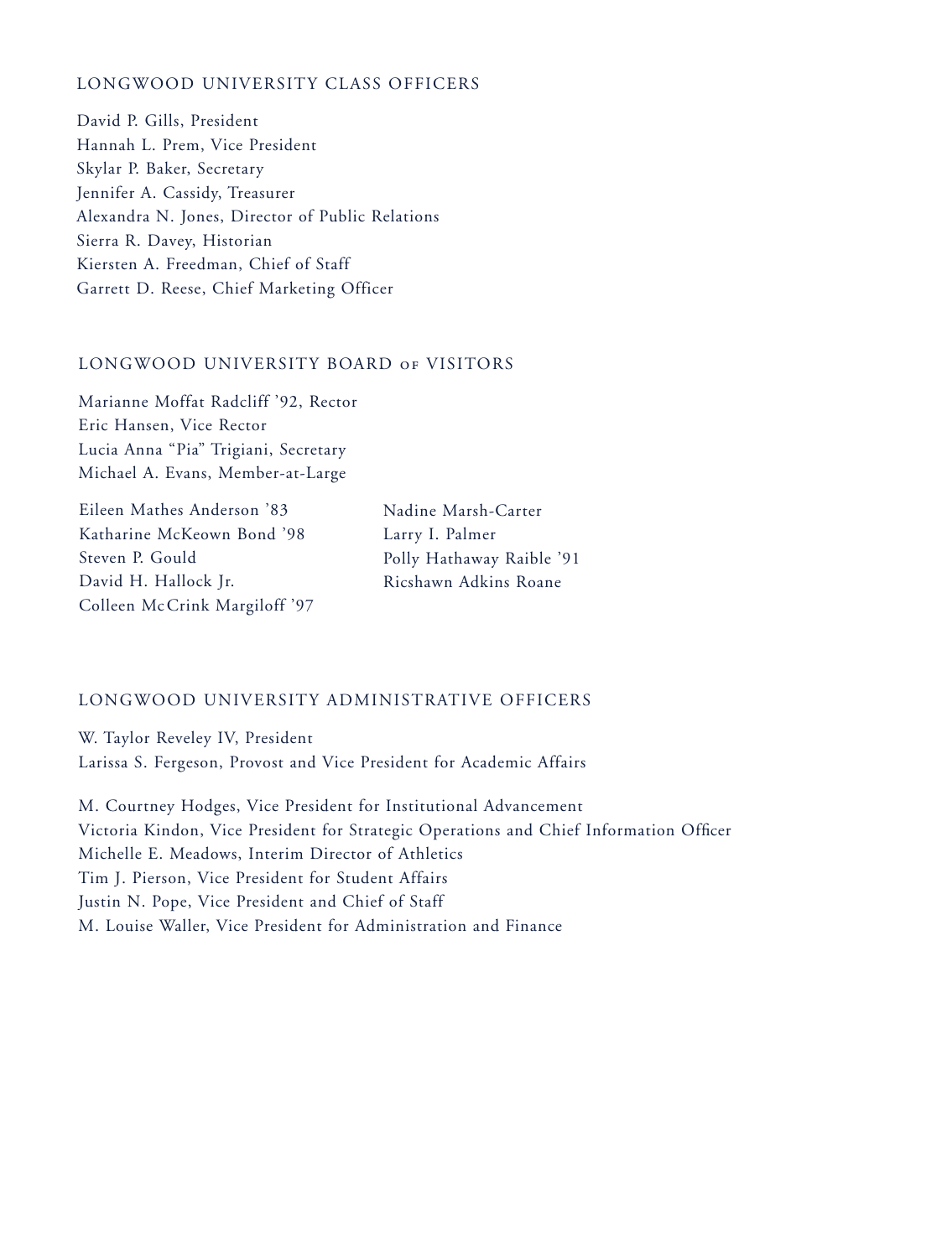## LONGWOOD UNIVERSITY FOUNDATION INC.

#### E. Michael Lewandowski, President

| Nancy Warren Atkinson '82  |
|----------------------------|
| David Crute Jr. '81        |
| Michael Ellis '84          |
| Janie Wall Evans '67       |
| Greg F. Fawcett II         |
| Lindo F. Gharib '95        |
| Elizabeth R. Harris '81    |
| T. Burt Hazelwood          |
| Charles E. Kinzer          |
| Troy L. Littles            |
| Joseph C. MacPhail III '96 |

John P. McGinn Jr. Barbara Jane Moss '75 Charles D. Ross Sue Saunders Mary Larkin Thornton '88 Robert S. Wertz Jr. '85 Brian F. Whetzel '83 Walter R.T. Witschey

## LONGWOOD UNIVERSITY ALUMNI BOARD

Tammy Bird Jones '81, President Dale Baake '07, Vice President

Sharyn Powell Abernatha '67 Byron W. Bracey Sr. '81 Heather Brown '10 Cydney Cherry Cavender '75 Christopher Davis '09 Kathy Hansen Fox '85 Charlaine Coetzee Hirst '95 Erica Dickson Howell '07 Jeris Bianchi Johnson '88 Robin Belcher Liesfeld '79

Amanda Renwick Lloyd '04 Shawn Evans MacDougall '92 Melody Crawley Margrave '81 Amanda Robinson Mulholland '97 Linda Paschall Norris '81 Dante Ricci '92 Paige Rollins '15 Rachel Fortney Rose '12 Rohsaan Settle '95 Becca Snyder Shelton '05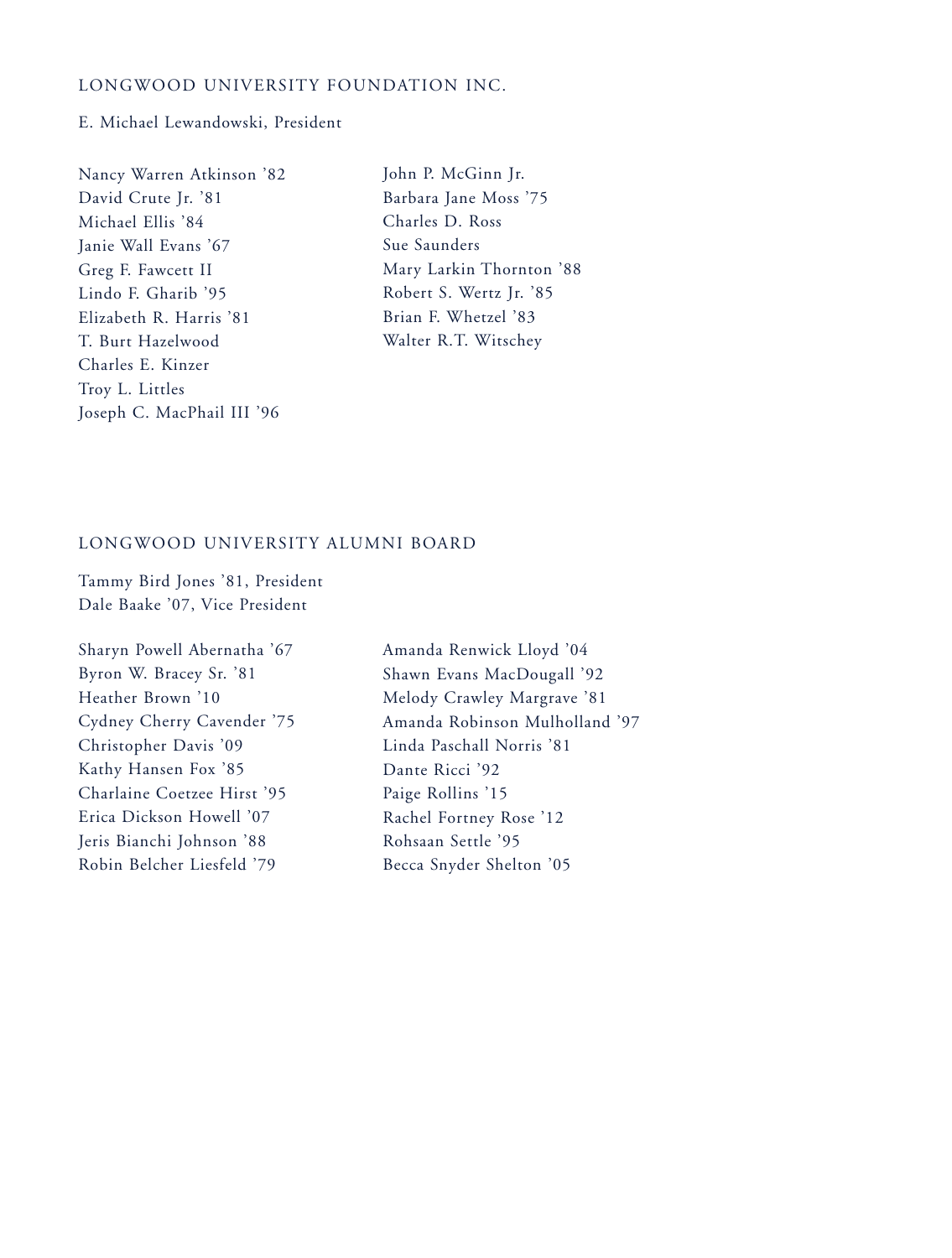## FACULTY MARSHALS

Craig A. Challender, Chief Marshal

Jennifer M. Apperson Timothy G. Coffey William R. Harbour Connie M. Koski Steven A. Samaras

#### JUNIOR MARSHALS

| Tessa E. DeWalt       | Sherae Y. McCrae      | Abbygail R. Souder     |
|-----------------------|-----------------------|------------------------|
| Erin D. Dwinell       | Zachary P. McGill     | Madeleine H. Sullenger |
| Kaila L. Epperson     | Abigail G. Mescher    | Catherine M. Swinsky   |
| Miranda L. Farley     | Hannah S. Meyls       | Casey T. Thuot         |
| Chloe G. Finlay       | Emily R. Moran        | Kayla M. Webb          |
| Morgan R. Garrison    | Olivia R. Murray      | Timothy J. Wengert     |
| Emma S. Giambalvo     | Haleigh C. Pannell    | Violet A. Willis       |
| Natalie J. Harrington | Brianna M. Patillo    |                        |
| Brooke T. Harris      | Mason G. Patrick      |                        |
| Autumn S. High        | Khayla A. Pennix      |                        |
| Lucas L. Hobson       | Caroline F. Pisciotta |                        |
| Derek T. Jones        | Zachary R. Rector     |                        |
| Jalyn N. Jones        | Sutton D. Reekes      |                        |
| Haily L. Joseph       | Justin C. Repoli      |                        |
| Dana D. Joss          | Kacie L. Reusser      |                        |
| Karyn J. Keane        | Sara T. Robertson     |                        |
| Kurt G. Martin        | Caroline J. Serniak   |                        |
| Emily C. McCartney    | Victoria M. Shirey    |                        |
|                       |                       |                        |



## LONGWOOD UNIVERSITY SEAL

The Longwood University Seal, designed by David Whaley, design director, was unveiled on July 1, 2002, when Longwood College became Longwood University. The design is based on the 1976 Longwood College Seal, which featured an original drawing of the Ruffner Hall Rotunda by Barbara L. Bishop '60, professor of art, 1965-90.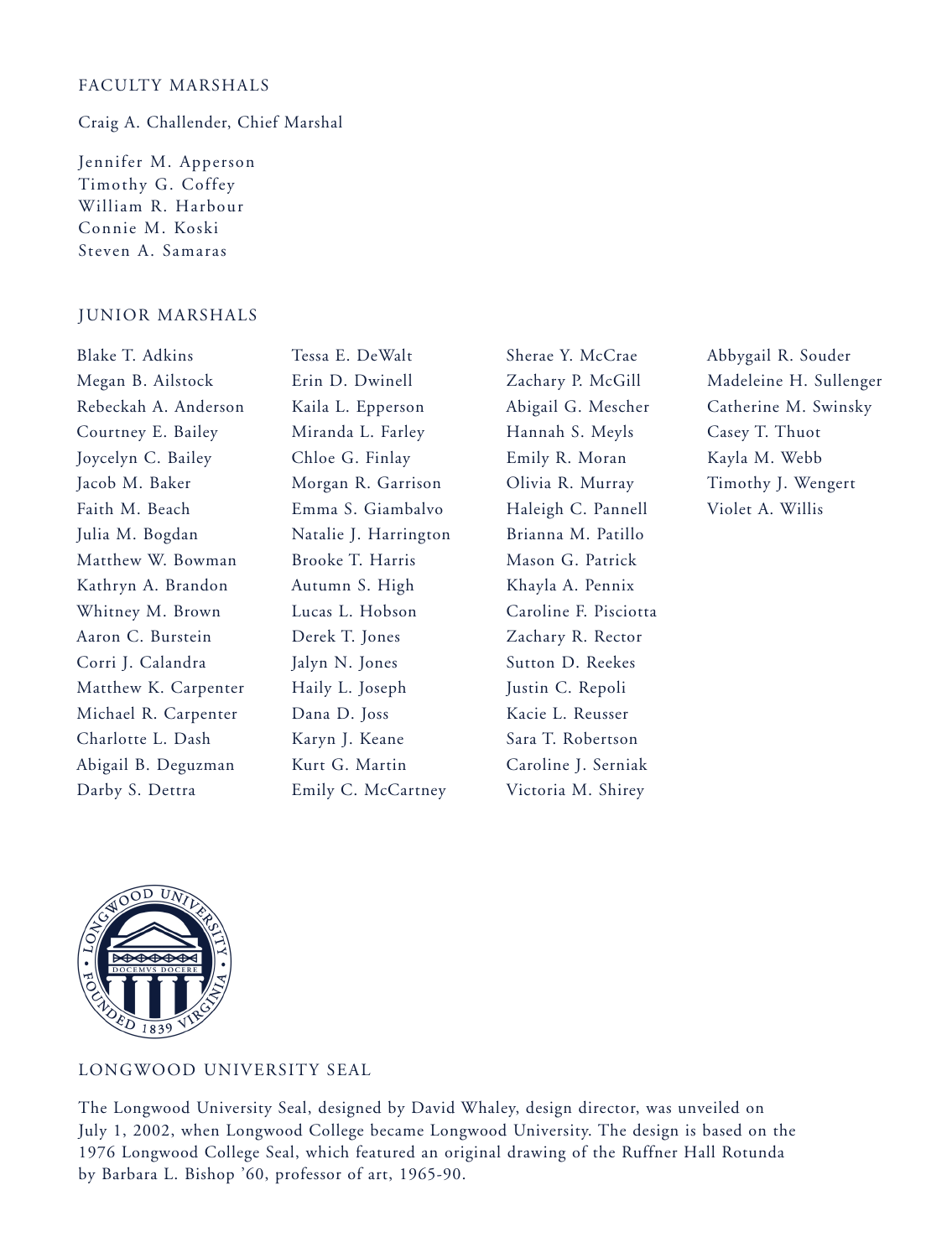## LONGWOOD WIND SYMPHONY

#### FLUTE

Ellie Swanson Alyssa Tinston Ashton Edwards Tabitha Hall Danielle Arenas Victoria Ingersoll

OBOE Micheal Norwood

## CLARINET

Montana Nelson Matthew Little Pierce Johnson Christina Smith Cameron Mingea Tamia McBrayer Ireland Seagle Kirsten Vis

BASS CLARINET Amber Maliangos Scott McElfresh

BASSOON Michael Neller

## SAXOPHONE Kevin Jacques Earl Shaffer Lucas Whirley Michael Eanes

TRUMPET Chad Ukrop Tyler Gage Katelyn Cheatham Rick Neller Brandon Glass

**HORN** Montgomery Burks Maggie Encarnacion Brian Searcy

## **TROMBONE** Sydnie Thomas Jordan Smith Bruce Patterson Michael Velez

EUPHONIUM Buster Brown Sarah McElfresh TUBA Carlton Hobbs Robert Ball

#### PERCUSSION

Jeffrey Wilkinson Benjamin Bonnell Devin Rivera Daryl Love

## LONGWOOD COMMENCEMENT CHOIR

| Katelyn Cheatham | Adrian Faria   |
|------------------|----------------|
| Mallory Faustin  | Ryan Flanagan  |
| Deandra Jones    | Zach Fortune   |
| Katie Lucas      | Norman Hurt    |
| Tamia McBrayer   | Pierce Johnson |
| Laura Millon     | Cameron Mingea |
| Micaela Pacek    | Dodge Paras    |
| Lauren Peters    | Devin Rivera   |
| Taylor Robinson  | Brian Searcy   |
| Chloe Rose       | Sam Taylor     |
| Alaina Taraschi  | Chad Ukrop     |
| Kirsten Vis      |                |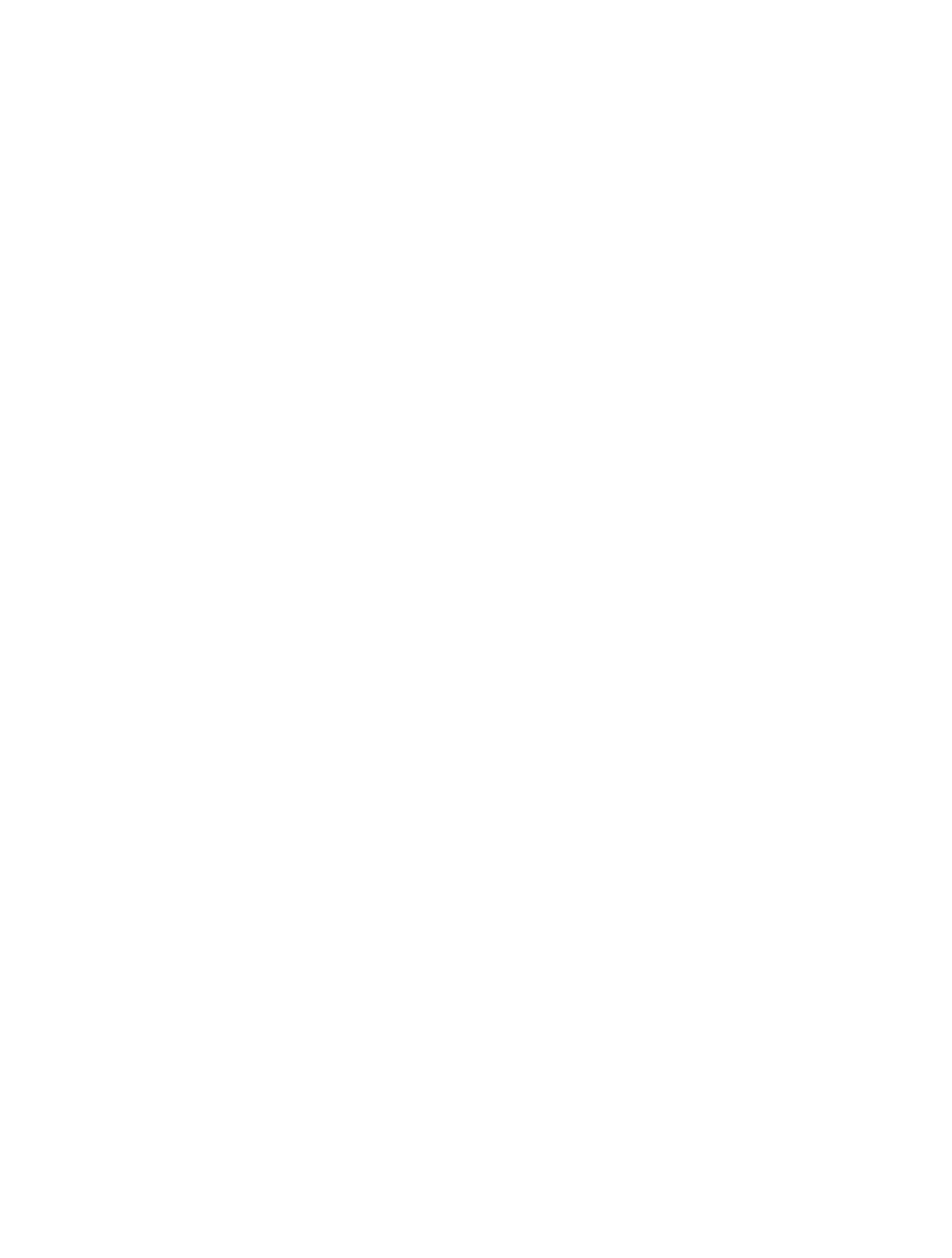## CANDIDATES FOR DEGREES

## as of date of publication

## COLLEGE of BUSINESS and ECONOMICS

## BACHELOR OF SCIENCE

Daniel Jacob Janousek **Economics** Yorktown, Virginia

Timothy James Olmsted Economics and Mathematics Farmville, Virginia

## BACHELOR of SCIENCE in BUSINESS ADMINISTRATION

Sameer Maher Abdel-Qader Business Administration Fredericksburg, Virginia

Tyler Erik Adams Business Administration Yorktown, Virginia

Kelly Anne Almeida Business Administration Richmond, Virginia

Kristina Antonenko Business Administration Russia

Anthony Michael Arace Business Administration Herndon, Virginia

Renee Jereca Uy Aranzamendez Business Administration Crewe, Virginia

DaJour Mattina Ashlock Business Administration Tappahannock, Virginia

Laura Elizabeth Babin Business Administration Chester, Virginia

Brandon Keith Baker Business Administration Manassas, Virginia

Wyatt Samuel Baldasare Business Administration Williamsburg, Virginia

Matthew Dean Baucom Business Administration Richmond, Virginia

Leon Lamont Beard Jr. Business Administration Richmond, Virginia

Alexander Michael Belen Business Administration Burke, Virginia

David Daniel Benalcazar Business Administration Herndon, Virginia

Chandler Kelly Bethel Business Administration Glen Allen, Virginia

Jaqueline Alice Bonniville Business Administration Gloucester, Virginia

Kennedi Simmone Booker Business Administration Ford, Virginia

Amanda Kaitlyn Boots Business Administration Midlothian, Virginia

Jordan Boulton Business Administration Mansfield, Nottingham, United Kingdom

Sarah Emily Brown Business Administration Poquoson, Virginia

Tevin Walter Brown Business Administration Norfolk, Virginia

Blake Pierce Chandler Business Administration Mechanicsville, Virginia

Megan Marie Clay Business Administration Forest, Virginia

Nicholas Blake Conner Business Administration South Boston, Virginia

Wade Ryan Cornman Business Administration Ashburn, Virginia

Marvin Antonio Cortez Business Administration Alexandria, Virginia

Eric Earl Crain Business Administration Richmond, Virginia

Warren Harrison Croxton Business Administration Gloucester, Virginia

Rebecca Hailey Curran Business Administration Mechanicsville, Virginia

Joshua Dale Darst Business Administration Vienna, Virginia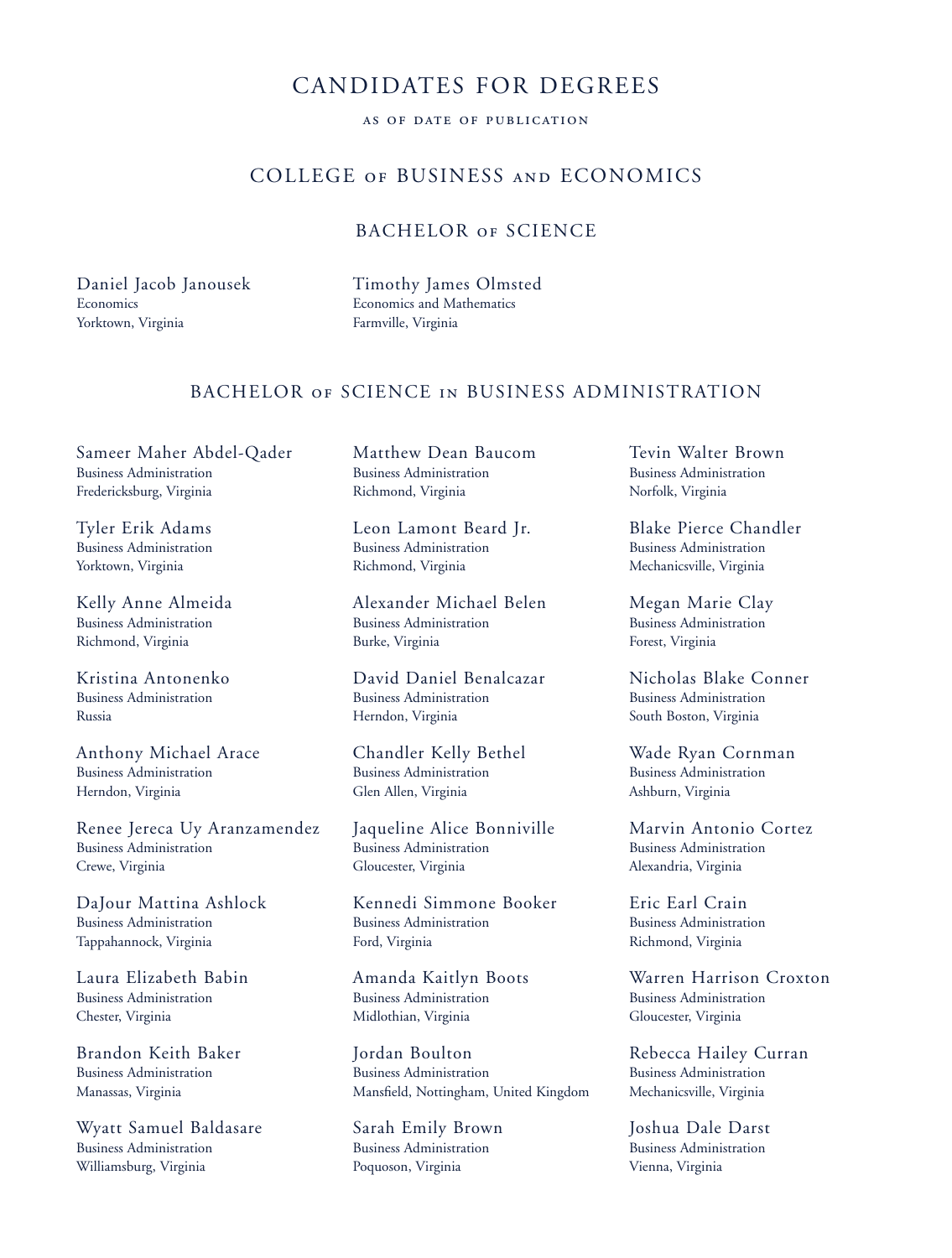Shuyu Deng Business Administration Anhui Province, Wuhu County, China

Raven Ariel Doggett Business Administration Richmond, Virginia

Abigail Elizabeth Dow Business Administration Gainesville, Virginia

Adriana Leigh Draper Business Administration Gordonsville, Virginia

Rodney Vernard Dunson Business Administration Chester, Virginia

Sean Thomas Durfey Business Administration Springfield, Virginia

Hunter Chase Durrer Business Administration Charlottesville, Virginia

Leshek Julian Farthing Business Administration Hertfordshire, United Kingdom

Wrenn Elizabeth Ferguson Business Administration Chesterfield, Virginia

Caron Anderson Figgatt Business Administration Victoria, Virginia

Derrick Fisher Business Administration Nathalie, Virginia

Nathan Estep Florence Business Administration Williamsburg, Virginia

Charlie Valentine Fournell-Ferrall Business Administration Chesapeake, Virginia

William Ian Frazer Business Administration Fort Myers, Florida

Emilia Paige Gamble Business Administration Broadlands, Virginia

Megan Nicole Garrett Business Administration Farmville, Virginia

Carlos Alberto Garrido Business Administration Brookline, Massachusetts

Kirsten Anne Gerczak Business Administration Bluemont, Virginia

David Preston Gills Business Administration Rice, Virginia

Jorge Godoy Gomis Business Administration Alicante, Spain

Mary Kaitlyn Goode Business Administration Glen Allen, Virginia

Devin Eugene Gould Business Administration Fairfax Station, Virginia

Grant Lewis Grindstaff Business Administration Bassett, Virginia

Maitlyn Michelle Lee Guthrie Business Administration Virginia Beach, Virginia

William Clifton Hall Business Administration North Dinwiddie, Virginia

Shelby Lynn Halstead Business Administration Fredericksburg, Virginia

John Austin Hammel Business Administration Chesterfield, Virginia

Reed Higgs Harris Business Administration Richmond, Virginia

Hannah Grace Hartmann Business Administration Annandale, Virginia

Ryan McNeal Haynie Business Administration Parksley, Virginia

Ashley Lauren Helms Business Administration Chester, Virginia

Taylor Brooke Hodges Business Administration Powhatan, Virginia

Cassidy Lauren Holley Business Administration Fincastle, Virginia

Nicole Sterling Howell Business Administration Norfolk, Virginia

Alexandra Nicole Jones Business Administration Valentines, Virginia

Richard Tyler Jones Business Administration Chesterfield, Virginia

Charles Jacob Keenan Business Administration Virginia Beach, Virginia

Cathleen Ye-Eun Kim Business Administration Colonial Heights, Virginia

Haley Domanico Kohlmyer Business Administration Chesterfield, Virginia

Caitlyn Claiborne Kothe Business Administration Providence Forge, Virginia

Kaitlyn Marie Lathrop Business Administration Cardinal, Virginia

Jordan Christopher Lemite Business Administration Chesterfield, Virginia

Rachel Lee Lloyd Business Administration Stafford, Virginia

Alison Ross Lones Business Administration Suffolk, Virginia

Malik Tae Long Business Administration Portsmouth, Virginia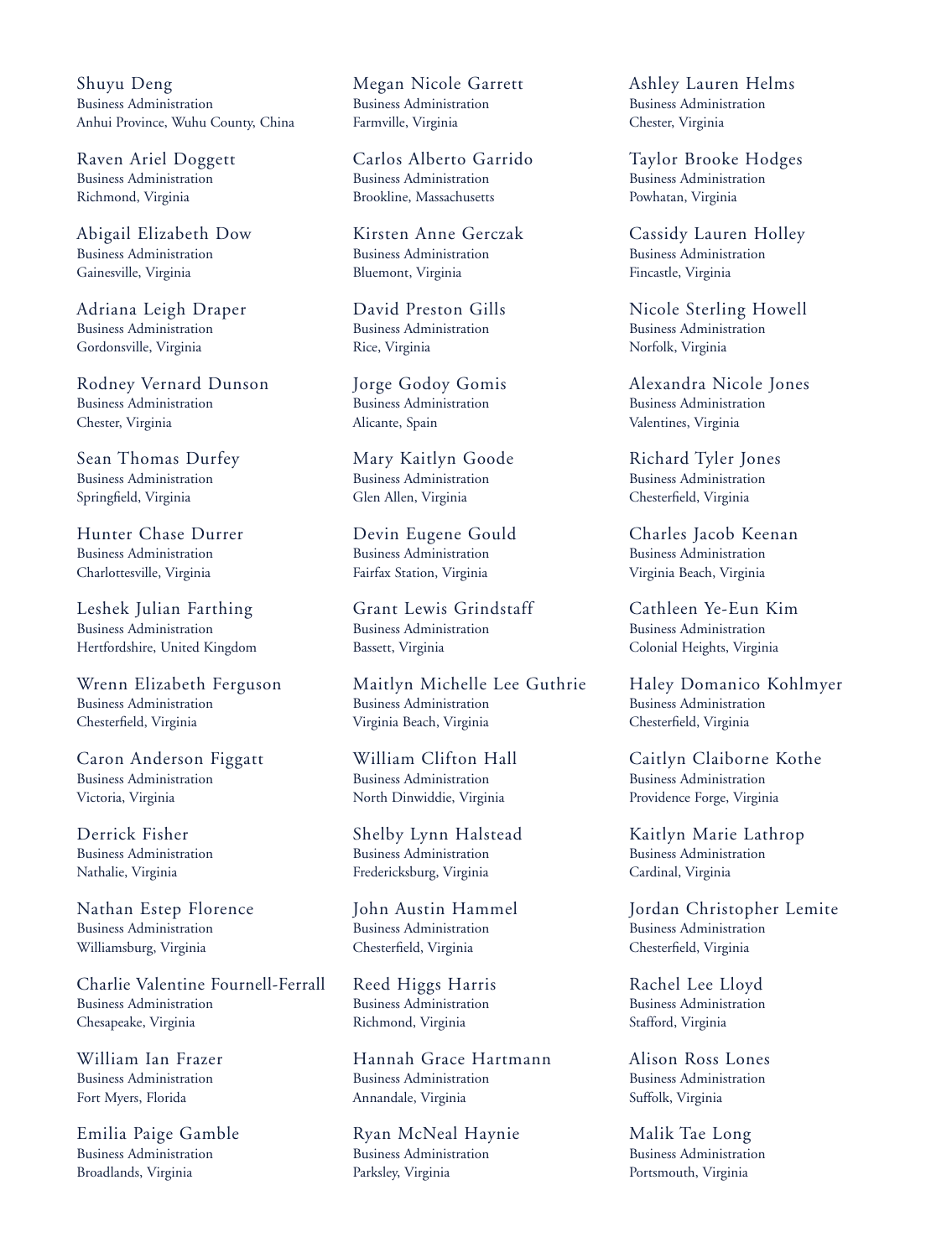Harry James Lortz Business Administration Naples, Florida

Evan Randall Luccarelli Business Administration Fairfax, Virginia

Ryan Michael Lugg Business Administration Providence Forge, Virginia

Samuel James Lukitsch Business Administration Moseley, Virginia

Gregory Mitchell Lynch Business Administration Annandale, Virginia

Sherif Tewfik Maalouf Business Administration Cairo, Egypt

Brett Michael Manning Business Administration Haymarket, Virginia

Nicolas Julian Marin Business Administration Mechanicsville, Virginia

Wesley Lee Marshall Business Administration Columbia, Virginia

Jawan Tyree McAllister Business Administration Philadelphia, Pennsylvania

Katherine Elizabeth McAteer Business Administration Gainesville, Virginia

Griffin Donohue McDonald Business Administration Alexandria, Virginia

Matthew Noel McRary Business Administration Chesapeake, Virginia

Maria Clara Meschini Business Administration Argentina

Dara Moin-Amin Business Administration Reston, Virginia

Camilo Jamerson Montoya Business Administration Yorktown, Virginia

Damitri Ranier Moore Business Administration Dillwyn, Virginia

Joshua Lee Moore Business Administration Yorktown, Virginia

Scott Gayden Morrill Business Administration Aldie, Virginia

Anna McKensey Morrow Business Administration Dillwyn, Virginia

Tiffany Nicole Mueller Business Administration South Chesterfield, Virginia

Michael Ryan Mullen Business Administration Suffolk, Virginia

Colton Lee Nichols Business Administration Yorktown, Virginia

Christaan Emanuel Oliphant Business Administration Richmond, Virginia

Madison Laine Pearce Business Administration Powhatan, Virginia

Jon Richard Peterson Business Administration Lancaster, Pennsylvania

Eric Hess Petrides Business Administration Fairfax, Virginia

Cole William Phillips Business Administration Ashburn, Virginia

Mary Allison Popek Business Administration South Boston, Virginia

Hannah Lockhart Prem Business Administration Baltimore, Maryland

Corey Fleming Prentiss Business Administration Esmont, Virginia

Rayjon Dominic Ratliff Business Administration Chesapeake, Virginia

Jacob Reed Remington Business Administration Woodbridge, Virginia

Rianna Gabriella Renzi Business Administration Burke, Virginia

Tiare Kalena Rodrigues Business Administration Winchester, Virginia

Jacob Austin Romano Business Administration Oakton, Virginia

Meredith Grace Ross Business Administration Sterling, Virginia

Shaina Alexis Rousseau Business Administration Stafford, Virginia

Jessica Leigh Sanfilippo Business Administration Mechanicsville, Virginia

Hannah Christine Selfridge Business Administration Newport News, Virginia

Hannah Whitmore Seward Business Administration Surry, Virginia

Brenden George Thomas Shiflett Business Administration Powhatan, Virginia

Tianyi Shui Business Administration Yushan, China

Brett Parkin Simeck Business Administration Vienna, Virginia

Eric Joseph Simmons Business Administration Centreville, Virginia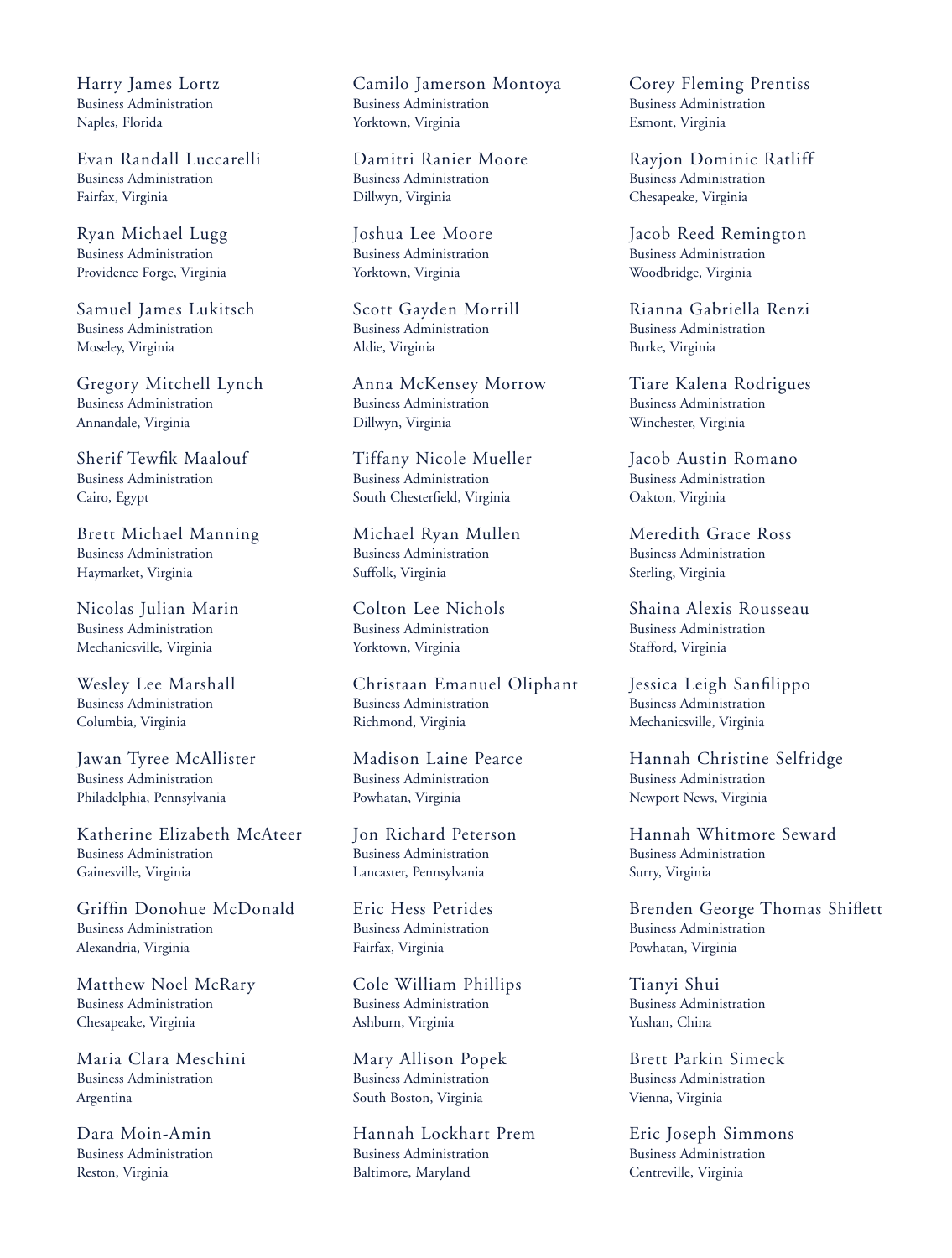Trevor Carlin Smith Business Administration Leesburg, Virginia

Kate McKinzie Spradlin Business Administration Blue Ridge, Virginia

Kellen Elizabeth Spradlin Business Administration Blue Ridge, Virginia

Zachary James Strasshofer Business Administration Virginia Beach, Virginia

Adam Jackson Szwed Business Administration Woodbridge, Virginia

Sarine Thomas Business Administration India

Zachary Tyler Thurston Business Administration Clifton, Virginia

Andrew Thomas Vermillion Business Administration Charlottesville, Virginia

Karolina Maria Vitale Business Administration Chantilly, Virginia

John Stephen Walker Business Administration Haymarket, Virginia

William Carter Walker Business Administration Glen Allen, Virginia

Caitlyn Renee Wallace Business Administration Crewe, Virginia

Andy Wang Business Administration Virginia Beach, Virginia

Jin Wang Business Administration Anhui Province, Wuhu County, China

Kyri Divonté Washington Business Administration Farmville, Virginia

Zane Myers Watts Business Administration Amherst, Virginia

Amy Catherine Widdows Business Administration Charlottesville, Virginia

Kimie Noelani Williams Business Administration Spotsylvania, Virginia

Sydney Nicole Winfield Business Administration Virginia Beach, Virginia

Melissa Lynne Wright Business Administration Farmville, Virginia

Yefan Zhang Business Administration Songjiang, Shanghai, China

Carolyn Elizabeth Zonts Business Administration Virginia Beach, Virginia

## COLLEGE of EDUCATION and HUMAN SERVICES

## BACHELOR OF ARTS

Ciara Lindsey Dennehy Social Work North Chesterfield, Virginia

## BACHELOR of SCIENCE

Hannah Lona Adams Communication Sciences and Disorders Red Oak, Virginia

Hope Taylor Adams Kinesiology Powhatan, Virginia

Ruth Anne Allen Communication Sciences and Disorders Rocky Mount, Virginia

John William Altemose Kinesiology Stafford, Virginia

Katie Emily Amurrio Kinesiology Arlington, Virginia

Tyler Quade Andersen Athletic Training Powhatan, Virginia

Devin Lynn Anderson Kinesiology Fairfax, Virginia

Tayma Rasia Anderson Social Work Lynchburg, Virginia

Taylor Michael Atkins Kinesiology Victoria, Virginia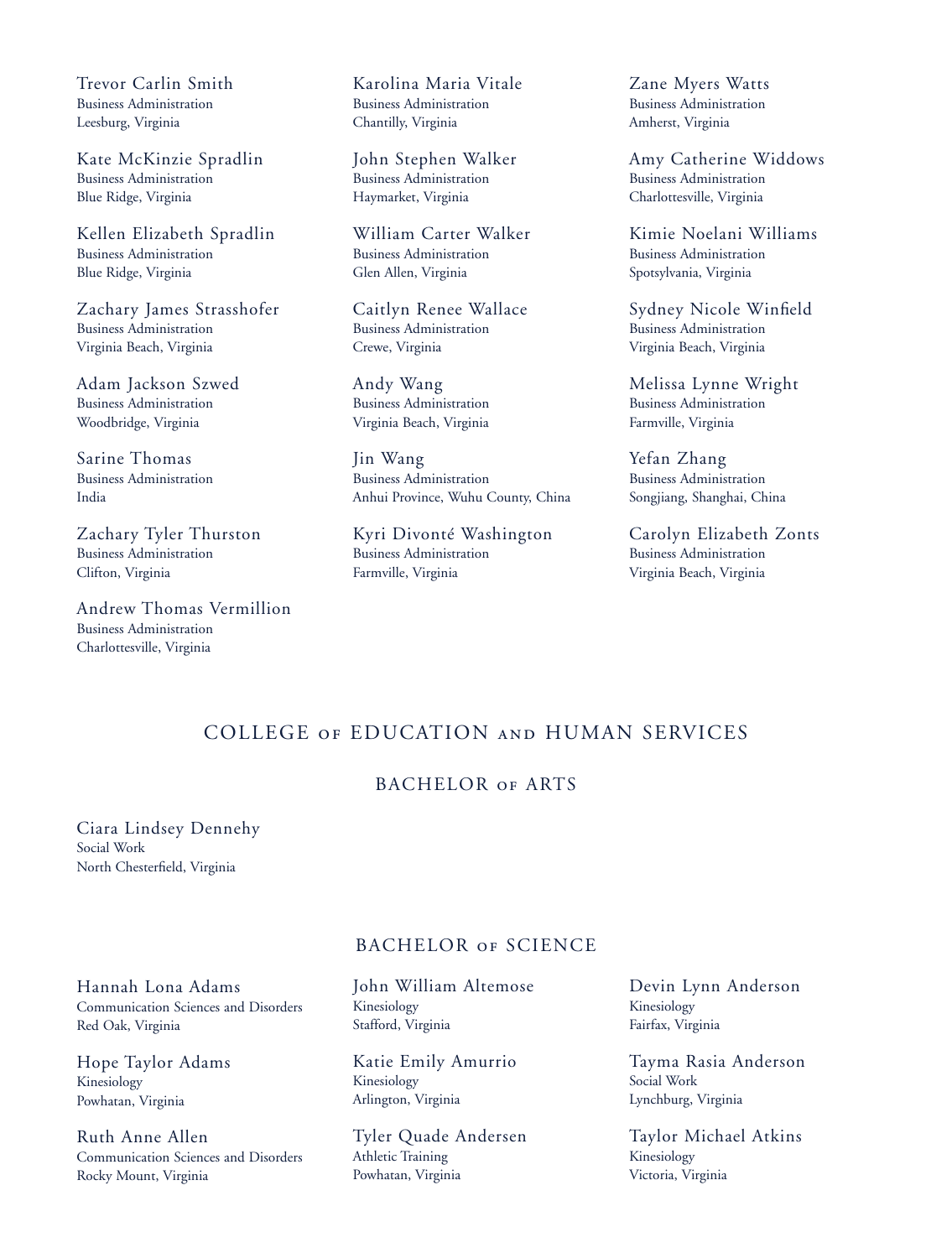Hannah Rachel Auerbach Communication Sciences and Disorders Chesterfield, Virginia

Keely Addison Baker Social Work Charlottesville, Virginia

John Ryan Bapties Kinesiology Cumberland, Virginia

Cody Ryan Bell Kinesiology Sutherland, Virginia

Colter Mathew Bennett Kinesiology Farmville, Virginia

Cara Nicole Berardi Kinesiology Chesterfield, Virginia

Russell William Betterton Social Work Danville, Virginia

Ashton Elizabeth Bishop Therapeutic Recreation Church Road, Virginia

Nina Grace Botdorf Kinesiology Franklin, Virginia

Heather Louise Brockwell Communication Sciences and Disorders Dewitt, Virginia

Lindsey Taylor Brown Kinesiology Chesapeake, Virginia

Xavier Jo'Var Brown Therapeutic Recreation Chesterfield, Virginia

Cheyenne Jaime Bryant Therapeutic Recreation Martinsville, Virginia

Jessica Ann Bryant Social Work Colonial Heights, Virginia

Douglas Ahern Buchanan Kinesiology Prince George, Virginia

Renee Mika Carlson Social Work Ashburn, Virginia

Summer Nicole Chenault Communication Sciences and Disorders Chesterfield, Virginia

Emily Nicole Chisarik Kinesiology Warrenton, Virginia

John Douglas Cichocki Kinesiology Chesterfield, Virginia

Jasmine Kiana Clark Kinesiology Richmond, Virginia

Caitlin Simone Close Therapeutic Recreation Alexandria, Virginia

Abigail Marie Collier Communication Sciences and Disorders Chesapeake, Virginia

Lindsey Carrington Cosner Communication Sciences and Disorders Fredericksburg, Virginia

Anya Cunnane Social Work Alexandria, Virginia

Richard Arlen Curry Social Work Martinsville, Virginia

Madison May Cutten Kinesiology Raymond, Maine

Joanna Loretta Dafin Therapeutic Recreation Christiansburg, Virginia

Danielle Alicia Dail Social Work Newport News, Virginia

Michael Joseph DeVito Kinesiology Centreville, Virginia

Natalie Catherine Dean Communication Sciences and Disorders Roanoke, Virginia

Jerrell Edward Demiel Kinesiology Suffolk, Virginia

Jennifer Kay Dowdy Social Work Danville, Virginia

Maya Tony El-Jor Therapeutic Recreation Midlothian, Virginia

Makita Nicole Ellis Social Work Martinsville, Virginia

Nathan Jay Everson Jr. Social Work Bedford, Virginia

Désiree Alicea Fairley Communication Sciences and Disorders Stafford, Virginia

Adria Wade Farmer Kinesiology Lynchburg, Virginia

Wesley Morgan Figg Communication Sciences and Disorders Midlothian, Virginia

Emily Anne Fischer Therapeutic Recreation Fairfax, Virginia

Destiny Breanna Gillis Social Work Freeman, Virginia

Steven Gonzalez Kinesiology Ashburn, Virginia

Kila Nicole Gray Communication Sciences and Disorders Beaverdam, Virginia

Summer Lynn Groves Social Work Powhatan, Virginia

Rachel Elizabeth Handley Kinesiology Chesapeake, Virginia

Sierra Lynn Harris Social Work Martinsville, Virginia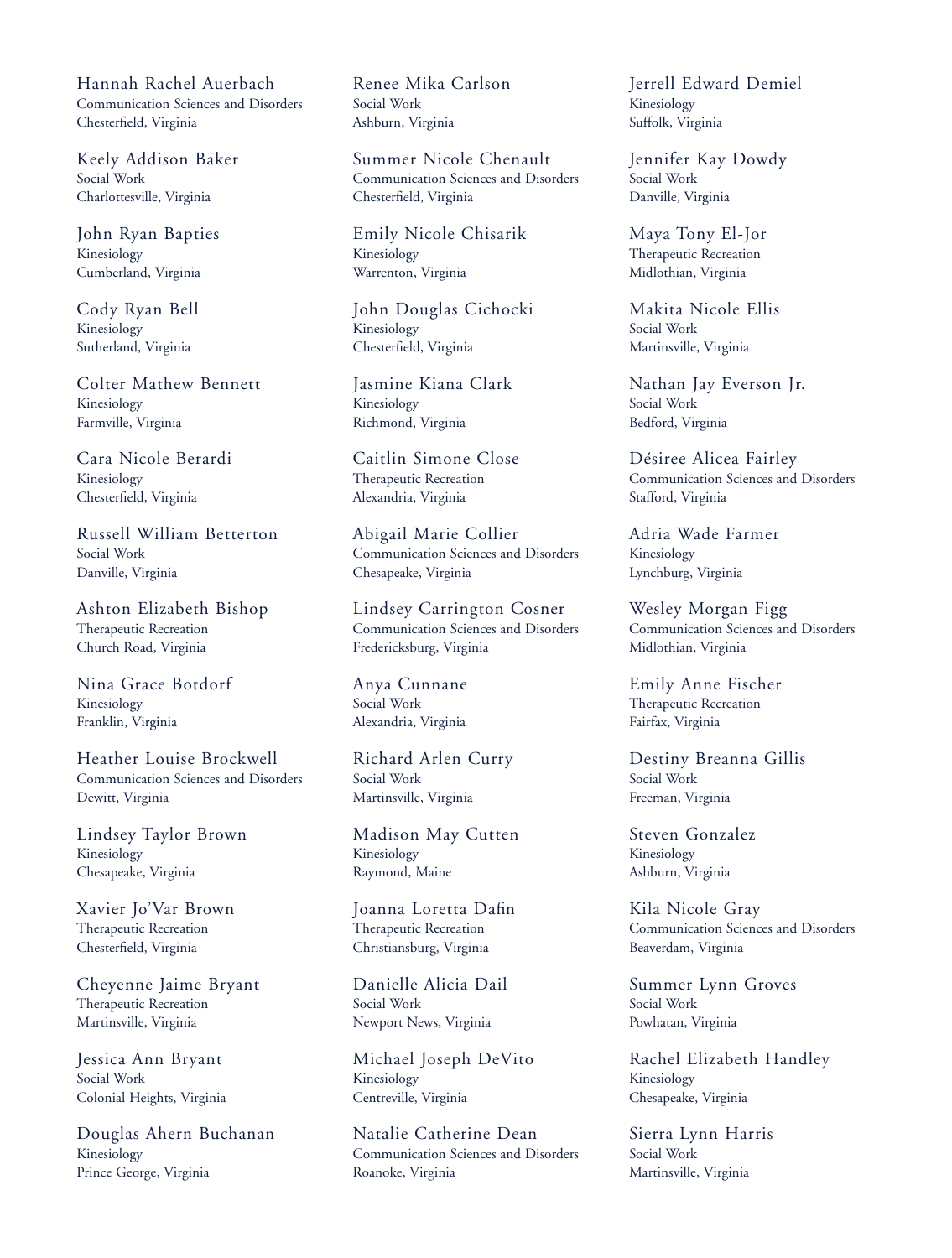Alexander Edwin Harvey Kinesiology Goode, Virginia

Damon Christopher Hester Kinesiology Palmyra, Virginia

Laura Kirkham Holleman Kinesiology Midlothian, Virginia

Ciara Marie Houlihan Communication Sciences and Disorders Alexandria, Virginia

Mariah Karley Ingegni Therapeutic Recreation Henrico, Virginia

Alauna Dior Jackson Social Work Halifax, Virginia

Abby Sue Jones Communication Sciences and Disorders Glen Allen, Virginia

Ashlee Linnea Jones Kinesiology Sanford, Florida

Jordan Jones Communication Sciences and Disorders Richmond, Virginia

Darcy Mae King Therapeutic Recreation Chesapeake, Virginia

Marquita Echols Kirby Social Work Bassett, Virginia

Kourtney Diane Landis Communication Sciences and Disorders Mechanicsburg, Pennsylvania

Casey Anne LeMaster Therapeutic Recreation Chantilly, Virginia

Carter Ashley Leake Kinesiology Glen Allen, Virginia

Rachel Susanne Lim Social Work Herndon, Virginia

Ryan Patrick Lis Kinesiology Fredericksburg, Virginia

Kayla Renae Mainzer Social Work Glen Allen, Virginia

Emily Elisabeth Martin Therapeutic Recreation Chester, Virginia

Patrick Michael Martin Kinesiology Powhatan, Virginia

Samantha Elizabeth Mazzan Social Work Sterling, Virginia

Shawna Nicole McCann Social Work Warrenton, Virginia

Chase Samuel McPherson Kinesiology Richmond, Virginia

Justice Randall Mele Social Work South Boston, Virginia

Jenna Marie Mills Social Work Fredericksburg, Virginia

Macey Scott Mills Kinesiology Chase City, Virginia

Jozie Rene Minter Social Work Yorktown, Virginia

Elana Dawn Monger Social Work Shenandoah, Virginia

Mason Leigh Moorefield Communication Sciences and Disorders Hurt, Virginia

Samantha Ashley Niepokoj Social Work Marshall, Virginia

Julia Dawn Odell Social Work Moseley, Virginia

Charles Patrick Ottavio Kinesiology Fairfax, Virginia

Lyndsey Nicole Payne Communication Sciences and Disorders Mechanicsville, Virginia

Coleman Stuart Paz Therapeutic Recreation Richmond, Virginia

Dallas Morgan Phelps Communication Sciences and Disorders Jarratt, Virginia

Amanda Gayle Phillips Social Work Tappahannock, Virginia

Jenna Christine Pierson Athletic Training Bowie, Maryland

MacKenzie Gray Pigg Kinesiology Amherst, Virginia

Sarah Elizabeth Piszczor Kinesiology Bealeton, Virginia

Abbie Lynn Preston Communication Sciences and Disorders Powhatan, Virginia

Alexis Hayley Pullin Therapeutic Recreation Verona, Virginia

Hunter Leigh Purcell Communication Sciences and Disorders Chesterfield, Virginia

Dylan Kyle Ramirez Kinesiology Remington, Virginia

Alexandra Cathrine-Grace Rast Kinesiology Aldie, Virginia

Kelsey Scott Reamey Kinesiology Brookneal, Virginia

Savannah Lea Rhoades Social Work Gordonsville, Virginia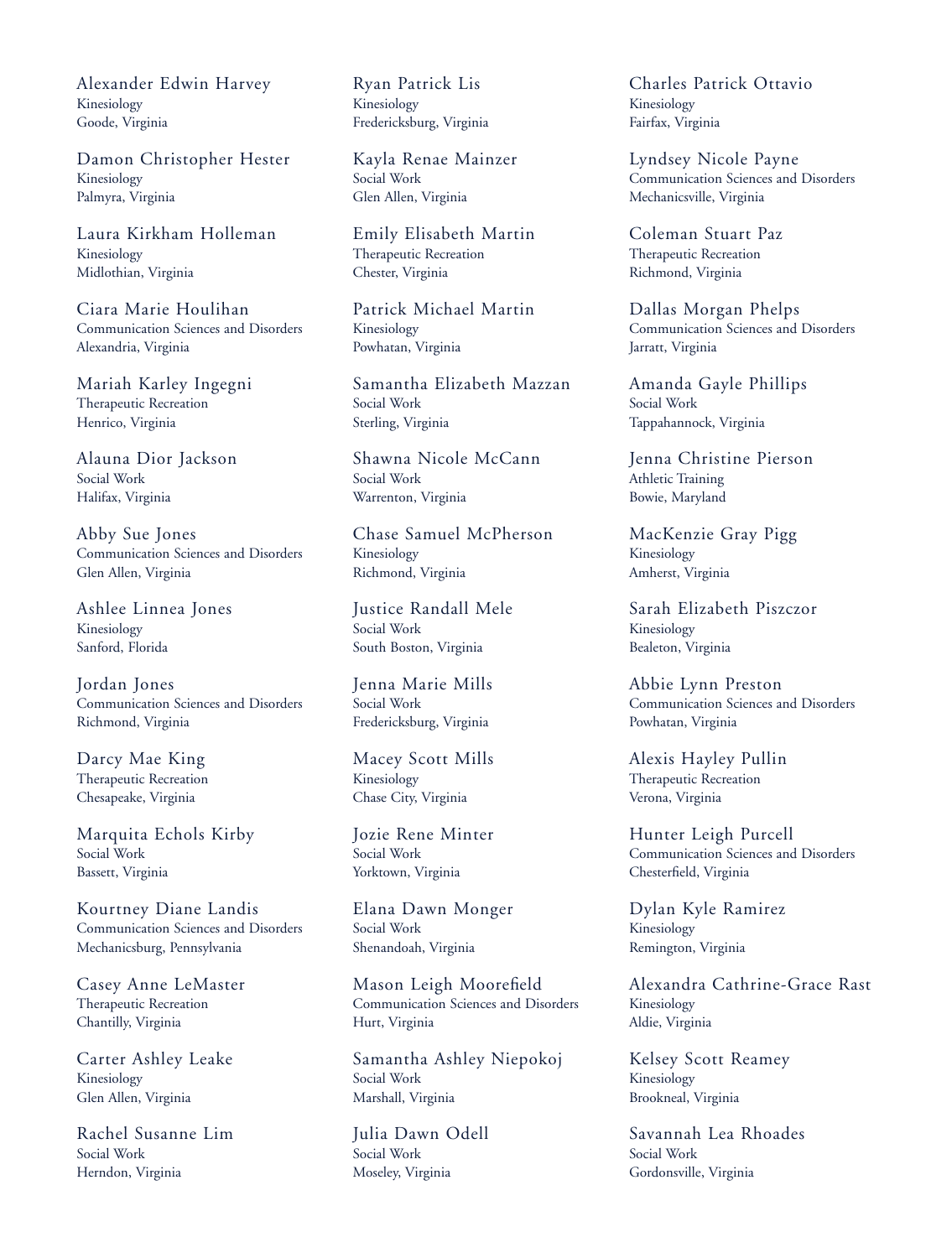Breanna Nicole Robertson Social Work Penhook, Virginia

Sara Hartis Roetken Social Work Martinsville, Virginia

Jacob Ronson Therapeutic Recreation Richmond, Virginia

Natalie Shevaun Roukous Social Work Richmond, Virginia

Samantha Rose Routzahn Therapeutic Recreation Frederick, Maryland

Margaret Colleen Santry Communication Sciences and Disorders Midlothian, Virginia

Morgan Brianna Scearce Therapeutic Recreation Cascade, Virginia

Hanna Alise Schenkelberg Communication Sciences and Disorders Yorktown, Virginia

Haley Elizabeth Seefeldt Therapeutic Recreation Montclair, Virginia

Chloe Elizabeth Senft Communication Sciences and Disorders York, Pennsylvania

Brittany Alexis Shumaker Communication Sciences and Disorders Culpeper, Virginia

Scott Madison Simmons Therapeutic Recreation Mechanicsville, Virginia

Amy Leigh Sivils Communication Sciences and Disorders Mechanicsville, Virginia

Caroline Stebbins Smith Communication Sciences and Disorders Danville, Virginia

Jessica Lynn Smith Kinesiology Chesapeake, Virginia

Mia Nicole Smith Social Work Martinsville, Virginia

Parker Elizabeth Smith Social Work Rustburg, Virginia

Sarah Elizabeth Smith Communication Sciences and Disorders North Dinwiddie, Virginia

Lexi Stenback Communication Sciences and Disorders Forest, Virginia

Miranda Lynn Stewart Social Work South Prince George, Virginia

Mariah Grace Strock Social Work Vienna, Virginia

Cortney Lynn Sullivan Communication Sciences and Disorders Chesapeake, Virginia

Sarah Margaret Sullivan Social Work Sterling, Virginia

Taylor Michael Surma Kinesiology Chesterfield, Virginia

Hannah Jane Sutphin Kinesiology Spotsylvania, Virginia

Tara Evon Tate Athletic Training Sandston, Virginia

Samantha Kristina Thedieck Kinesiology Richmond, Virginia

Zachary William Thompson Kinesiology Winchester, Virginia

Abigail Eileen Todaro Social Work Virginia Beach, Virginia

Madison Paige Trebour Kinesiology Richmond, Virginia

Tanna Nicole Turner Communication Sciences and Disorders Bassett, Virginia

Katherine Alexandra Twiford Therapeutic Recreation Williamsburg, Virginia

Claire Wells Venn Therapeutic Recreation Staunton, Virginia

Lucy Grace Wallace Communication Sciences and Disorders Drakes Branch, Virginia

Sydney Nicole Wallace Kinesiology Fredericksburg, Virginia

Samantha Hailey Wangner Athletic Training Woodbridge, Virginia

Colleen Theresa Weber Communication Sciences and Disorders Midlothian, Virginia

Martha Elizabeth Whittier Social Work Altavista, Virginia

Kristin Elizabeth Wilcox Communication Sciences and Disorders Mechanicsville, Virginia

Brittany Renee Williams Social Work Chesterfield, Virginia

Tristan Chandler Wind Kinesiology Yorktown, Virginia

Sarah Elizabeth Hope Wright Communication Sciences and Disorders Williamsburg, Virginia

Katherine Elizabeth Wyman Kinesiology Havertown, Pennsylvania

Arin Baylie Young Social Work Chesapeake, Virginia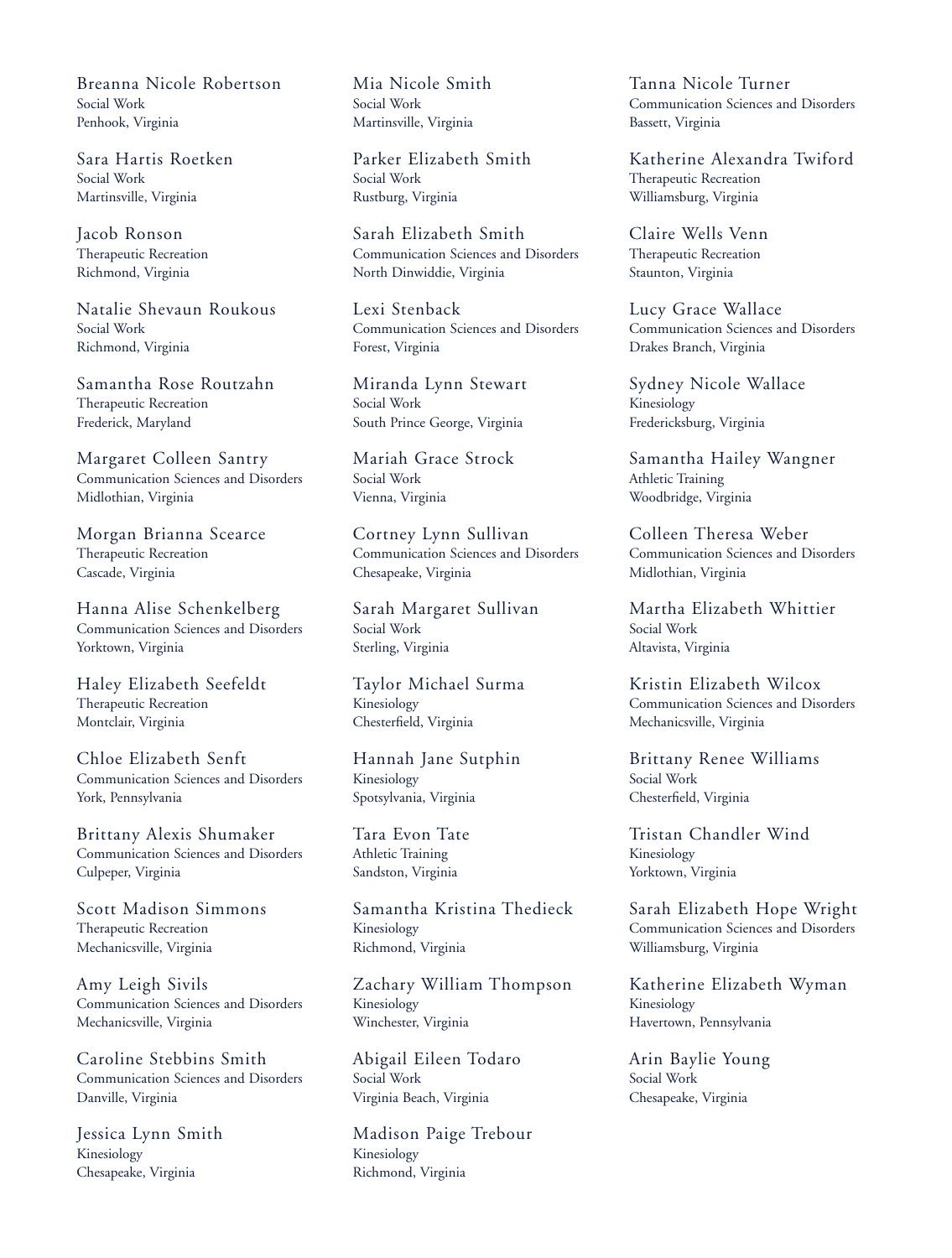## COOK-COLE COLLEGE of ARTS and SCIENCES

Hiba Fawzi Abou Chabke Communication Studies Lorton, Virginia

Victoria Nicole Allen Communication Studies Yorktown, Virginia

Summer Lynn Anderson English Highland Springs, Virginia

Madison Mackenzie Arlett English Leesburg, Virginia

Katharine Amelia Avery English Virginia Beach, Virginia

Sarah Alyssa Banks Communication Studies Vienna, Virginia

Morgan McGovern Bates English Myrtle Beach, South Carolina

Alani Miche Battle Communication Studies Midlothian, Virginia

Lauren Elizabeth Batton English Suffolk, Virginia

Lauren Michele Baust Communication Studies Virginia Beach, Virginia

Riley Bryce Bedford Communication Studies Fairfax Station, Virginia

Abigail Roxanna Bell Visual and Performing Arts—Theatre Henrico, Virginia

Christopher Thomas Belote Communication Studies Williamsburg, Virginia

Maya Desireé Bennett Communication Studies Richmond, Virginia

## BACHELOR of ARTS

Catharine Josephine Billings **History** Powhatan, Virginia

Rachel Anne Blake Communication Studies Arlington, Virginia

Shannon Diane Blunt Communication Studies Mechanicsville, Virginia

Abigail Theresa Bonilla Modern Languages Fredericksburg, Virginia

Katherine Hunter Booth Modern Languages Forest, Virginia

Taylor Meshay Bradshaw Communication Studies Williamsburg, Virginia

Jessica Nicole Bridgeman Communication Studies Sterling, Virginia

Conrad Michael Brinkman Communication Studies Virginia Beach, Virginia

Clayton Allen Brooks Communication Studies Chesapeake, Virginia

Lauren Eliza Bruno Communication Studies Mechanicsville, Virginia

Mary Elizabeth Bryan English Sterling, Virginia

Ryan Michael Bultrowicz Communication Studies Leesburg, Virginia

Tracey Rose Burnham Sociology Chesterfield, Virginia

Jennifer Alicia Cassidy English Chesapeake, Virginia

Alexandra Charlotte Cequeria English Chesterfield, Virginia

James Allen Moffatt Christoph **History** Front Royal, Virginia

Isabella Victoria Corbo English Elkton, Virginia

Nicholas Gabriel Vinolo Costa Communication Studies Glen Allen, Virginia

Molly McFarlin Craig Modern Languages Fairfax, Virginia

Alan Edward Creager **History** Richmond, Virginia

Victoria Anne Creedle Communication Studies Virginia Beach, Virginia

Mary Rose Cronin Visual and Performing Arts—Music Herndon, Virginia

Brandon Peter Croteau-Brinsfield **History** Virginia Beach, Virginia

Kaitlyn Ashley Crow English Midlothian, Virginia

Tyler Edward Culbertson **History** Glen Allen, Virginia

Jessica Paige Cuoghi Visual and Performing Arts—Theatre Powhatan, Virginia

Daniel Legett Daly **History** Broadlands, Virginia

Kira Lauren Davis Communication Studies Newport News, Virginia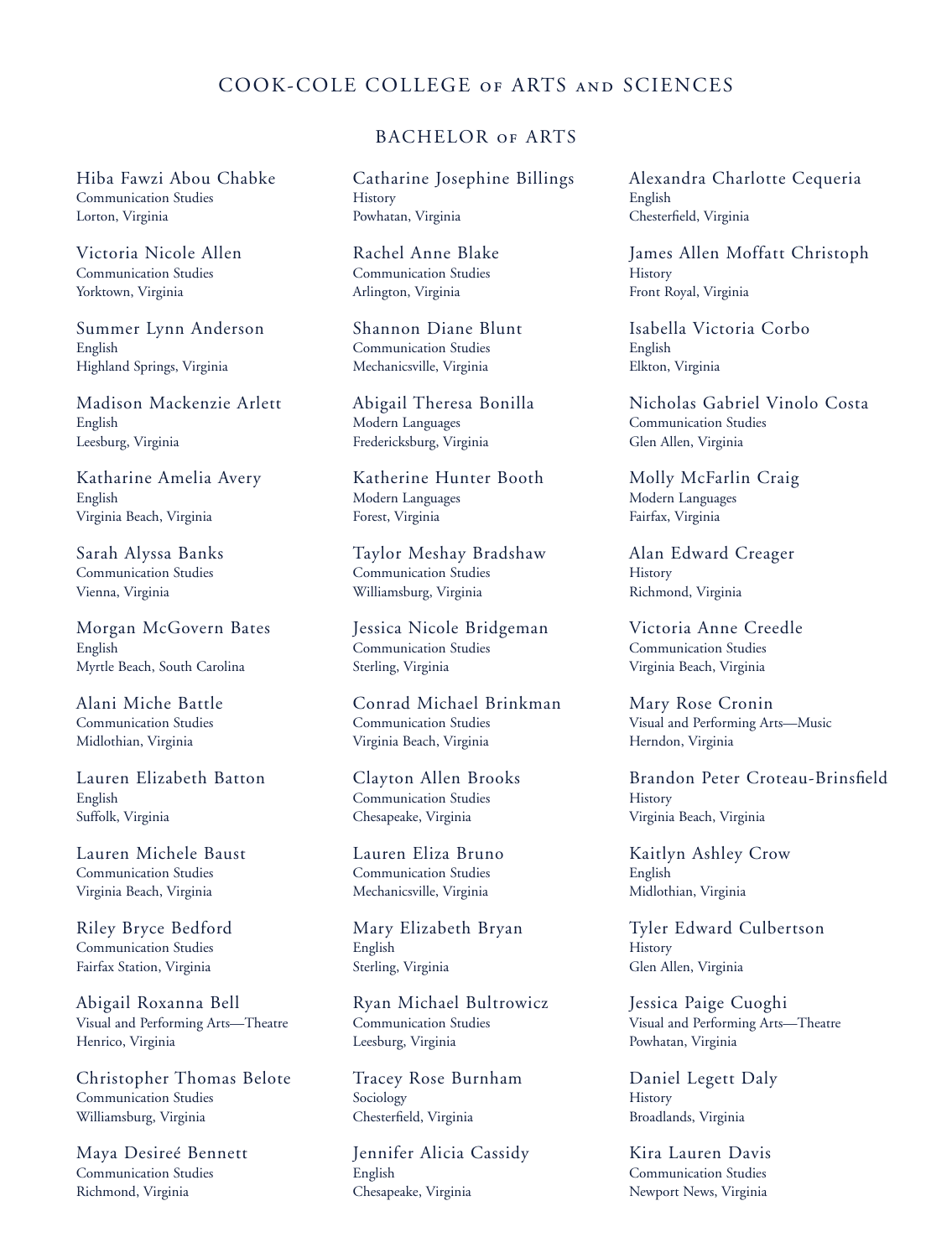Zoe Elizabeth Davis **History** Montross, Virginia

William Aaron DeBoeser History Stafford, Virginia

Sophia Kelly DeFeo Communication Studies Westminster, Maryland

Nicole Lombos Del Rosario Communication Studies Virginia Beach, Virginia

Samuel Gordon Dellinger History Midlothian, Virginia

Jeremy Burns Derflinger English Williamsburg, Virginia

Megan Nicole Devin Modern Languages Wylliesburg, Virginia

Michael Patrick Dougherty Communication Studies Fairfax Station, Virginia

Colby Jacob Dunaway Communication Studies Bristow, Virginia

Amanda Michelle Duncan History Dillwyn, Virginia

Bridget Therese Dunn English Leesburg, Virginia

Savannah Grace Dyer **History** South Boston, Virginia

Erin Leslie Eaton Communication Studies Woodbridge, Virginia

Corinne Mia Fear Communication Studies Ashburn, Virginia

Neil Patrick Feeney Communication Studies Vienna, Virginia

Justin Anthony Ferranto Modern Languages Keysville, Virginia

John Randolph Fielder IV Political Science Farmville, Virginia

Anne Mills Forman Communication Studies Richmond, Virginia

James Sterling Foster **History** Dutton, Virginia

John August Fredrikson Communication Studies Ashburn, Virginia

Kiersten Anne Freedman Communication Studies Centreville, Virginia

Sabrina Katherine Frongillo English Yorktown, Virginia

Lauren Taylor Gaines **History** Midlothian, Virginia

Mary Zeller Galen **History** Leesburg, Virginia

John Andrew Garrett History Virginia Beach, Virginia

Megan Kathleen Gary Political Science Richmond, Virginia

Briana Raye Gibson Communication Studies Quinton, Virginia

Eliza Braeden Glancy History Richmond, Virginia

Diego Francisco Gonzalez Communication Studies Fincastle, Virginia

Louis Carver Gould **History** Farmville, Virginia

Justice Winndell Griffin English Chesterfield, Virginia

Bridgitte Michelle Groome History Gordonsville, Virginia

Chance Christopher Hagwood Communication Studies Bassett, Virginia

Michaela Gray Hamm **History** Palmyra, Virginia

Joshua James Hanratty Communication Studies Wimborne Dorset, United Kingdom

Briella Amari Hargrove **History** Red Oak, Virginia

Joseph Anthony Harp **History** Computer Science Arlington, Virginia

Evan Lewis Harvey **History** Dublin, Virginia

Taylor Elizabeth Hayes Sociology Ashland, Virginia

Rachel Lynn Hazelwood **History** Midlothian, Virginia

Zachary Martin Henderson English Front Royal, Virginia

Joshua Caleb Henry History Alexandria, Virginia

Steven Kyle Herring Communication Studies Midlothian, Virginia

Kimberly Elizabeth Herrling Modern Languages Leesburg, Virginia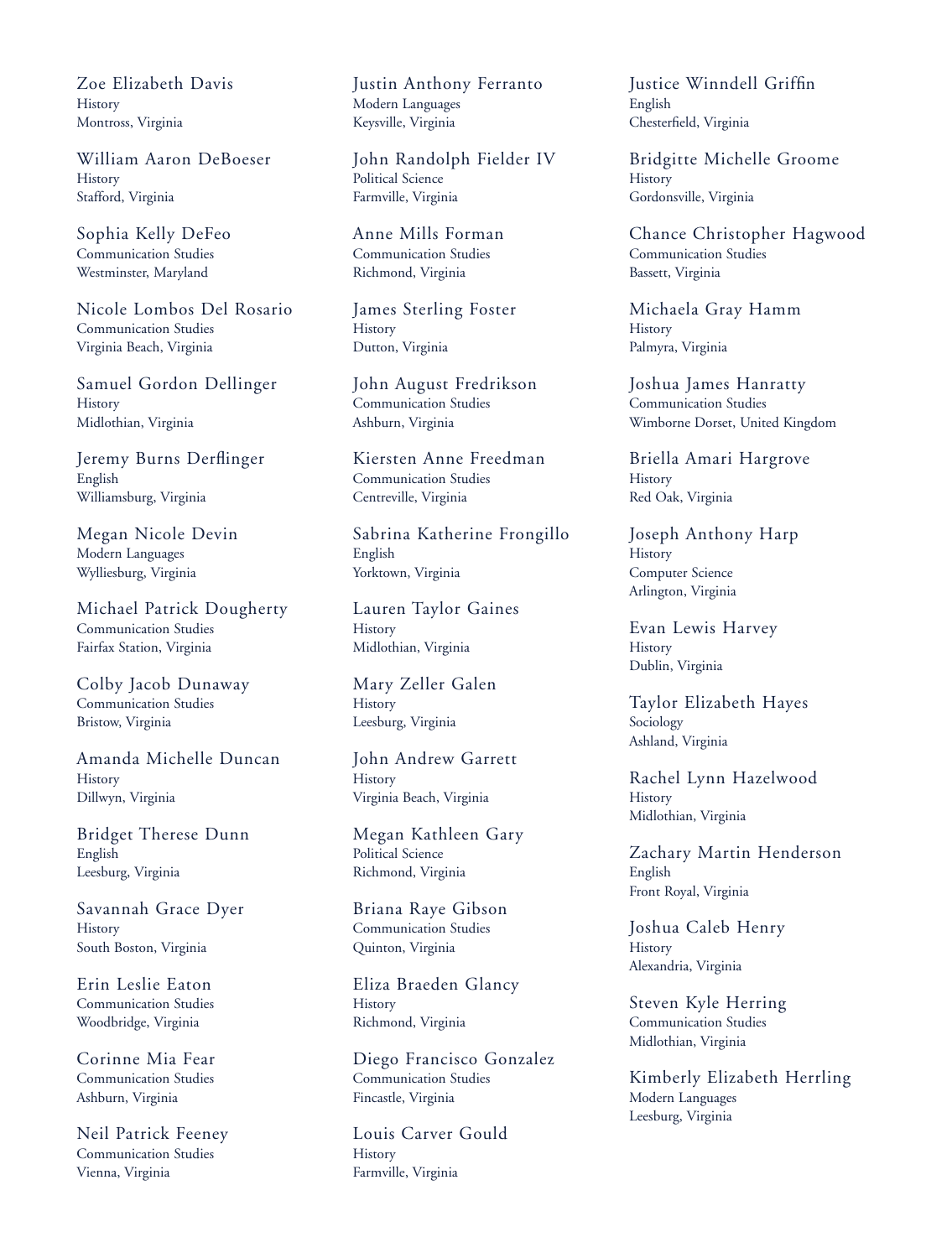Collan Hilfiger Communication Studies Virginia Beach, Virginia

Amber Lynn Hodges Communication Studies Woodbridge, Virginia

Meghan Nichole Hogan English North Chesterfield, Virginia

Sydney Elizabeth Hughes **History** Danville, Virginia

Joseph Andrei Hyman Political Science Sterling, Virginia

Jacob Allen Irby English Chatham, Virginia

Nathaniel Bryce Irving Visual and Performing Arts—Music Chesterfield, Virginia

Alaina Nicole Jacques Communication Studies Leesburg, Virginia

Kayla Mackenzie Johnson Communication Studies Midlothian, Virginia

Jacob Jordan Joseph Communication Studies Montpelier, Virginia

Kristen Elizabeth Kelsick Modern Languages Virginia Beach, Virginia

Celia Rose Kennedy **History** Annandale, Virginia

Alice Liu Wen King English Farmville, Virginia

Sarah Grant Lamb Communication Studies Gordonsville, Virginia

Rebecca Lynn Lambert **History** Carrsville, Virginia

Emma Rose Lantagne Communication Studies Richmond, Virginia

Lauren Rebecca Layman Communication Studies Newport News, Virginia

Nicholas Daniel Lewis Communication Studies Blackstone, Virginia

Michael Joseph Link Jr. Political Science Newport News, Virginia

Randall Edward Linkins Visual and Performing Arts—Theatre Mechanicsville, Virginia

Katherine Renee Loden **History** Sutherland, Virginia

Ian Cumings Mansfield **History** Fredericksburg, Virginia

Jaiylen Rahsaan Marrow Communication Studies Newport News, Virginia

Grant Walker Matherly **History** Forest, Virginia

Laurelyn Brooke McCauley Communication Studies Palmyra, Virginia

Jenna Louise Meeks Modern Languages Portsmouth, Virginia

Jennifer Rebecca Melton **History** Madison Heights, Virginia

Erika Lynn Miller English Chesterfield, Virginia

Jahleem Anthony Montague Communication Studies Atlantic City, New Jersey

Jenna Lee Morin Communication Studies Henrico, Virginia

Virginia Katherine Mulligan **History** Lynchburg, Virginia

Rachel Jean Mundie English Ashburn, Virginia

Miranda Nicole Nash Communication Studies Chester, Virginia

Samuel Maxwell Norton Communication Studies Goochland, Virginia

Micheal Adrian Norwood Visual and Performing Arts—Music Disputanta, Virginia

Morgan Lynne Pearce English Powhatan, Virginia

Lauren Chaney Perreault Communication Studies Mathews, Virginia

Ann Marie Polek English Ashland, Virginia

Nicholas Logan Potts **History** Farmville, Virginia

Luke Thomas Ransom **History** Richmond, Virginia

Monica Marie Rayman Political Science Alexandria, Virginia

Sara Elizabeth Reese History Scottsburg, Virginia

Emily Kate Regis Communication Studies Haymarket, Virginia

Joe Charles Reidy Communication Studies Winchester, Virginia

Christian George Reifsteck Communication Studies Crozet, Virginia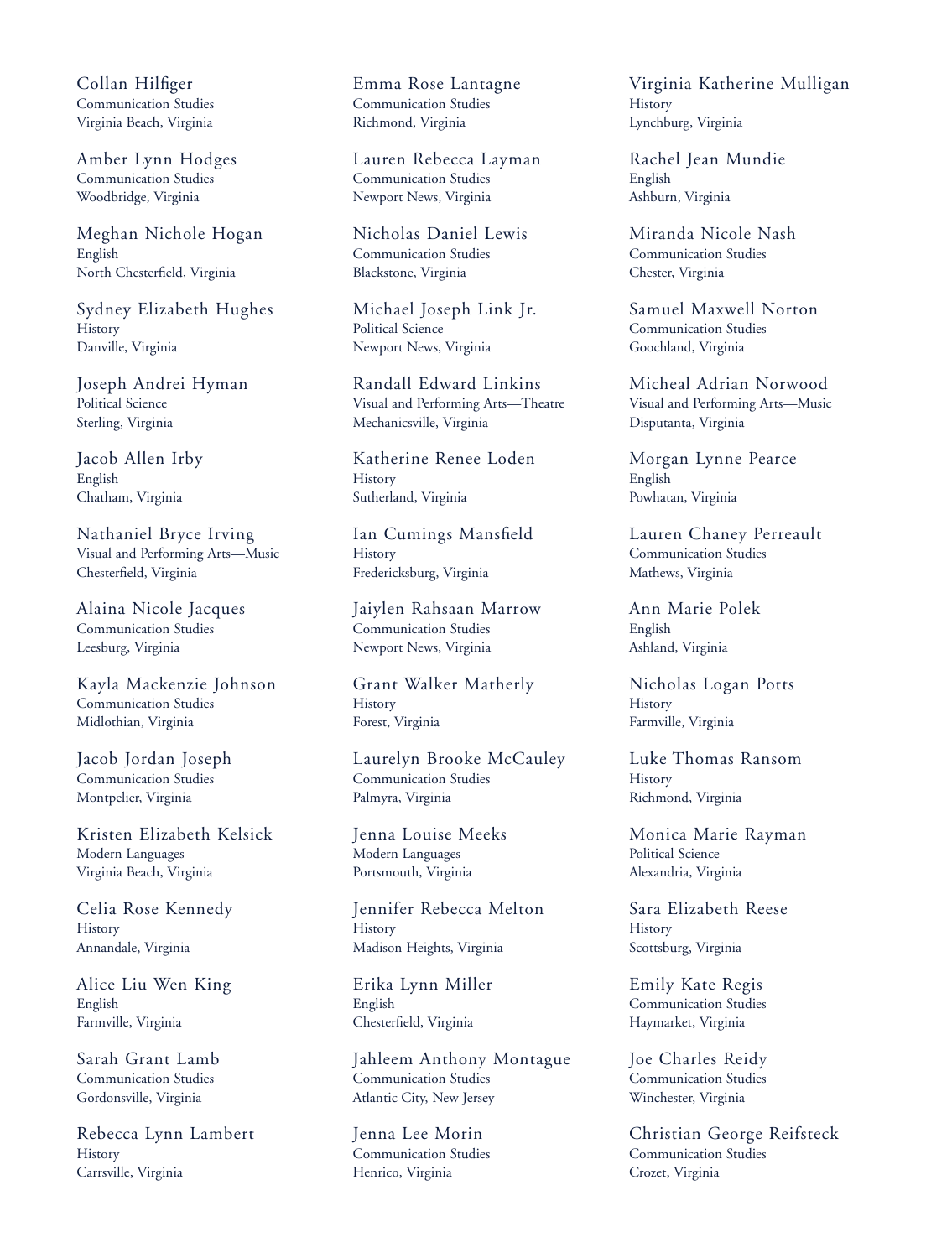Chase Benton Richardson Communication Studies Goochland, Virginia

Christine Alicia Rindfleisch Communication Studies Purcellville, Virginia

Matthew Alan Roos **History** Leesburg, Virginia

Emily Nicole Rossi Communication Studies Fredericksburg, Virginia

Alexandra Morgan Sabatini Communication Studies Chesterfield, Virginia

Suzanne Marie Sauter Communication Studies Springfield, Virginia

Abigail Jane Schiano English Virginia Beach, Virginia

Matthew Jacob Schuh Modern Languages Roanoke, Virginia

Cody Edwin Slaughter **History** Sandston, Virginia

Coley Amber Smith **History** Chesapeake, Virginia

Haley Katherine Snapp History Schuyler, Virginia

Carson James Blackwood Graphic and Animation Design Meherrin, Virginia

Jayvon Douglas Bracey Graphic and Animation Design Richmond, Virginia

Kamarin Nicole Bradley Graphic and Animation Design Woodbridge, Virginia

Sarah Dietrich Stanton Communication Studies Fredericksburg, Virginia

Kyle Swanson Stone **History** Sterling, Virginia

Nicholas Joseph Thames Visual and Performing Arts—Music Nelson, Virginia

Paige Aaron Thomas Computer Science Spotsylvania, Virginia

Laurel Elise Thoreson Communication Studies Stafford, Virginia

Jessica Danyell Thornton **History** Dinwiddie, Virginia

Amanda Wallace Topping **History** Chesapeake, Virginia

Andrea Renee Tureson Communication Studies Herndon, Virginia

Kirsten Alexandra Vis Visual and Performing Arts—Music Yorktown, Virginia

Kirsten Elizabeth Wachsmann English Stony Creek, Virginia

Shannon Elizabeth Walsh Communication Studies Mechanicsville, Virginia

## BACHELOR of FINE ARTS

Mariah Lynn Brodbeck Graphic and Animation Design Leesburg, Virginia

Brandon Zachary Burke Visual and Performing Arts—Art Farmville, Virginia

Mary Jo Corley Visual and Performing Arts—Theatre Chesapeake, Virginia

William Valentine White IV **History** Quinton, Virginia

Isaiah Juni Wiggins Communication Studies Woodbridge, Virginia

Amanda Wilicki **History** Southampton, Pennsylvania

Nicole Noel Winston Communication Studies Chesterfield, Virginia

Rachel Elizabeth Witham Visual and Performing Arts—Theatre Glen Allen, Virginia

Eva Kathryn Wittkoski Communication Studies Ashburn, Virginia

Cheyanne Winterheart Woodard **History** Henrico, Virginia

Zachary Stephen York **History** Colonial Heights, Virginia

Scott Kemper Yowell Modern Languages Charlottesville, Virginia

Erika Nicole Cummings Graphic and Animation Design Lexington, Virginia

Courtney Michelle Driscoll Graphic and Animation Design Toano, Virginia

Madalyn Rose Dunn Graphic and Animation Design Chesapeake, Virginia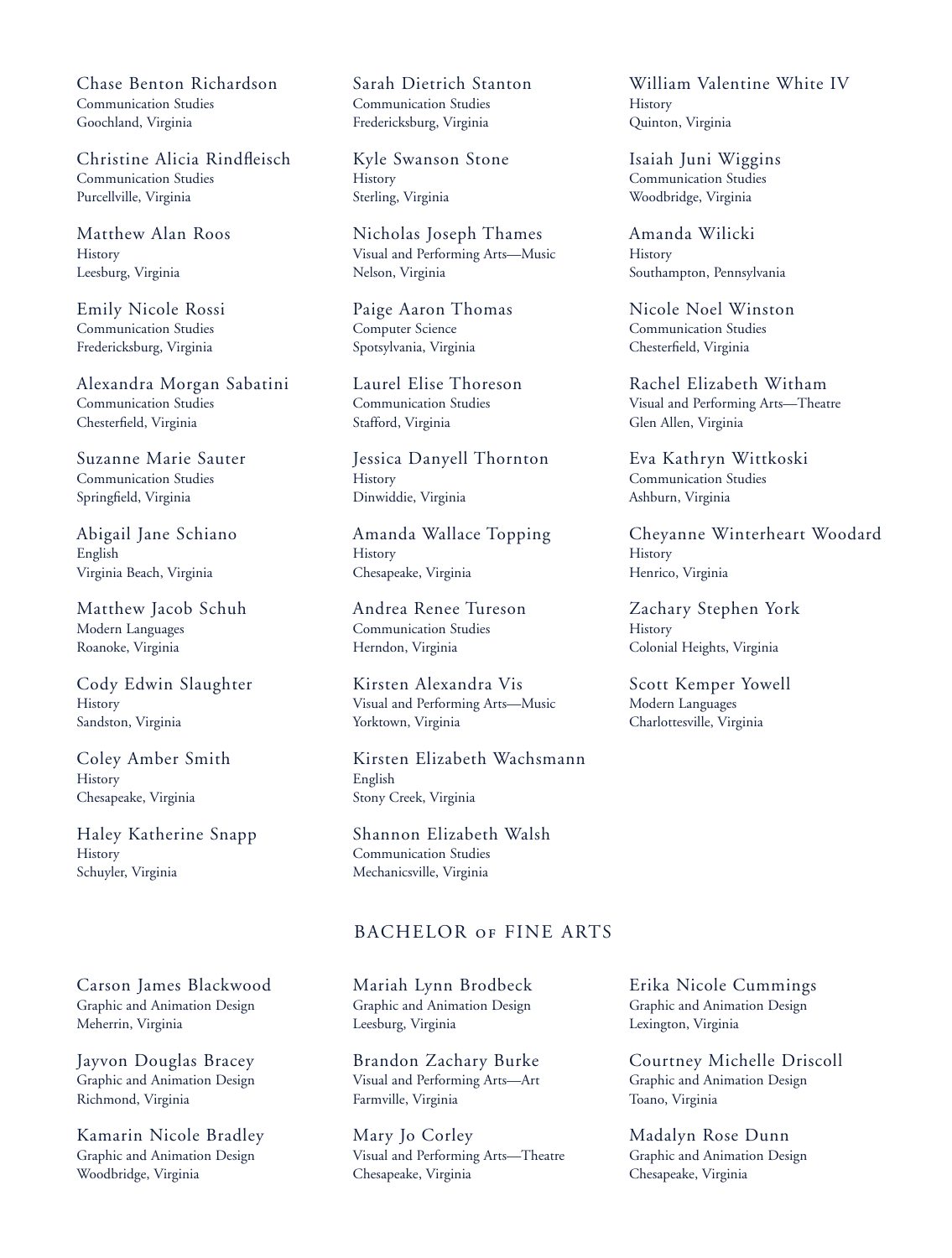Alex Edward Feller Graphic and Animation Design Yorktown, Virginia

Devin KeShawn Fields Graphic and Animation Design Lignum, Virginia

Bre'a Nicole Fowlkes Visual and Performing Arts—Art Richmond, Virginia

Jeremiah Dalton Gilmer Graphic and Animation Design Bracey, Virginia

Rachel Ellen Hanson Graphic and Animation Design Gladys, Virginia

Jamie Alisha Homan Visual and Performing Arts—Art Stafford, Virginia

Samantha Marie Horner Graphic and Animation Design Moseley, Virginia

Heather Nicole Hoskins Graphic and Animation Design Danville, Virginia

Hope Kaili Irvin Visual and Performing Arts—Art Appomattox, Virginia

Samantha Lee Jones Graphic and Animation Design South Chesterfield, Virginia

Kendra Leigh Kelley Visual and Performing Arts—Art Williamsburg, Virginia

Nicholas Cole Lauer Graphic and Animation Design Chesapeake, Virginia

Kayla Elisabeth Lehman Graphic and Animation Design Farmville, Virginia

Ashlyn Toni McLinden Graphic and Animation Design Warrenton, Virginia

Jennifer Fay Raven Visual and Performing Arts—Art Suffolk, Virginia

Garrett Dianté Reese Visual and Performing Arts—Theatre Aylett, Virginia

Harrison Gray Runion Visual and Performing Arts—Theatre South Hill, Virginia

Aimee Rose Sandridge Graphic and Animation Design Shipman, Virginia

Thomas Joseph Soltes Graphic and Animation Design Mechanicsville, Virginia

Benjamin Taylor Sullivan Graphic and Animation Design McLean, Virginia

Bailey Catherine Talley Visual and Performing Arts—Art Chesapeake, Virginia

Nicole Elizabeth Taylor Visual and Performing Arts—Art Bridgeport, West Virginia

Haley Constance Tebo Graphic and Animation Design Rileyville, Virginia

Michael Alexander Turner Visual and Performing Arts—Art Cumberland, Virginia

Ronald Lawrence Vance Graphic and Animation Design Howardsville, Virginia

Aiden Lynch Waddell Graphic and Animation Design Lorton, Virginia

Miranda Lorraine Watkins Visual and Performing Arts—Art Wakefield, Virginia

## BACHELOR OF MUSIC

Daryl Trent Love Jr. Visual and Performing Arts—Music Hampton, Virginia

Kathleen Marie Lucas Visual and Performing Arts—Music Chesterfield, Virginia

Akim Sembu Mansaray Visual and Performing Arts—Music North Chesterfield, Virginia

Laura Jane Millon Visual and Performing Arts—Music Reston, Virginia

Mark Cameron Mingea Visual and Performing Arts—Music Colonial Heights, Virginia

Montana Mary Elisabeth Nelson Visual and Performing Arts—Music Colonial Heights, Virginia

Lauren Brooke Peters Visual and Performing Arts—Music Smithfield, Virginia

Danielle Brianna Rauchwarg Visual and Performing Arts—Music Williamsburg, Virginia

Jordan Wayne Smith Visual and Performing Arts—Music Norfolk, Virginia

Leigha Marie Truini Visual and Performing Arts—Music Ridgeway, Virginia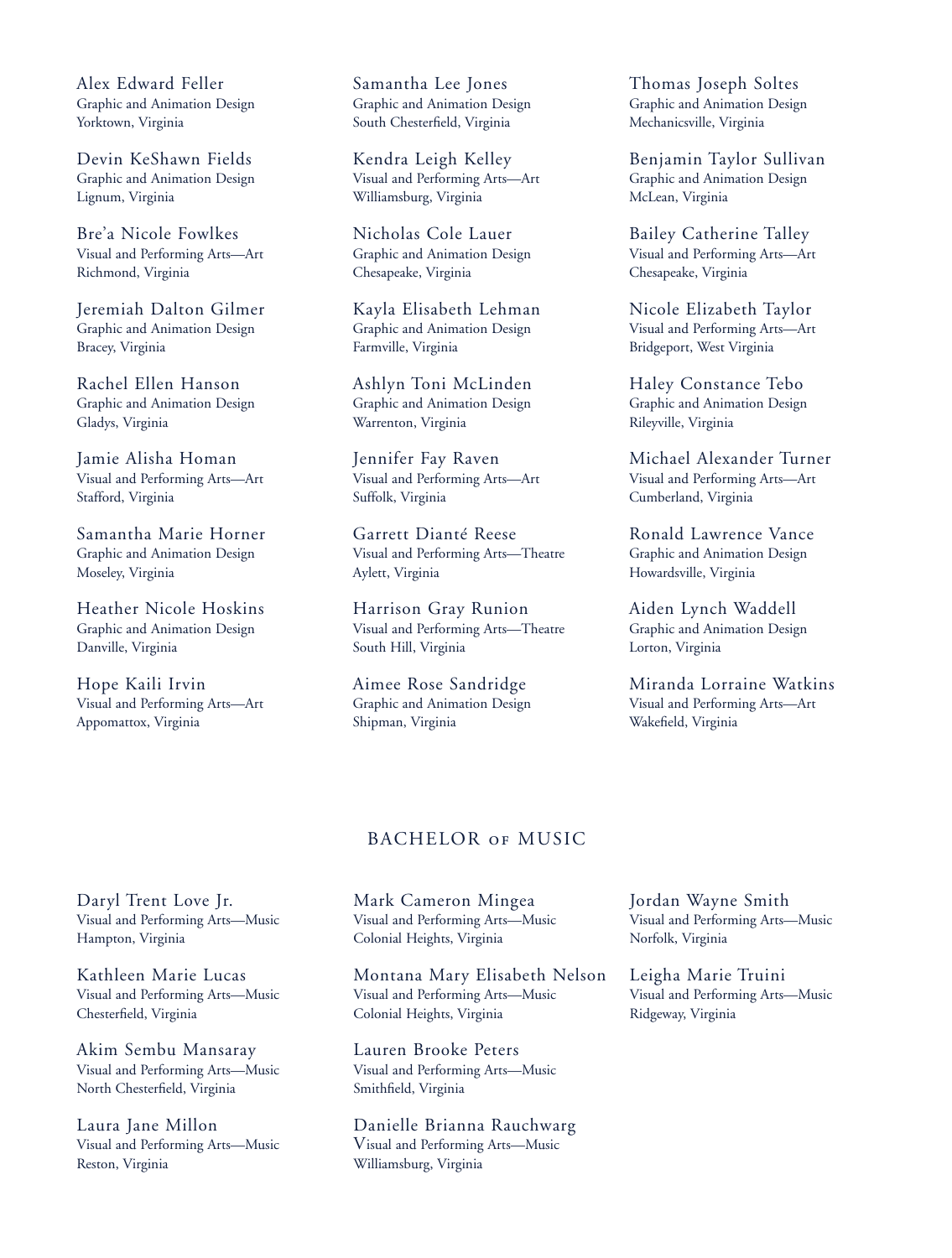## BACHELOR of SCIENCE

Kory Tyler Abbott Anthropology Virginia Beach, Virginia

Victoria Anne Acosta Biology Henrico, Virginia

Leigh Ann Hall Adams Liberal Studies Stanleytown, Virginia

Brianna Christine Aldo Biology Manassas, Virginia

Robert Andrew Aldredge Sociology Glen Allen, Virginia

Faisal Meshari S Almutairi Criminology and Criminal Justice Saudi Arabia

Faris Lafi G Alotaibi Criminology and Criminal Justice Saudi Arabia

Khalid Mohammed Alotaibi Criminology and Criminal Justice Saudi Arabia

Mushal Fahad Alsaif Criminology and Criminal Justice Saudi Arabia

Mary Elizabeth Anderson Liberal Studies Richmond, Virginia

Marlena Arias Criminology and Criminal Justice Chesterfield, Virginia

Byron Kelly Ashe Criminology and Criminal Justice Washington, District of Columbia

Lauren Marie Atkins Sociology Farmville, Virginia

Shane McKenna Atkins Integrated Environmental Sciences Bridgewater, Virginia

Sarah Grace Austin Sociology Richmond, Virginia

Casey Ann Bainbridge Liberal Studies Chesterfield, New Jersey

Caitlyn Dawn Baker Psychology Farmville, Virginia

Skylar Patricia Baker Psychology Glen Allen, Virginia

Michael Alan Ball Integrated Environmental Sciences Virginia Beach, Virginia

Katherine Taylor Banty Liberal Studies Colonial Heights, Virginia

Alexander Mitchell Barker Sociology Political Science Drakes Branch, Virginia

Katherine Paige Barlow Liberal Studies Mechanicsville, Virginia

Kayla Terrell Barner Sociology Chester, Virginia

Anna Mae Barnwell Liberal Studies Poquoson, Virginia

Miranda Lynn Barringer Liberal Studies Yorktown, Virginia

Ashlyn Zhi-Ge Bassler Psychology Richmond, Virginia

Ashton Francis Bates Psychology Farmville, Virginia

Samantha Kaylynn Batten Biology Kenly, North Carolina

TJ Earl Baumgart Psychology Salem, Virginia

Bailee Michele Bayer Liberal Studies Fairfax, Virginia

Jesse Nathaniel Beckman Integrated Environmental Sciences Yorktown, Virginia

Ciarah Dabrie-Mary Bennett Criminology and Criminal Justice Camden, New Jersey

Rebecca Lynn Benusa Liberal Studies Powhatan, Virginia

Hannah Lorraine Bischoff Liberal Studies Midlothian, Virginia

Briana Leigh Bissell Liberal Studies Lexington, Virginia

Kelsey Carol Bobbitt Liberal Studies Nokesville, Virginia

Brianna Daenesha Booker Criminology and Criminal Justice Rice, Virginia

Ann Jane Margaret Boros Sociology Woodbridge, Virginia

Harrison James Bottorff Computer Science Williamsburg, Virginia

Tyler Edward Boyden Political Science Midlothian, Virginia

Brittney Renee Branch Psychology Richmond, Virginia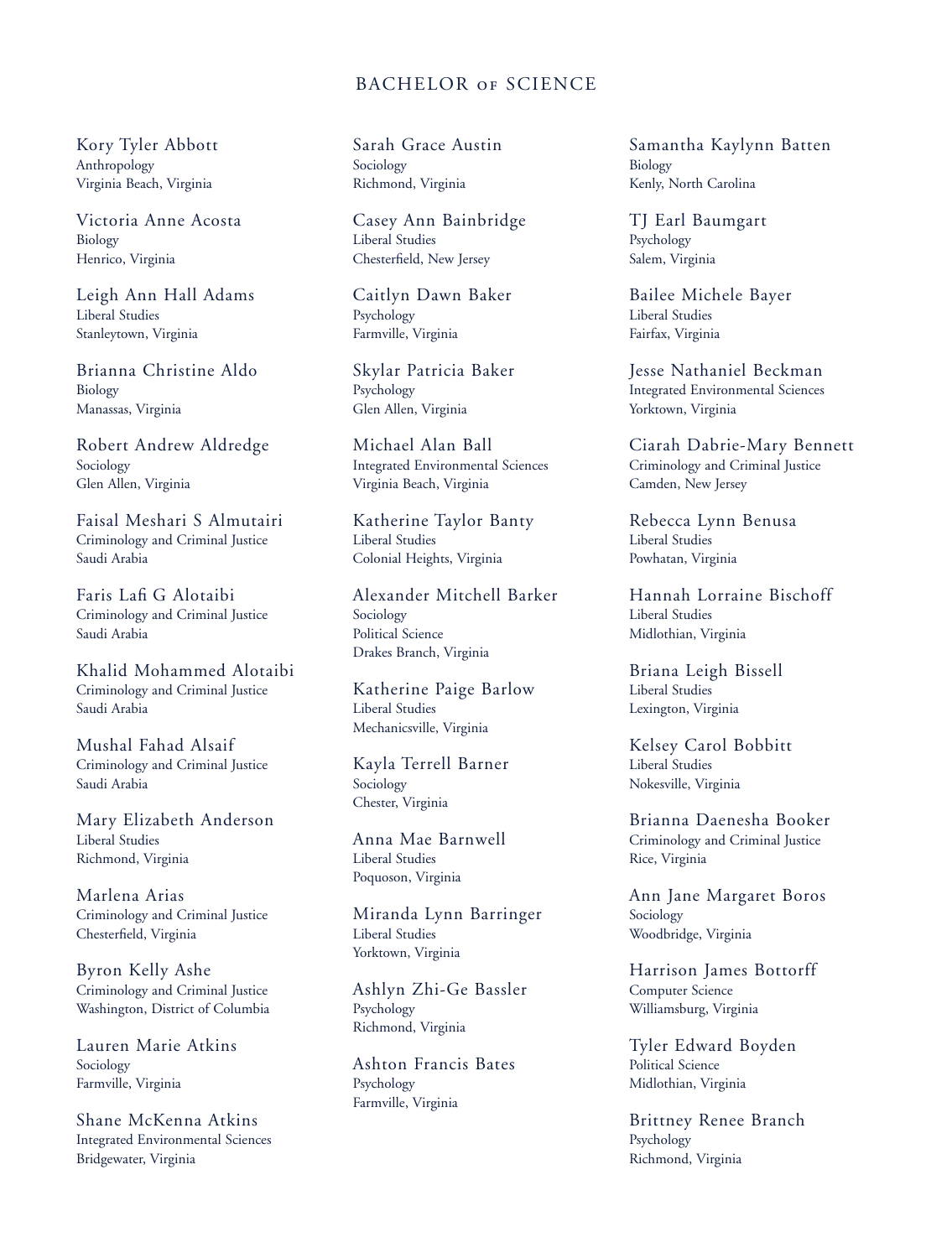Kathryn Evaleigh Britts Criminology and Criminal Justice Afton, Virginia

Mallory Ryne Browning Liberal Studies Charlottesville, Virginia

Alyssa Nicole Buffington Criminology and Criminal Justice Williamsburg, Virginia

Robert Clinton Bunting Integrated Environmental Sciences Poquoson, Virginia

Kelli Coleburn Burford Liberal Studies Bloxom, Virginia

Cynthia Lynn Burton Liberal Studies Richmond, Virginia

Marion Barksdale Butler Criminology and Criminal Justice Lynchburg, Virginia

Benjamin Michael Byrnes Computer Science Farmville, Virginia

Jesse Adam Call Criminology and Criminal Justice Newport News, Virginia

Casey Johnson Campbell Criminology and Criminal Justice Madison Heights, Virginia

Dylan Wayne Campbell Political Science Stuarts Draft, Virginia

Taylor Nicole Canter Liberal Studies Williamsburg, Virginia

Morgan Elaine Card Liberal Studies Chase City, Virginia

Jacob Shanley Carney Computer Science Palmyra, Virginia

Lauren Elizabeth Carroll Liberal Studies Round Hill, Virginia

Jennifer Ann Carson Psychology Narick, Massachusetts

Caroline Elizabeth Carter Biology Herndon, Virginia

Helena Kylee Carter Sociology Gainesville, Virginia

Sydney Laine Cash Anthropology and Archaeology Halifax, Virginia

Whitney Noelle Cassell Liberal Studies Stuart, Virginia

Teagan Anne Cassity Psychology Mechanicsville, Virginia

Tyler Martin Chadduck Criminology and Criminal Justice Nokesville, Virginia

Stella Watson Chambliss Psychology Cumberland, Virginia

Madeline Camille Chase Political Science Farmville, Virginia

Susan Elizabeth Chatfield Computer Science Alexandria, Virginia

Brianda Lexie Chavis Criminology and Criminal Justice Richmond, Virginia

Andrew Chisholm Criminology and Criminal Justice Chester, Virginia

Emery Francis Chittenden Biology Virginia Beach, Virginia

Annie Choi Biology Sandston, Virginia

Asia Danielle Christmas Psychology Charlottesville, Virginia

Courtney Anna-Marie Claiborne Psychology Red Oak, Virginia

Ashtyn Taylor Clark Sociology Yorktown, Virginia

Jada Nyiesha Clark Sociology South Boston, Virginia

Jordan Taylor Clark Sociology Midlothian, Virginia

Kayla Nicole Claypoole Political Science Spotsylvania, Virginia

Taylor Brooke Clements Biology Suffolk, Virginia

Troy Lee Clift Integrated Environmental Sciences King George, Virginia

Mindy Katelyn Cline Liberal Studies Chester, Virginia

Christina Erin Coate Liberal Studies Annandale, Virginia

Whitley Larice Coco Psychology Chester, Virginia

Christine Marie Cole Sociology Charlottesville, Virginia

Kai'eshia Charleasia Cole Political Science Norfolk, Virginia

Hailey Margaret Coleman Biology Richmond, Virginia

Tamera Lee Confer Liberal Studies Chesapeake, Virginia

Gabrianna Louise Cook Liberal Studies Glen Allen, Virginia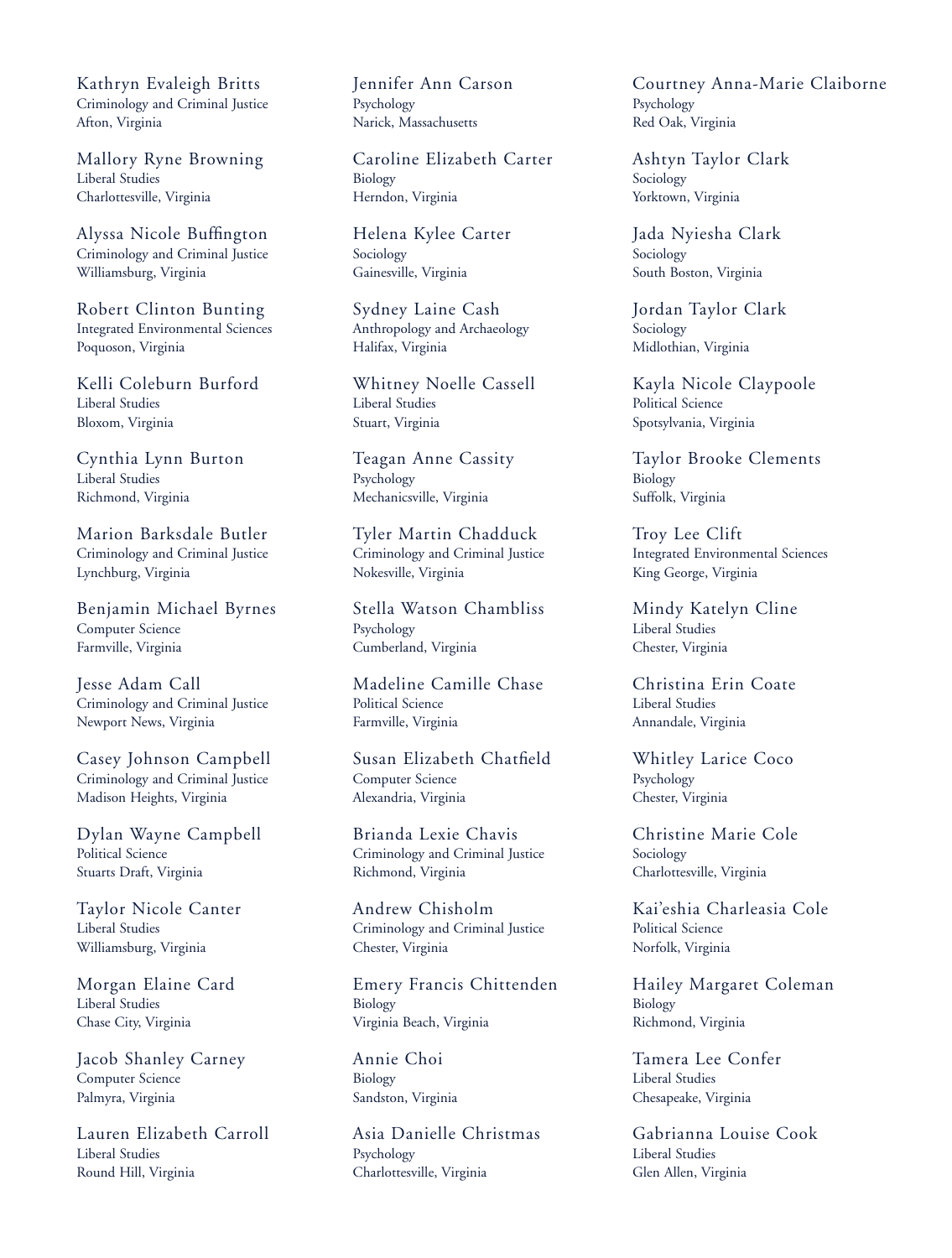Elizabeth Hayden Coppridge Criminology and Criminal Justice Midlothian, Virginia

Chyanne Jade Correa Sociology Spotsylvania, Virginia

Lauren Michelle Costello Liberal Studies Virginia Beach, Virginia

Molly McFarlin Craig Criminology and Criminal Justice Fairfax, Virginia

Adam Mitchell Crews **Physics** Chester, Virginia

Kristen Brooke Critzer Liberal Studies Keswick, Virginia

Madison Grace-Spurlock Crouse Liberal Studies Virginia Beach, Virginia

Sophie Genevieve Currie Psychology Arlington, Virginia

Mary Virginia Czeizinger Psychology Cumberland, Virginia

Amelia Belle Czopek Psychology Annandale, Virginia

Brandon Joseph D'Sa Sociology Lake Frederick, Virginia

MeriAgnes Elizabeth Dalton Political Science Kenbridge, Virginia

Caleb Bryan Daniel Physics Virgilina, Virginia

Sierra Renee Davey Mathematics Woodbridge, Virginia

Jahnay Marshae Davis Liberal Studies North Chesterfield, Virginia

Kaneesa Everett Davis Liberal Studies Burr Hill, Virginia

Tracy Nicole Davis Sociology Brodnax, Virginia

Carolyn Elizabeth DeCatur Computer Science Louisa, Virginia

Katelynn Brooke Deal Liberal Studies Madison Heights, Virginia

Sarah Elisabeth Denton Liberal Studies Ridgeway, Virginia

Dominique Alexa Dial Liberal Studies Leesburg, Virginia

Colin Neal Dominick Biology Fairfax, Virginia

Karleigh Jane Donovan Sociology Petersburg, Virginia

Emily Rebecca Douglass Integrated Environmental Sciences Williamsburg, Virginia

Gabrielle Rose Doyle Integrated Environmental Sciences Virginia Beach, Virginia

Jillian Elizabeth Dudley Liberal Studies Waynesboro, Virginia

Lyndi Brooke Earnshaw Biology Newburg, Maryland

Tamera Renae Edley Sociology Lynchburg, Virginia

Samantha Nicole Edwards Liberal Studies Richmond, Virginia

Catherine Jay Elfers Sociology Sterling, Virginia

Christian Lee Elkins Criminology and Criminal Justice Culpeper, Virginia

Berkeley Rae Elliott Sociology Disputanta, Virginia

Cecilie Nicole Elliott Biology Alton, Virginia

Taylor Leigh Evans Criminology and Criminal Justice Moseley, Virginia

Jonathan Palmer Fair Criminology and Criminal Justice Woodbridge, Virginia

Courtney Nicolle Faison Liberal Studies Colonial Heights, Virginia

Makayla Jordan Fallejo Liberal Studies Virginia Beach, Virginia

Suban Abdulhamid Farah Criminology and Criminal Justice Sterling, Virginia

Elizabeth Anne Farruggio Liberal Studies Manakin Sabot, Virginia

Charla Elizabeth Faulkner Criminology and Criminal Justice Sterling, Virginia

Alexander John Fedorchak Anthropology and Archaeology King George, Virginia

Ashleigh Marie Ferguson Liberal Studies Leesburg, Virginia

Dorinda Sophia Fields Sociology Virginia Beach, Virginia

Breana Nicole Figueroa **Mathematics** Richmond, Virginia

Amanda Leanne Finkle Liberal Studies Mechanicsville, Virginia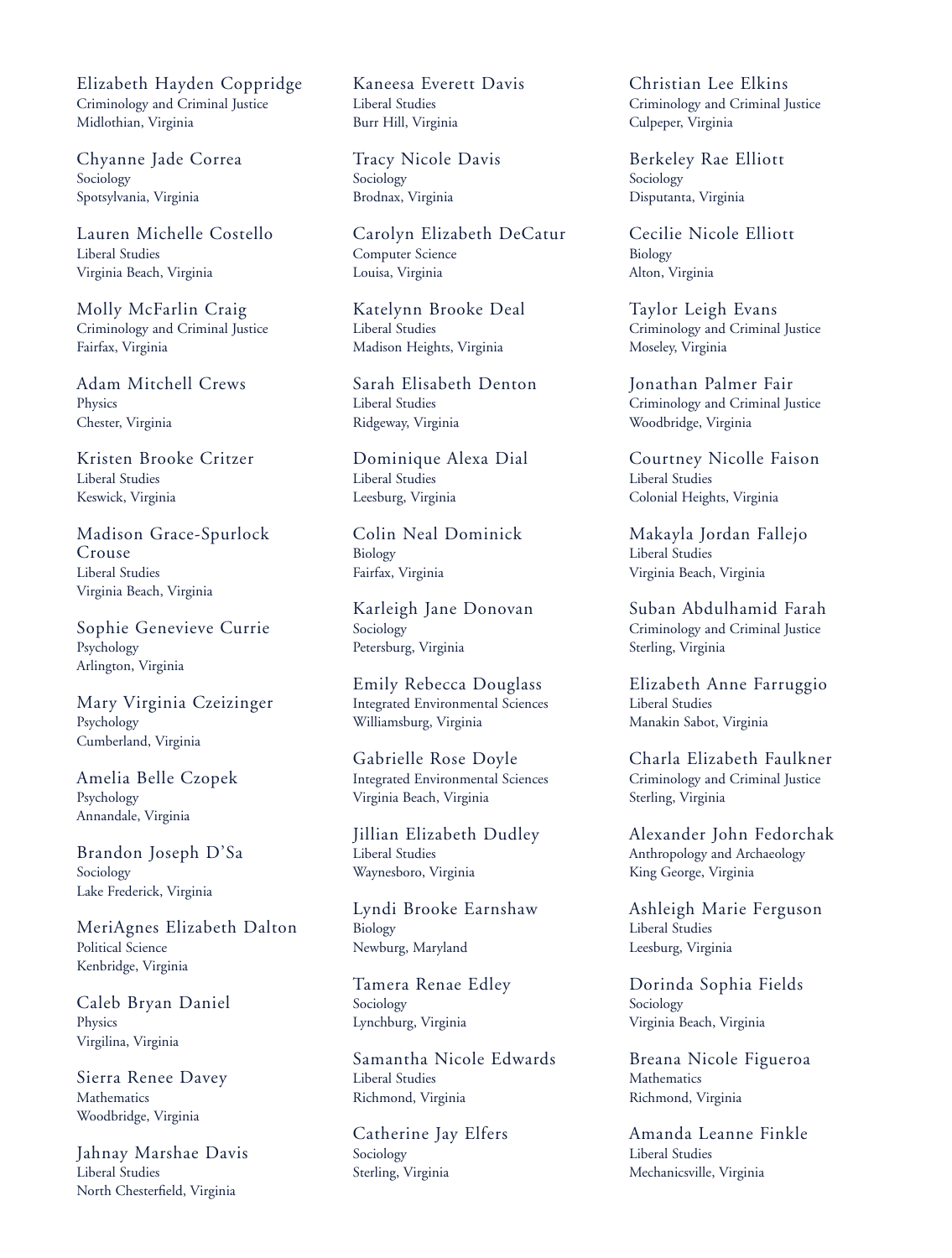Christopher David Fish Integrated Environmental Sciences Rixeyville, Virginia

Alyssa Kate Fitzwater Psychology Luray, Virginia

Ryan James Fleming Criminology and Criminal Justice Woodbridge, Virginia

Sommer Nicole Frank Liberal Studies Cumberland, Virginia

Toni Michelle Frattini Psychology Mechanicsville, Virginia

Kyrsten Ashley Gage Integrated Environmental Sciences Chesterfield, Virginia

Samara Lucinda Gall Psychology Mineral, Virginia

Jillian Heather Gardner Mathematics Montgomery Village, Maryland

Sierra Rickie Garland Liberal Studies Chesterfield, Virginia

Megan Nicole Garrett Political Science Farmville, Virginia

Sydney Patricia Gay Sociology Carrollton, Virginia

Sandra Jane Ghali Biology Midlothian, Virginia

Jacqueline Aguirre Gibson Biology Chesapeake, Virginia

Sahar Aziz Gilani Liberal Studies Midlothian, Virginia

Leah Katelynn Gilbert Liberal Studies Mechanicsville, Virginia

Kathleen Lynette Ginty Liberal Studies South Riding, Virginia

Megan Elizabeth Ginty Liberal Studies South Riding, Virginia

Sarah Ashley Goetz **Chemistry** Yorktown, Virginia

Juliana Rose Gordon Biology Chesapeake, Virginia

Kirsten Brett Gough Integrated Environmental Sciences Amelia Court House, Virginia

Kyndal Nicole Grammer Psychology Roanoke, Virginia

Hope Erin Grausgruber Chemistry Chesterfield, Virginia

Amanda Therese Griffiths Sociology Mechanicsville, Virginia

Murriel Lee Grimes Biology Clifton, Virginia

Andrew David Guerra Criminology and Criminal Justice Glen Allen, Virginia

Jessica Lorena Guevara-Lazo Psychology Alexandria, Virginia

Jonathan Lee Gunter Computer Science Charlottesville, Virginia

Juwairyah Begum Gunter Biology Phenix, Virginia

Victoria Alexandria Marks Gurganus Liberal Studies Ivor, Virginia

Theodore William Gutches Biology Williamsburg, Virginia

Rana LouLou Haboush Biology Glen Allen, Virginia

Sydney Marie Hague Liberal Studies Glen Allen, Virginia

Bader Mohsen Hamzi Criminology and Criminal Justice Riyadh, Saudi Arabia

Emma Grace Hanek Liberal Studies Farmville, Virginia

Mackenzie Austin Hardaway Criminology and Criminal Justice Culpeper, Virginia

Eric Allen Harp Criminology and Criminal Justice Yorktown, Virginia

Bianca LeAnne Harris Psychology Keysville, Virginia

Erica Leigh Harris Biology Disputanta, Virginia

Katie Ireane Harris Liberal Studies Moseley, Virginia

Nicolette Sky Harris Liberal Studies Palmyra, Virginia

McKenzie Marianne Hartless Psychology South Riding, Virginia

Elizabeth Marie Hayden Biology North Chesterfield, Virginia

Shianne Desirae Hayes Criminology and Criminal Justice Richmond, Virginia

Blake Andrew Haymore Biology Chatham, Virginia

Miranda Lee Haynie Psychology Forest, Virginia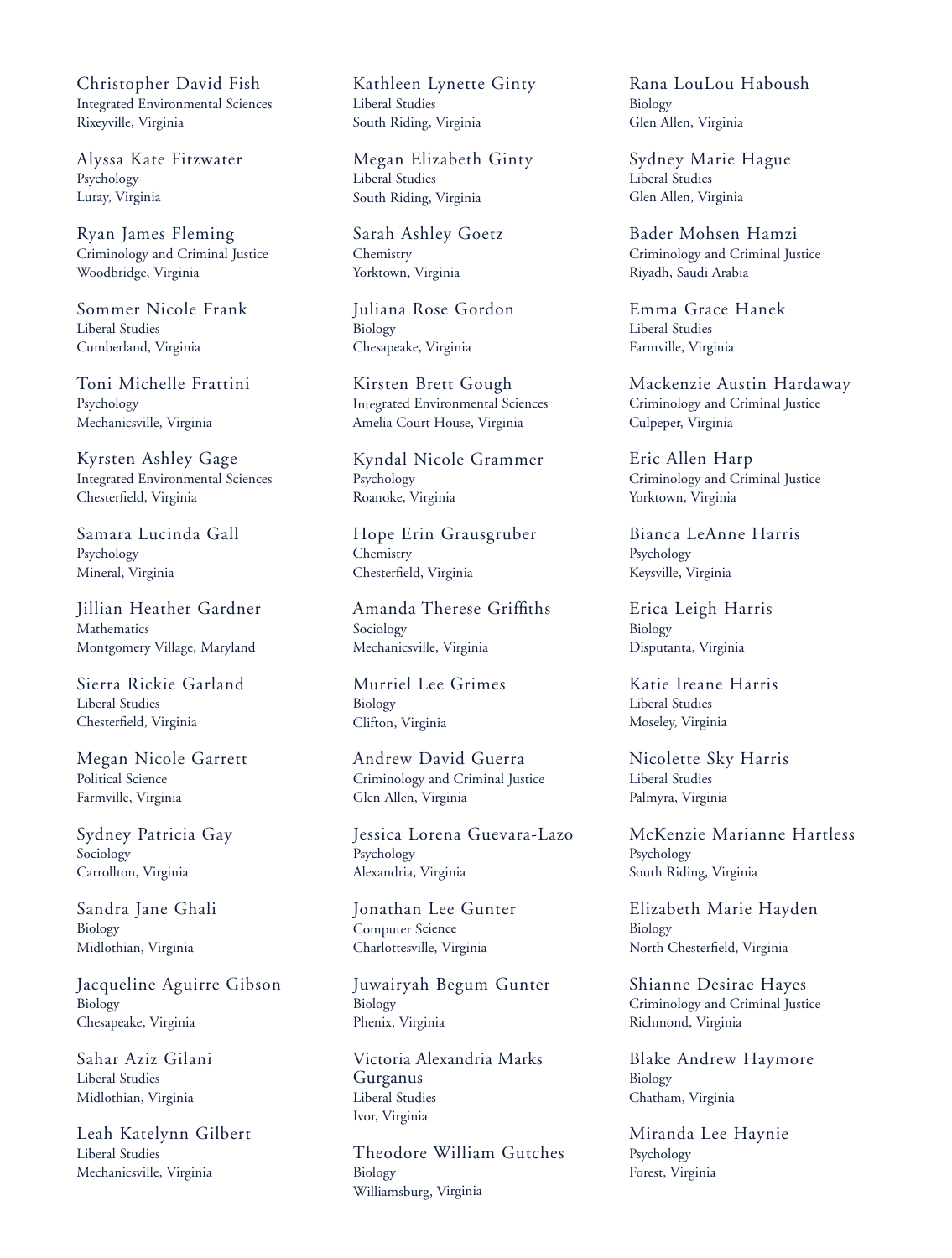Samantha Jordan Heaney Sociology Mansfield, Massachusetts

Breanne Lindsey Henshaw Political Science Walkerton, Virginia

Lillian Margaret Herrington Criminology and Criminal Justice Bumpass, Virginia

Victoria Ann Higginbottom Psychology Canada

Madison Leigh Hill Psychology Gloucester, Virginia

Lindsay Nicole Hively Liberal Studies Leesburg, Virginia

Mercedes Lyn Hodges Liberal Studies Toano, Virginia

Sarah Abigail Hoffman Psychology Ashburn, Virginia

Clayton Daniel Hoffmeister Psychology Ruckersville, Virginia

Hunter Prescott Hogan Liberal Studies Glen Allen, Virginia

Sarah Grace Holleman Sociology Midlothian, Virginia

Autumn Nicole Hollingsworth Sociology Goode, Virginia

James Cole Hollins Criminology and Criminal Justice Bumpass, Virginia

Tristan Grace Holmes Liberal Studies Purcellville, Virginia

Katherine Ann Willcox Holt Liberal Studies Christiansburg, Virginia

Haley Michele Hornsby Liberal Studies Church Road, Virginia

Emily Ann Horton Liberal Studies South Chesterfield, Virginia

Leah Howard Psychology Newport News, Virginia

Joleen Rene Howell Anthropology Portsmouth, Virginia

Gabrielle Nicole Huerta Integrated Environmental Sciences Dumfries, Virginia

Sarah Nicole Hughes Psychology Henrico, Virginia

Stephen Michael Hughes Criminology and Criminal Justice Dinwiddie, Virginia

Tiffany Anne Hunter Liberal Studies Pamplin, Virginia

Megan Paige Hurley Sociology Roanoke, Virginia

Christina Eileen Hutchins Liberal Studies Ivor, Virginia

James Dolan Hutzler Political Science Gloucester, Virginia

Nicholas Wade Hylton Criminology and Criminal Justice Virginia Beach, Virginia

Michaila Lynn Hyne Liberal Studies Glen Allen, Virginia

Allison Marie Hynson Liberal Studies Mechanicsville, Virginia

Rosemary Chinasa Ilang Sociology Nigeria

Alexandra Illa-Nieves Liberal Studies Chesapeake, Virginia

Claire Marie Ingram Biology Reston, Virginia

Raechel Katherine Ingram Anthropology North Chesterfield, Virginia

Taylor Marie Jacobson Liberal Studies Virginia Beach, Virginia

Kaelyn Grace Jefferson **Chemistry** Biology Farmville, Virginia

Domanick Andruw Jenkins Criminology and Criminal Justice Freeman, Virginia

Ashley Elizabeth Johnson Psychology Suffolk, Virginia

George Lee Roosevelt Johnson V Criminology and Criminal Justice Saxe, Virginia

Hannah Virginia Johnson Biology Stafford, Virginia

Ryan Joesph Johnson Psychology Chesapeake, Virginia

Clardene Pingul Jones Biology Burkeville, Virginia

Deandra Nicole Jones Liberal Studies Newport News, Virginia

Katelyn Makayla Jones Biology White Marsh, Maryland

Maia Nicole Jones Liberal Studies Virginia Beach, Virginia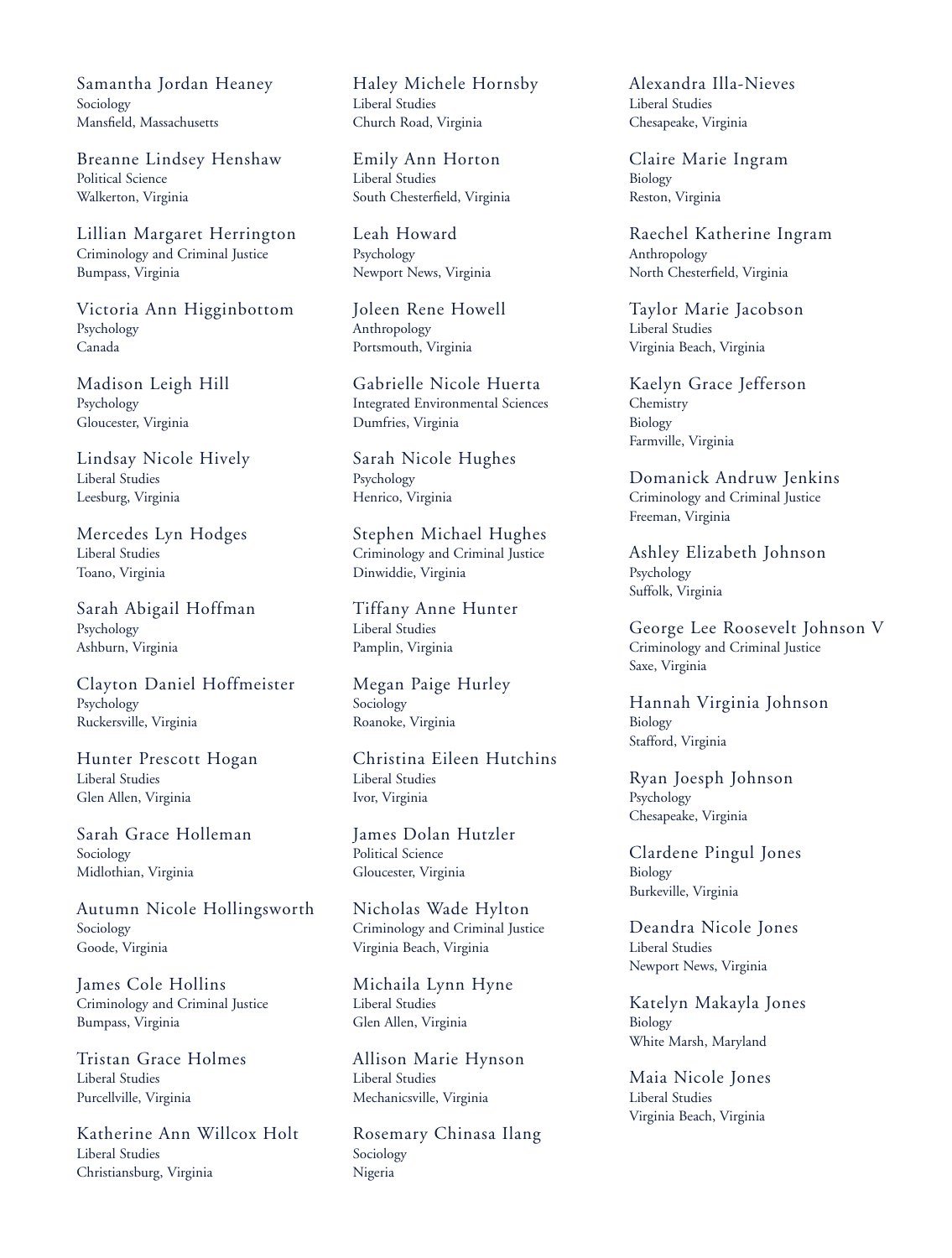Tyler Keith Jones Computer Science Newport News, Virginia

Whitney Anne Jones Liberal Studies Powhatan, Virginia

Karissa Marie Jones-Parrett Liberal Studies Fredericksburg, Virginia

Katherine Renee Joy Criminology and Criminal Justice Fredericksburg, Virginia

Samuel Lucas Kane Biology Petersburg, Virginia

Morgan Ann Karnes Biology Bedford, Virginia

Heidi Katherine Karweik Criminology and Criminal Justice Charlottesville, Virginia

Sarah Lynn Kasko Liberal Studies Westfield, New Jersey

Victoria Grace Kasun Liberal Studies Catharpin, Virginia

Sarah Marie Kaufman Sociology Portsmouth, Virginia

Kayla Marie Keiter Liberal Studies Midlothian, Virginia

Jaimee Lancaster Kersey Liberal Studies Chesterfield, Virginia

Anna Lee Knapp Liberal Studies Durham, North Carolina

Kathryn Marie Kosiorek Biology Berryville, Virginia

Brittany Ann Kyle Integrated Environmental Sciences Newport News, Virginia

Sebastian Lee Lacoss Liberal Studies Ashland, Virginia

Ashlee Kai Lambert Liberal Studies Mechanicsville, Virginia

Benjamin Scott Lambert Criminology and Criminal Justice Chesapeake, Virginia

Erica Ann Lampe Psychology Sterling, Virginia

Logan Nicole Langemeier Liberal Studies Portsmouth, Virginia

Elliot Thomas Lassiter Biology Unionville, Virginia

Elaine Marie Lavergne Liberal Studies Chesterfield, Virginia

Victoria Reed LeFevre Sociology Woodbridge, Virginia

Taylor Marie LeMay Biology Glen Allen, Virginia

Alissa Lynn LeTourneau Liberal Studies Virginia Beach, Virginia

Angela Nicole Leddy Political Science Front Royal, Virginia

Connor Robert Legan Psychology Leesburg, Virginia

Deric Parker Lester Computer Science Suffolk, Virginia

Emily Christine Lettau Liberal Studies Richmond, Virginia

Brandon Trevon Lewis Computer Science Mechanicsville, Virginia

Madison Rose Lewis Liberal Studies Stony Creek, Virginia

Tyler Keith Lewis Criminology and Criminal Justice South Hill, Virginia

Abby Lee Lichty Sociology Virginia Beach, Virginia

Rex Liggon Biology Clarksville, Virginia

Vanessa Jacqueline Londono Psychology Springfield, Virginia

Jacob Steven Long Mathematics Manassas, Virginia

Zachary Connor Long Biology Poolesville, Maryland

Alexander Broadwater Mahaffy Psychology Charlestown, Maryland

Maurice Barry Manchester Jr. Biology Howardsville, Virginia

Olivia Sara Marchi Criminology and Criminal Justice Chesapeake, Virginia

Allison Elizabeth Marrin Psychology Staunton, Virginia

Evelyn Leigh Marshall Liberal Studies Palmyra, Virginia

Luke Alexander Marshall **Mathematics** North Chesterfield, Virginia

Kaitlyn Marston Biology Midland, Virginia

Dakota Ray Martin Computer Science Amelia Court House, Virginia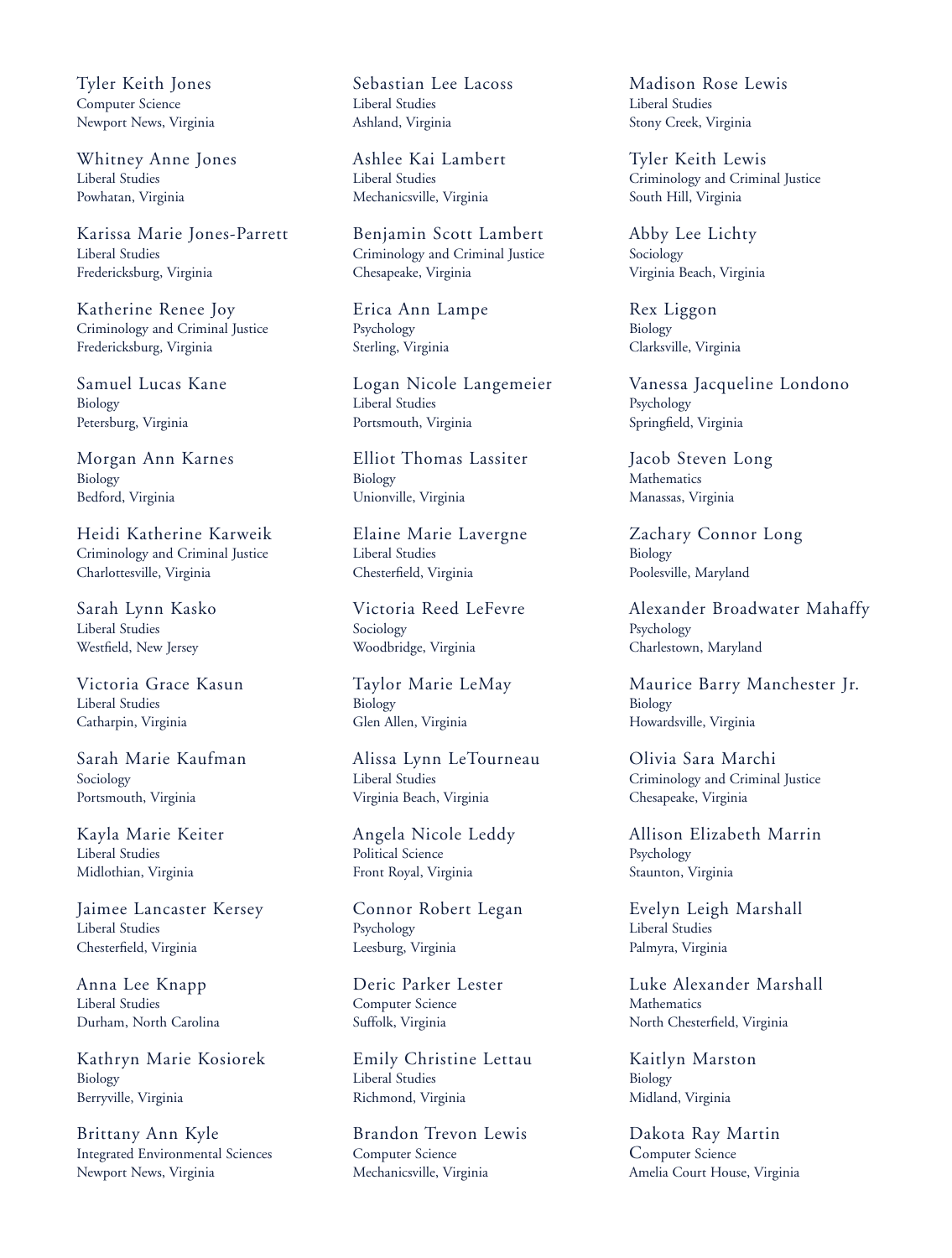Nicole Walsh Marzolf Mathematics Physics Virginia Beach, Virginia

Brett James Massar Political Science Alexandria, Virginia

Lauren Kate Matthews Biology Onancock, Virginia

Brianah Shamirra Mawyer Criminology and Criminal Justice Sociology Lynchburg, Virginia

Judith Eileen May Biology McGaheysville, Virginia

Alyson Louise McCarty Liberal Studies Herndon, Virginia

Kaitlyn Mae McCleese Anthropology and Archaeology Appomattox, Virginia

Hannah Kay McDevitt Liberal Studies Richmond, Virginia

Sarah Katherine McMillion Liberal Studies Jeffersonton, Virginia

Olivia Anne Mehalko Anthropology Quinton, Virginia

Caroline Hampton Riley Merryman Liberal Studies Irvington, Virginia

Akable Wilson Miezan Sociology Alexandria, Virginia

Kennedy AnnMarie Mihailoff Psychology Stuarts Draft, Virginia

Jonathan Milisci Integrated Environmental Sciences Virginia Beach, Virginia

Kathryn Elizabeth Miller Sociology Midlothian, Virginia

Melissa Dawn Miller Psychology Crozet, Virginia

Stephanie Claire Miller Liberal Studies North Chesterfield, Virginia

Brandon Paul Mills Liberal Studies Ashland, Virginia

Josephine Michele Minni Liberal Studies Prince Frederick, Maryland

Allison Nicole Mitchell Chemistry Emporia, Virginia

Deja Maurche Mitchell Psychology Newport News, Virginia

Meaghan Patricia Mitchell Liberal Studies Fredericksburg, Virginia

Rylee Elizabeth Moore Liberal Studies Patrick Springs, Virginia

Bailey Brianne Moran Liberal Studies Martinsville, Virginia

Zachary Crawford Morgan **Chemistry** Leland, North Carolina

Katherine Marie Moring Mathematics Farmville, Virginia

Amanda Michelle Moses Biology Powhatan, Virginia

Connor Patrick Munn Psychology Suffolk, Virginia

Kayla Nicole Narron Psychology South Chesterfield, Virginia

Hayley Elizabeth Newcomb Liberal Studies Chase City, Virginia

Jessica Reeson Newcomb Integrated Environmental Sciences Amelia Court House, Virginia

Shanyce Michelle Nicholson Physics North Chesterfield, Virginia

Kelsey Donna Norton Biology Mineral, Virginia

Katie Louise O'Brien Liberal Studies Chesterfield, Virginia

Theresa Bernadette Officer Liberal Studies Fredericksburg, Virginia

Oyindamola Folake Olayinka Biology Nigeria

Ryan Scott Oldridge Biology Dumfries, Virginia

Sierra Noelle Paasch Liberal Studies Virginia Beach, Virginia

Alexis Taylor Pace Liberal Studies Virginia Beach, Virginia

Erin Elizabeth Parker Liberal Studies Virginia Beach, Virginia

Lauren Brooke Parsons Liberal Studies Springfield, Virginia

Simhran Bhupesh Patel Computer Science Stafford, Virginia

Trisha Leigh Patton Liberal Studies Williamsburg, Virginia

Chloe Austin Paxton Criminology and Criminal Justice Fairfax Station, Virginia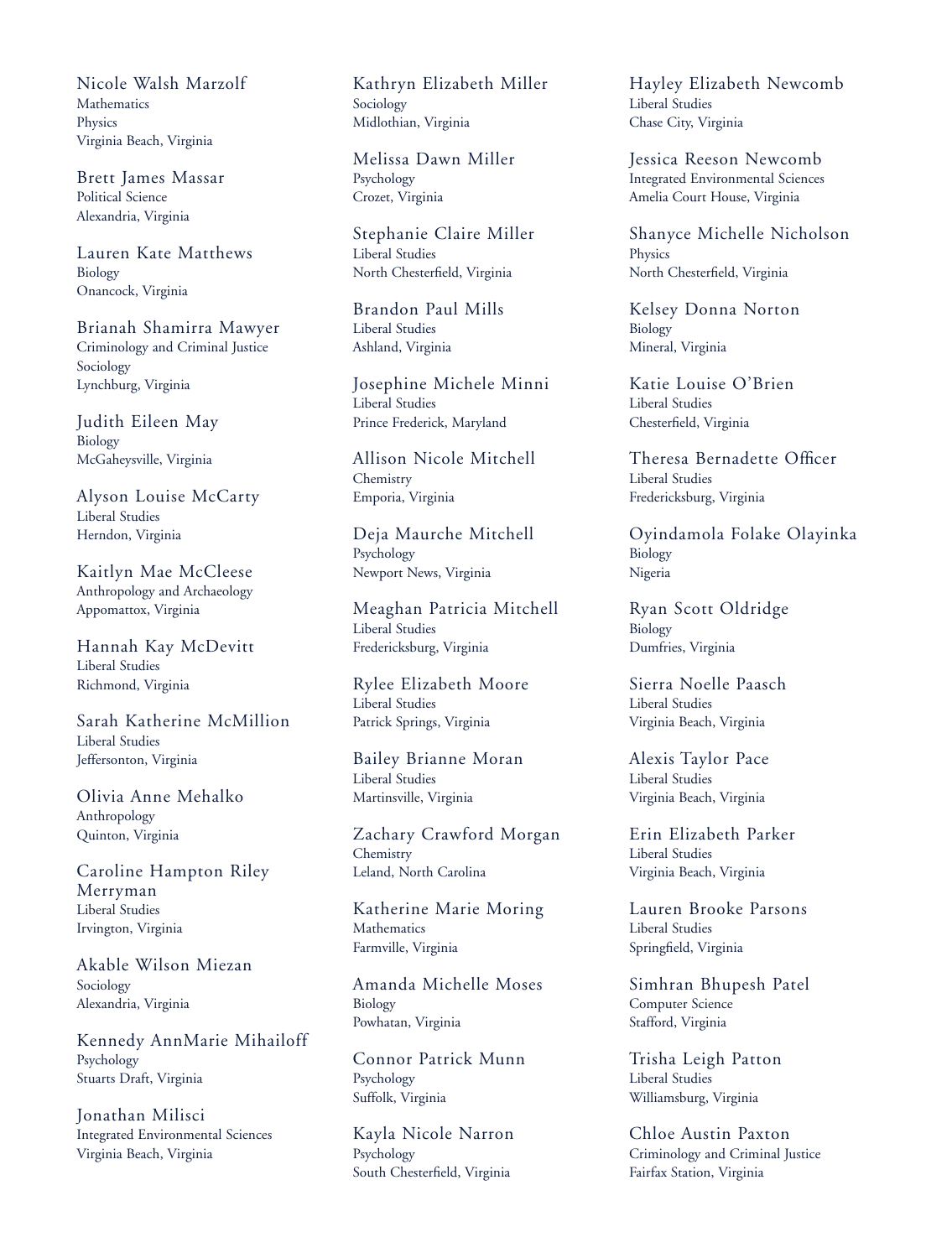Cameron Scott Pelletier Psychology King George, Virginia

Connor Ryan Perry Biology Dumfries, Virginia

Karlie Mary Peters Liberal Studies Springfield, Virginia

Lauren Elizabeth Phillips Liberal Studies Max Meadows, Virginia

Katherine Eleanor Plucinski Integrated Environmental Sciences Newport News, Virginia

Bethany Christine Ramey Liberal Studies Branchville, Virginia

Gregory Austin Ramsey Criminology and Criminal Justice Disputanta, Virginia

Grace Louise Reynolds Liberal Studies Madison, Virginia

Elle Laine Richardson Biology Chapel Hill, North Carolina

Hailey Katherine Richter Psychology Midlothian, Virginia

Caitlin McKenzie Rife Criminology and Criminal Justice Bristow, Virginia

Kira Nicole Rivers Sociology Stafford, Virginia

Emily Sue Roach Sociology Prospect, Virginia

Cole Parker Roberts **Mathematics** Leesburg, Virginia

James Monroe Robertson IV Sociology Irvington, Virginia

Joseph Zackary Robertson Criminology and Criminal Justice Victoria, Virginia

Paige Marie Robertson Criminology and Criminal Justice Spotsylvania, Virginia

Taylor Corrin Robinson Physics Chesterfield, Virginia

Amanda Febe Rodriguez Liberal Studies Midlothian, Virginia

Cassidy Eryn Rollins Psychology King George, Virginia

Angelica Marie Romero Biology Spotsylvania, Virginia

Caleb Edward Rose Liberal Studies Beaverdam, Virginia

Olivia Roth Psychology Leesburg, Virginia

Madison Paige Rowzee Liberal Studies Cobbs Creek, Virginia

William Bailey Russell Criminology and Criminal Justice Bealeton, Virginia

Brett Alexander Sablack Criminology and Criminal Justice Forest, Virginia

Kristen Nicole Sarver Liberal Studies Lorton, Virginia

Lynne Elliott Saunders Liberal Studies Onancock, Virginia

Nisamar Sechrist Barrera Liberal Studies Collinsville, Virginia

Zachary Antonio Sergi Biology Ashland, Virginia

Kristianna Navanica Shaffer Liberal Studies South Hill, Virginia

Hailey Weeks Sharp Liberal Studies Powhatan, Virginia

Brendan Lynch Shea Criminology and Criminal Justice Centreville, Virginia

William Dennis Shiels Sociology Alexandria, Virginia

Tyler Wilson Shores Criminology and Criminal Justice Cartersville, Virginia

Meghan Elizabeth Simmons Sociology Courtland, Virginia

Kellianne Sinclair Liberal Studies Vienna, Virginia

William Douglas Smallwood Criminology and Criminal Justice Ashburn, Virginia

Alexia Cherae Smith Liberal Studies Buffalo Junction, Virginia

Andrew David Smith Computer Science Warrenton, Virginia

Brady Caroline Smith Liberal Studies Ashburn, Virginia

Kaitlin Taylor Smith **Mathematics** Montpelier, Virginia

Melanie Evelyn Smith Criminology and Criminal Justice Bumpass, Virginia

Lauren Noelle Snellings Liberal Studies Powhatan, Virginia

Marley Rose Sodikoff Biology Forest, Virginia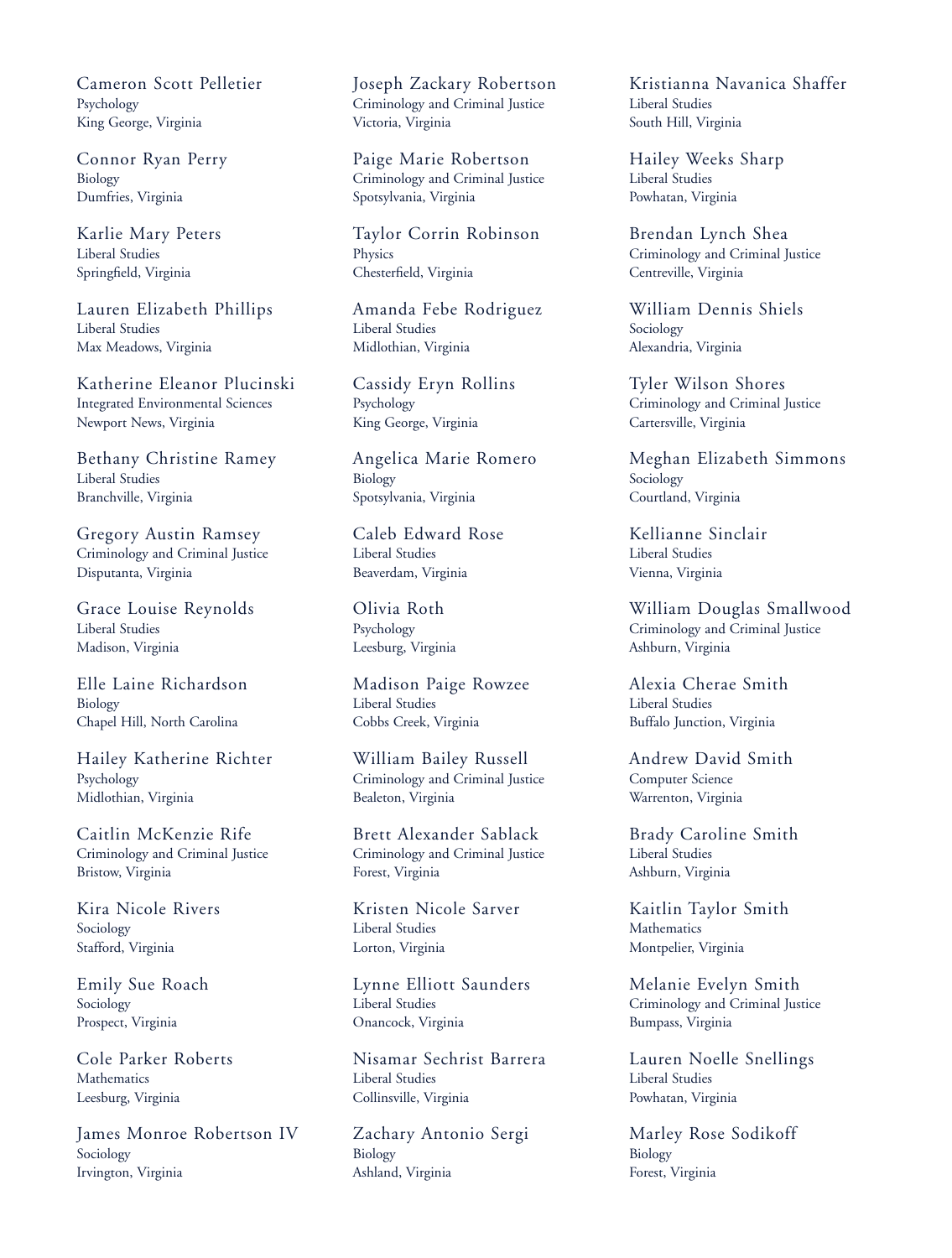Andrea Leigh Soles Biology Richmond, Virginia

Kyle Lawrence Sorrell Criminology and Criminal Justice Woodbridge, Virginia

Esteban Sosa Garduno **Physics** Computer Science Mexico City, Mexico

Madison Brooke Soukup Biology Chesterfield, Virginia

Lindsey Stella Sparrock Psychology Lorton, Virginia

Denzel Lorenzo Speed Criminology and Criminal Justice Williamsburg, Virginia

Destiny Brooke Spencer Liberal Studies Arvonia, Virginia

Ryan Mark Spivey Criminology and Criminal Justice Fairfax, Virginia

Meagan Elizabeth St. John Biology Schuyler, Virginia

Logan Lynne Staton Liberal Studies Glen Allen, Virginia

Lexus Christina Stephens Political Science North Chesterfield, Virginia

Sara Bennett Stephens Psychology Midlothian, Virginia

Bryan Michael Stewart **Chemistry** Hayes, Virginia

Emily Marie Stewart Criminology and Criminal Justice Portsmouth, Virginia

Sheyenne Mackenzie Stretz Criminology and Criminal Justice Virginia Beach, Virginia

Adriana Rose Strum Liberal Studies Vinton, Virginia

Alizaih Suarez Anthropology Newport News, Virginia

Madeline Claire Suitch Biology Vienna, Virginia

Zullemah Shalick Swinton Psychology Triangle, Virginia

Javier De'Andre Sydnor Psychology Buffalo Junction, Virginia

Raigan Tarkington Liberal Studies Charlottesville, Virginia

Morgan Ashley Tasseff Biology Virginia Beach, Virginia

Carrington Brehm Taylor Psychology Chesterfield, Virginia

Jessica Anne Taylor Liberal Studies Arlington, Virginia

Lev Alexander Taylor Computer Science Mathematics Poquoson, Virginia

Devin Alexander Teachey Biology Woodbridge, Virginia

Elizabeth Hayley Temple Psychology Brodnax, Virginia

Dillon Michael Tennis Integrated Environmental Sciences Stafford, Virginia

Marin Jane Tettelbach Liberal Studies Fairfax Station, Virginia

Brandy Michelle Tharpe Psychology Drakes Branch, Virginia

Devon Michelle Tinius Liberal Studies Sterling, Virginia

Taylor Eileen Titi Psychology North Chesterfield, Virginia

Shay Louvaise Townsend Psychology Palmyra, Virginia

Taylor Antionette Tretick Psychology Rixeyville, Virginia

John William Trossi Liberal Studies Charlottesville, Virginia

Robin Ian Tryon Liberal Studies Emporia, Virginia

Adam Lee Tucker Anthropology Baskerville, Virginia

Casey Cochran Tucker Liberal Studies Martinsville, Virginia

Haley Nicole Tucker Psychology Colonial Heights, Virginia

Abigail Joy Vaughn Criminology and Criminal Justice Farmington, New Hampshire

Christine Marie Vavra Criminology and Criminal Justice Richmond, Virginia

Kaitlin LeAnn Velvin Biology Emporia, Virginia

Leonie Lydia Louise Verstraete Psychology **Netherlands** 

Katharine Elizabeth Villalobos Liberal Studies Stafford, Virginia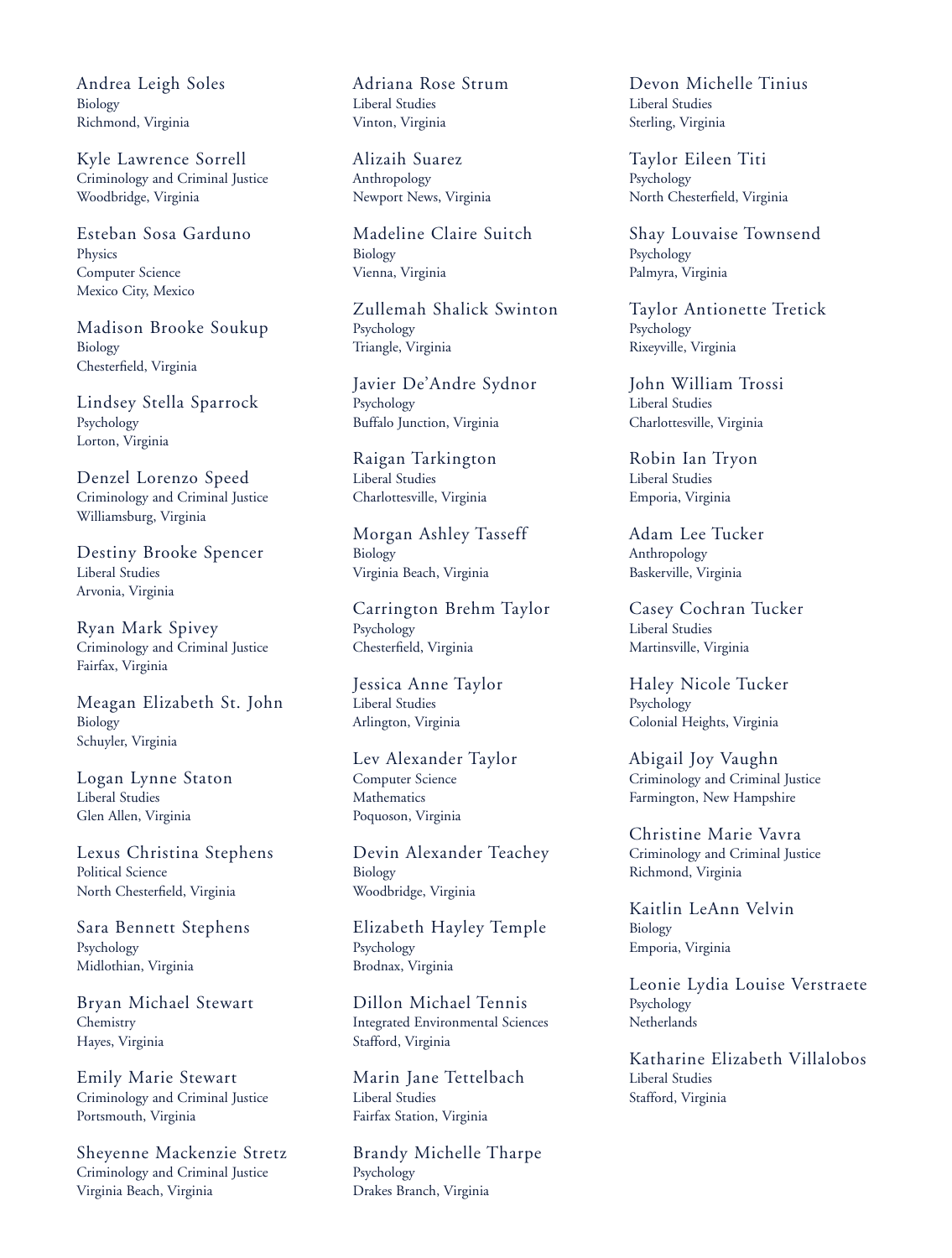Grace Marie Voelzke Psychology Washington, District of Columbia

Claire Elizabeth Walker Psychology South Hill, Virginia

Octavia Alexandra Walker Criminology and Criminal Justice Farmville, Virginia

Faris McKenzie Wallenborn Liberal Studies Crozet, Virginia

Andrew John Wallwork Political Science Ruckersville, Virginia

Jamesha Earlvette Watson Criminology and Criminal Justice Cumberland, Virginia

Brittany Estep Wells Liberal Studies Ridgeway, Virginia

Janelle Marie Westfall Liberal Studies Chesapeake, Virginia

Courtney Marie White Criminology and Criminal Justice Psychology Virginia Beach, Virginia

Brandon Van Whitmire Criminology and Criminal Justice Virginia Beach, Virginia

Andrew Peyton Williams Liberal Studies Dillwyn, Virginia

Breonna Deborah Williams Computer Science Suffolk, Virginia

Chaniece Aquela Williams Political Science Chester, Virginia

Nataly Cary Williams Sociology Williamsburg, Virginia

Tyler Boyd Williams Criminology and Criminal Justice Mechanicsville, Virginia

Hastings Elizabeth Williamson Biology Delaplane, Virginia

Joshua John Willis-Jones Computer Science Vienna, Virginia

Nicholas Hart Wilson Political Science Farmville, Virginia

Madison Elizabeth Winters Psychology Salem, Virginia

Jordan Elizabeth Witham Liberal Studies Midlothian, Virginia

Shannon Nicole Worrell **Mathematics** Farmville, Virginia

Hannah Lauren Wyers Criminology and Criminal Justice Blacksburg, Virginia

Christopher Daniel Yeager Integrated Environmental Sciences Manassas, Virginia

Taylor Michelle Yeatman Liberal Studies Warsaw, Virginia

Tyler Lance Zamora-Carden Computer Science Fredericksburg, Virginia

## BACHELOR of SCIENCE in NURSING

Haley Wilborn Bagley Nursing Kenbridge, Virginia

Blair Lynn Bennett Nursing Rustburg, Virginia

Madison Elizabeth Bird Nursing Richmond, Virginia

Mackenzie Magdalene Brown Nursing North Chesterfield, Virginia

Kelly Hamlett Bryant Nursing Charlotte Court House, Virginia

Taylor Bryce Bunch Nursing Dinwiddie, Virginia

Rebekah Elisabeth Burner Nursing Ringgold, Virginia

Emily Lynn Cappuccio Nursing Manassas, Virginia

Ryan Catherine Carey Nursing Virginia Beach, Virginia

Sarah Ashley Cicero Nursing Rockville, Virginia

Anna Lee Collum Nursing Quinton, Virginia

Elissa Ann Conner Nursing Chincoteague Island, Virginia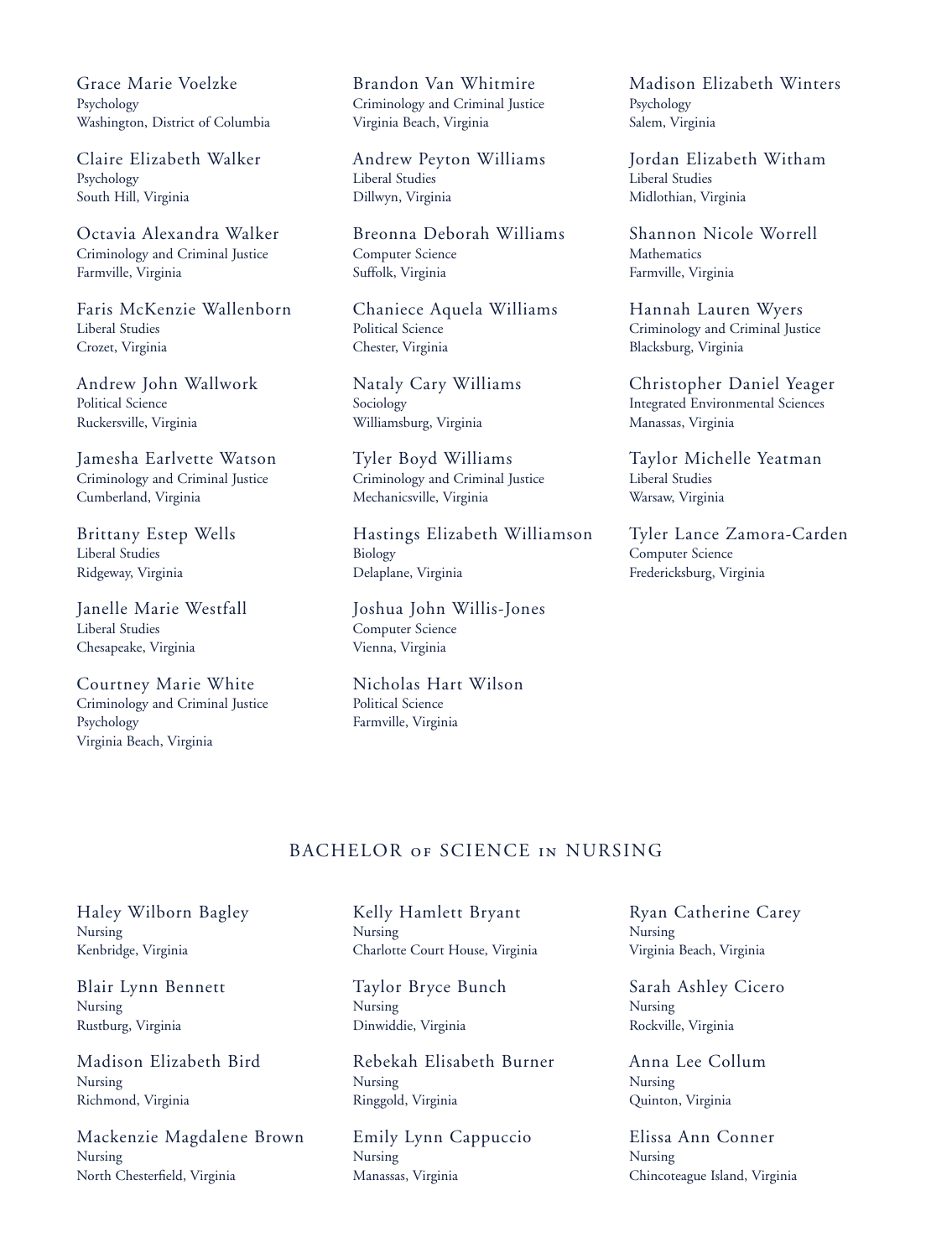Courtney Jean Curtis Nursing Yorktown, Virginia

Catherine Spencer Dail Nursing Amelia Court House, Virginia

Molly Ruthann Farthing Nursing Winchester, Kentucky

Mallory Justine Faustin Nursing Leesburg, Virginia

Stephanie Lea Fonteyne Nursing Lynchburg, Virginia

Nicolette Shiann Wyatt Freeberg Nursing Burke, Virginia

Cintya Vanesa Garcia-Hernandez Nursing Norfolk, Virginia

Kayla Marie Gibbs Nursing Church Road, Virginia

Jonathan Fairfax Hammond Nursing Tappahannock, Virginia

Kirsten Emily Hanson Nursing Yorktown, Virginia

Nan Lindsey Henderson Nursing Halifax, Virginia

Crista Ebony Hurt Nursing Farmville, Virginia

Jennifer Ming Jacobs Nursing Midlothian, Virginia

Brett Caroline Johns Nursing Madison Heights, Virginia

Sara Ellen Kaut Nursing Midlothian, Virginia

Jordan Lyne Kellas Nursing Moseley, Virginia

Madeline Elaine Kinkoph Nursing Leesburg, Virginia

Tiffany Elizabeth Knepshield Nursing Midlothian, Virginia

Collin Quinn Kratzer Nursing Warrenton, Virginia

Kayla Brooke Lawhorne Nursing Schuyler, Virginia

Shannon Maria Lea Nursing Fredericksburg, Virginia

Keri Lynne Lenhart Nursing Chase City, Virginia

Taylor Douglass Lewis Nursing Parksley, Virginia

Kira Shiane Long Nursing Hanover, Virginia

Margaret Anne Lowman Nursing Union Hall, Virginia

Elisabeth Lynette Lowry Nursing Yorktown, Virginia

Autumn Haley McIntyre Nursing Richmond, Virginia

Amanda Michelle Meszaros Nursing Falls Church, Virginia

Lauren Catherine Metzger Nursing Mechanicsville, Virginia

Leigh Ann Murdock Nursing Forest, Virginia

Emily Anne Newton Nursing Nelson, Virginia

Teresa Nichole Nicholson Nursing New Canton, Virginia

Sarah Elizabeth Nuckols Nursing Glen Allen, Virginia

Sterling Elizabeth Otero Nursing Glen Allen, Virginia

Savannah Lee Owens Nursing Quinton, Virginia

Micaela Noel Pacek Nursing Chesterfield, Virginia

Brooke Lauren Parks Nursing Rustburg, Virginia

Emily Elizabeth Payne Nursing Mechanicsville, Virginia

Melissa Hendrick Pearce Nursing South Hill, Virginia

Alexandra Inez Portale Nursing Annandale, Virginia

Ashli Gwaltney Reeves Nursing Phenix, Virginia

Jessica Ann Schaub Nursing Leesburg, Virginia

Natalie Ann Schlachter Nursing Chesapeake, Virginia

Katrina Anne Sexton Nursing Spotsylvania, Virginia

Olivia Diane Shifflett Nursing Ruckersville, Virginia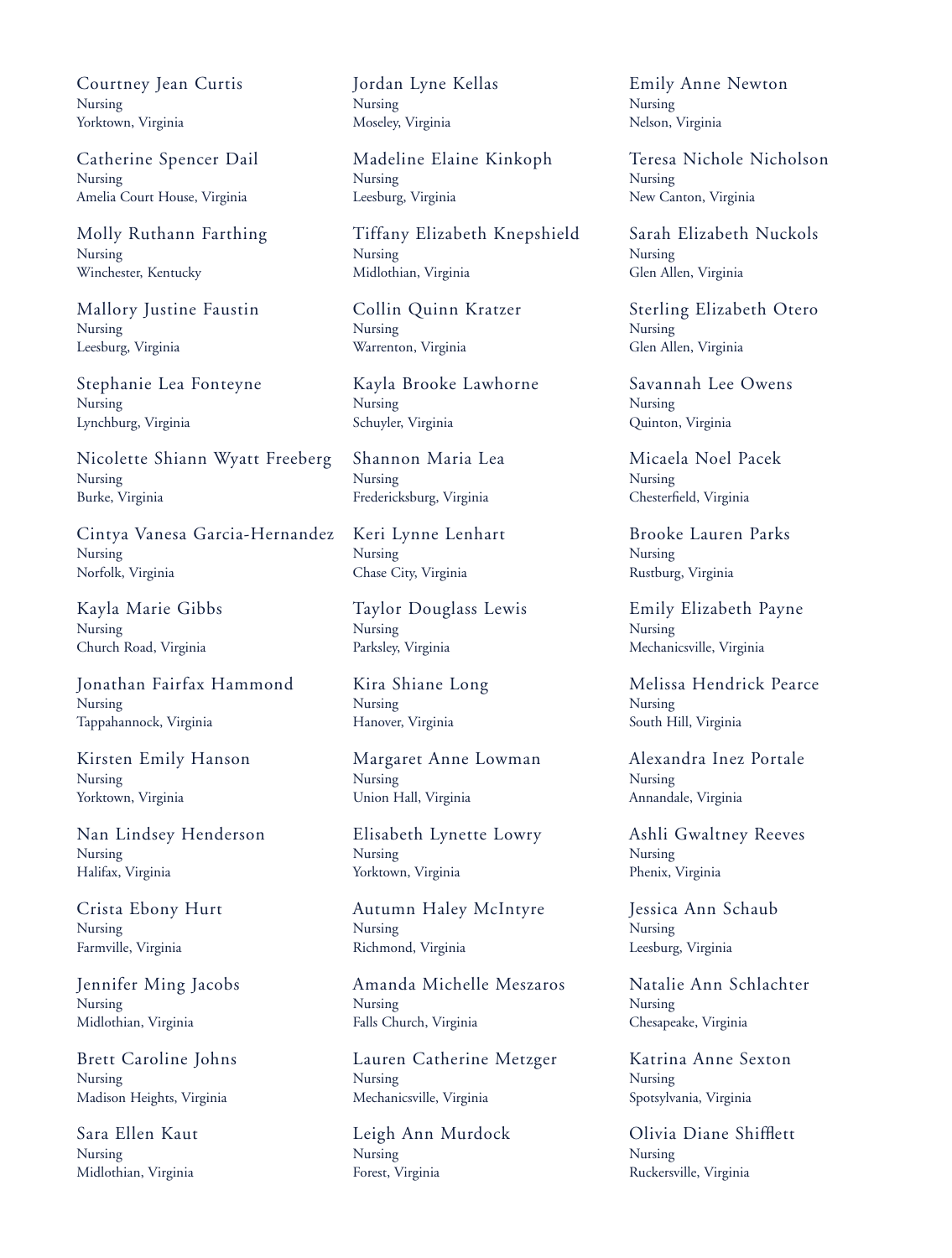Megan Anne Smith Nursing Montross, Virginia

Sarah Elisabeth Wallace Nursing Rice, Virginia

Amber Faye White Nursing Spencer, Virginia

Lisa Marie Winslow Nursing Cumberland, Virginia

Jennifer Marie Wise Nursing Powhatan, Virginia

Chloe Elise Woodward Nursing Mechanicsville, Virginia

Zoe August Worrell Nursing Farmville, Virginia

THIS LIST OF CANDIDATES FOR DEGREES should not be considered conclusive evidence of graduation. The official university transcript signed by authorized officers with the seal of the university is verification of possession of the degree.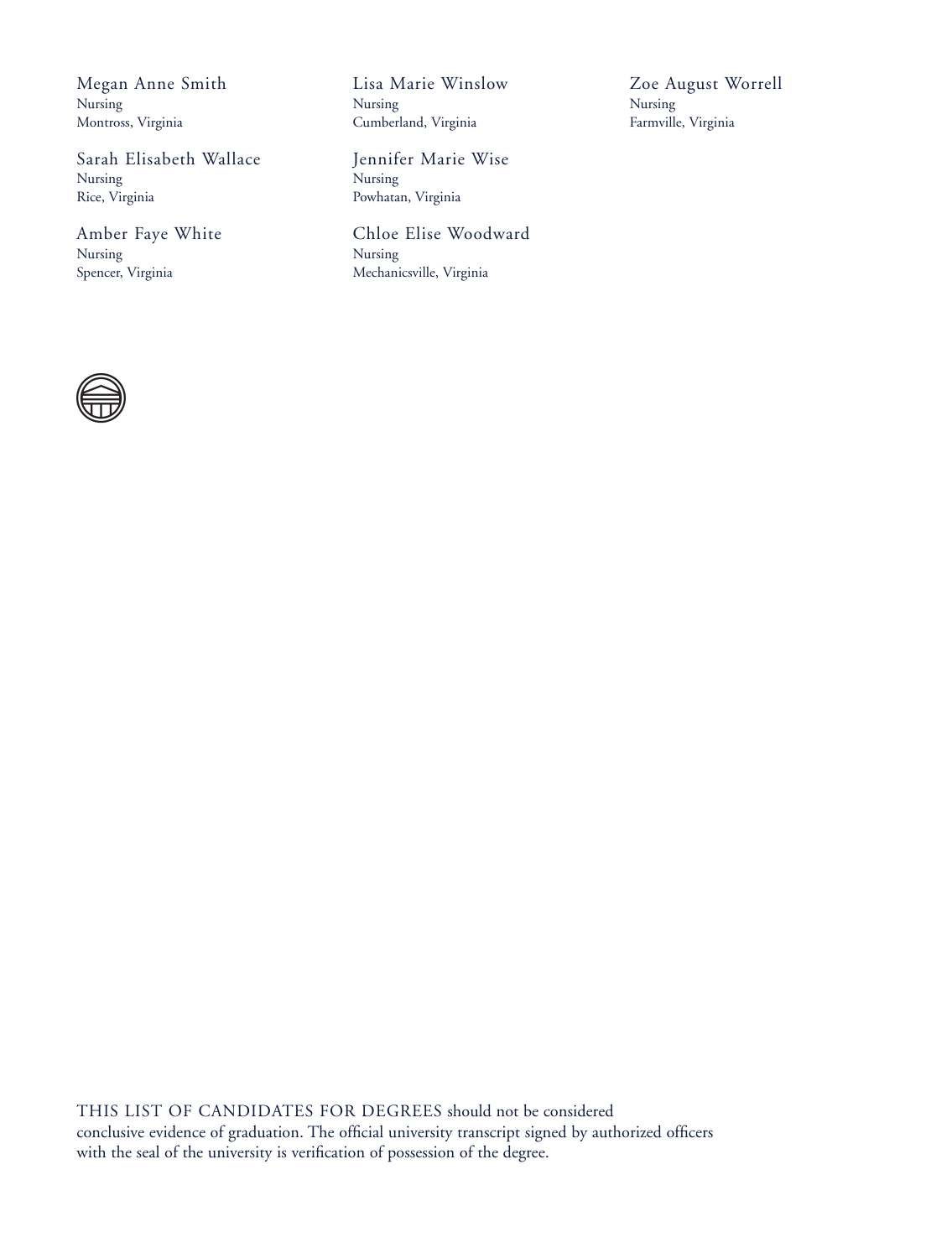## PLEASE NOTE

The names of the graduates will be announced by Christopher Swanson, professor of music. Interpreters are provided by Purple Language Services. The Longwood Wind Symphony is conducted by Gordon Ring, professor of music. The Longwood Commencement Choir is conducted by Pamela McDermott, assistant professor of music, and Dani Rauchwarg, choral music education major, Class of 2019.

## PROFESSIONAL PHOTOGRAPHY AND VIDEOGRAPHY

Professional photographers from GradImages® will take photos of each graduate during the ceremony. View and order Commencement photos at www.GradImages.com.

Since photographs will be available, we encourage family members and guests to remain in their seats to relax and enjoy the ceremony.

Professional videographers from Memories Videography will create DVDs of the ceremony. View and order online at www.MemoriesVideography.com/colleges/ or call 804.273.9044.

## DIGITAL PROGRAM

To view or download a copy of the 2019 Commencement program, go to longwood.edu/commencement

## LIVE WEBCAST

Jarman Auditorium is open with live web-streaming of the ceremony for those who prefer to move indoors (please use the front doors). You can also watch live on your mobile device at: longwood.edu/commencement/live

## SHARE THE CELEBRATION ONLINE

Share Your Photos/Videos and Join the Conversation: Use hashtag #longwood19 to tweet or Instagram about graduation and the Commencement ceremony. Select posts will be included in our Commencement feed online.

Send Us Your Snaps: Send us your snaps @LongwoodUni. Select posts will be included in our Commencement Snapchat and Instagram stories.

Post Your Congratulations: Post a congratulations note to your graduate on Longwood's Facebook wall at: https://www.facebook.com/LongwoodUniversity.

## INCLEMENT WEATHER PLAN

If we experience inclement weather during the ceremony today, we may decide to move to other locations on campus. Please note the individualized instructions below depending on your role today, and listen for an announcement during the ceremony.

GRADUATES, FACULTY AND PLATFORM PARTY MEMBERS RAIN ONLY: Remain on Wheeler Mall THUNDERSTORMS OR SEVERE WEATHER: Proceed to Willett Hall

#### GUESTS

RAIN ONLY: The ceremony will continue on Wheeler Mall, but you may elect to move to one of the following locations to view the ceremony by live video streaming: Jarman Auditorium; Blackwell Ballroom (Maugans Alumni Center); Wygal Auditorium; and classrooms in Hiner, Hull and Ruffner halls.

THUNDERSTORMS OR SEVERE WEATHER: Proceed to one of the locations mentioned in the preceding paragraph.